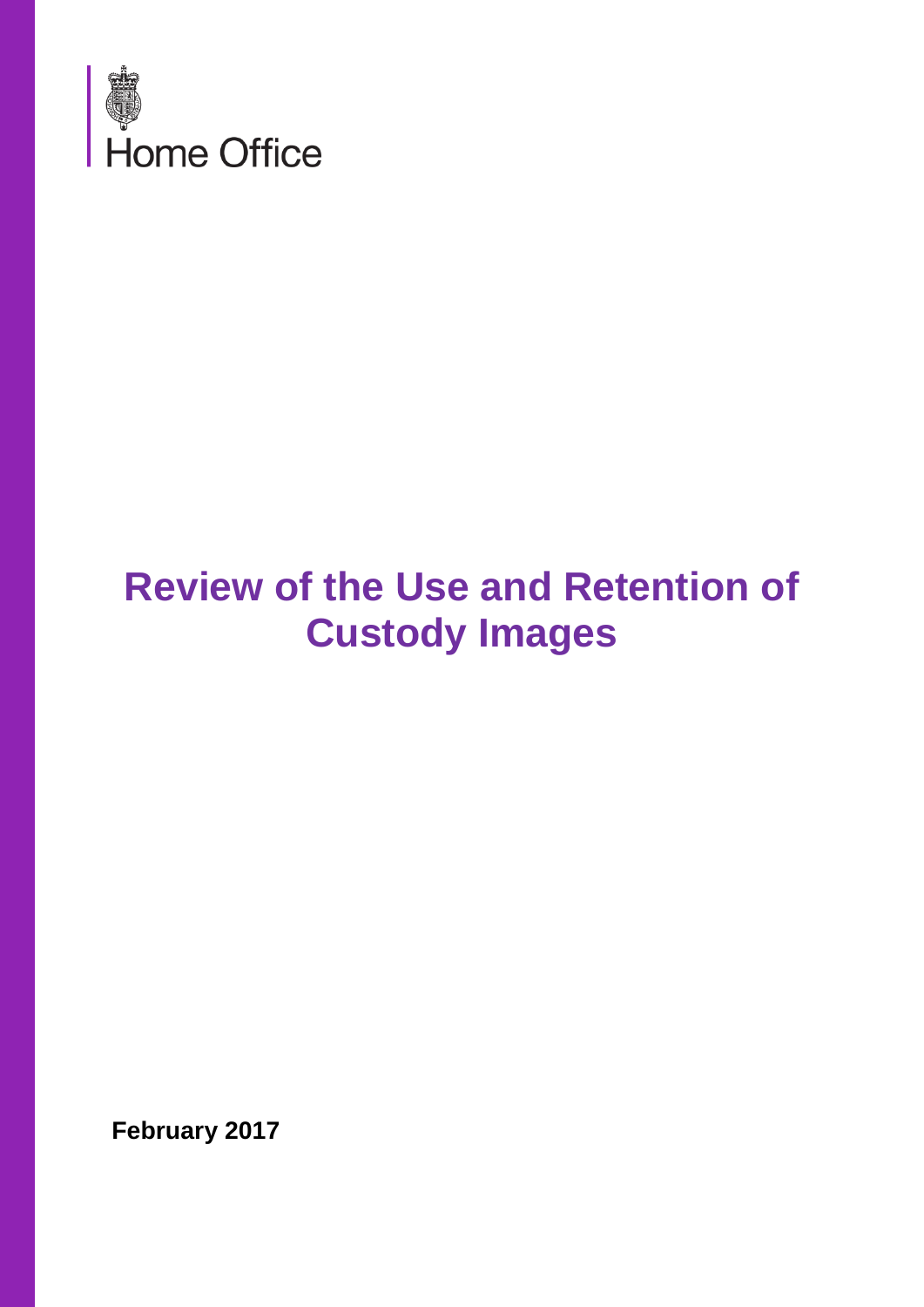## **OGL** © Crown copyright 2017

This publication is licensed under the terms of the Open Government Licence v3.0 except where otherwise stated. To view this licence, visit [nationalarchives.gov.uk/doc/open-government-licence/version/3](http://nationalarchives.gov.uk/doc/open-government-licence/version/3/) or write to the Information Policy Team, The National Archives, Kew, London TW9 4DU, or email: [psi@nationalarchives.gsi.gov.uk.](mailto:psi@nationalarchives.gsi.gov.uk) Where we have identified any third party copyright information you will need to obtain permission from the copyright holders concerned. This publication is available at [www.gov.uk/government/publications](http://www.gov.uk/government/publications) Any enquiries regarding this publication should be sent to us at

public.enquiries@homeoffice.gsi.gov.uk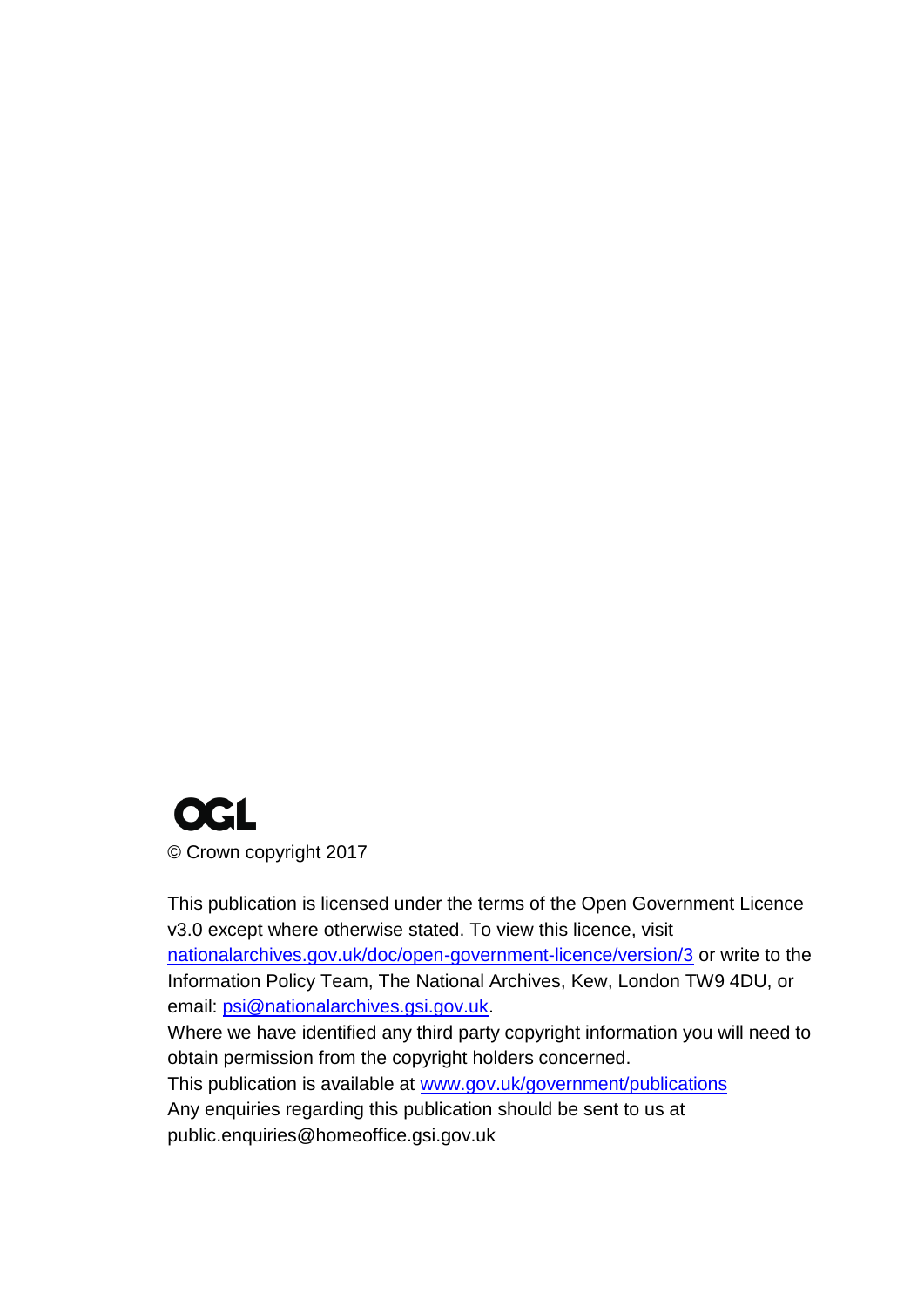## **Contents**

| (a) Unconvicted individuals whose image was taken when they were under 18 12          |  |
|---------------------------------------------------------------------------------------|--|
| (b) Individuals convicted of a recordable offence whose image was taken when they     |  |
|                                                                                       |  |
| (c) Individuals convicted of a non-recordable offence whose image was taken when they |  |
|                                                                                       |  |
|                                                                                       |  |
|                                                                                       |  |
|                                                                                       |  |
|                                                                                       |  |
|                                                                                       |  |
|                                                                                       |  |
|                                                                                       |  |
|                                                                                       |  |
|                                                                                       |  |
|                                                                                       |  |
|                                                                                       |  |
|                                                                                       |  |
|                                                                                       |  |
|                                                                                       |  |
|                                                                                       |  |
| Annex A: Review of legal base, regulation, governance and procedures for the use      |  |
|                                                                                       |  |
|                                                                                       |  |
|                                                                                       |  |
|                                                                                       |  |
|                                                                                       |  |
|                                                                                       |  |
|                                                                                       |  |
|                                                                                       |  |
| Annex D: Review of published information relating to the civil liberties/privacy      |  |
|                                                                                       |  |
|                                                                                       |  |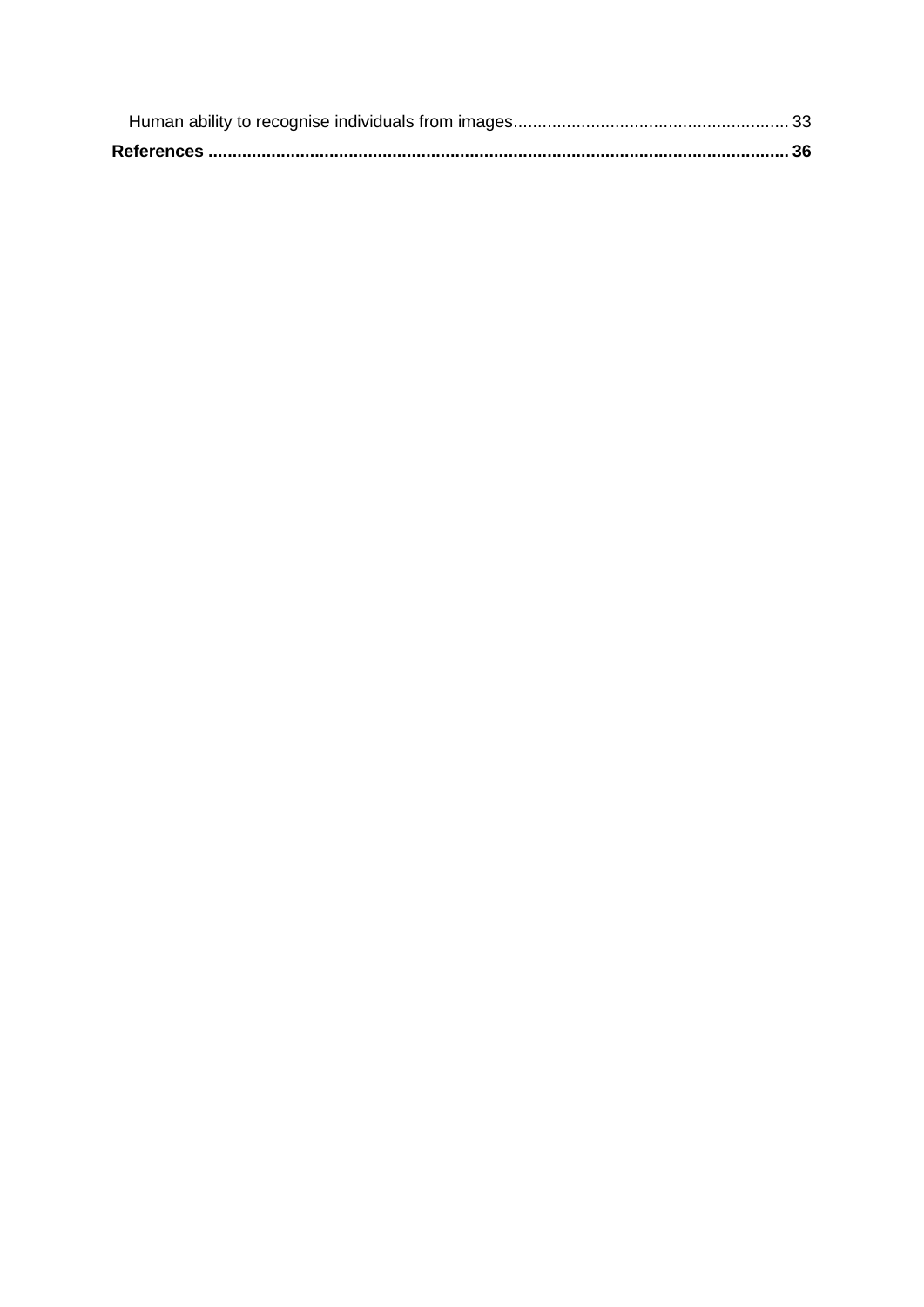## <span id="page-4-0"></span>**1. Executive Summary**

- 1.1 In 2012, the High Court ruled, in the case of *RMC and FJ v Commissioner of Police for the Metropolis and Secretary of State for the Home Department* [2012] EWHC 1681  $(Admin)<sup>1</sup>$  ('*RMC*'), that the retention of images from unconvicted individuals<sup>2</sup> under the Metropolitan Police Service's policy for the retention of custody images, which followed the Code of Practice on the Management of Police Information and accompanying guidance ('MoPI'), was unlawful. In response to this judgment, the Government commissioned a review of the current framework for the acquisition, retention and deletion of custody images $3$  as well as their operational uses and governance arrangements (the Custody Image Review). The review is designed to advise Ministers on:
	- the current legal and operational framework, including relevant guidance on procedures, and whether they adequately address relevant case law developments in relation to the right to respect for private and family life as set out in Article 8 of the European Convention on Human Rights ('ECHR');
	- the utility and benefits of custody images in meeting policing purposes and expected future developments in their use, including automated facial searching, and;
	- options for change where this appears necessary in relation to regulation, governance, oversight, policies and guidance.

The terms of reference of this review are set out at Annex A and the methodology is set out at Annex B.

- 1.2 Section 64A of the Police and Criminal Evidence Act 1984 ('PACE') provides police with the power to take facial photographs (known as 'custody images') of anyone who is detained following arrest<sup>4</sup>. The regime<sup>5</sup> governing the retention of custody images is set out in the Code of Practice on the Management of Police Information 2005 ('MoPI') and guidance contained in the College of Policing's Authorised Professional Practice on Retention, Review and Disposal ('the APP'), although this was developed for all information held by the police and does not provide specific guidance in respect of custody images.
- 1.3 Custody images are a standard feature of everyday policing. The most common use of such images is to brief frontline officers so that they can identify suspects, offenders and those on bail. Custody images are also used in investigations, for witness identification, and to assist with searching for unidentified suspects.
- 1.4 The total numbers of images stored by the forces that participated in this Review ranged from 26,816 in the smallest of the eight forces, to 7.8 million in the largest<sup>6</sup>. A range of local custody systems, such as Niche, National Strategy for Police Information Systems ('NSPIS'), and Athena as well as bespoke force systems, are used to store the images. These systems are generally not linked to Crown Prosecution Service ('CPS') or court

**<sup>.</sup>** <sup>1</sup> https://www.judiciary.gov.uk/wp-content/uploads/JCO/Documents/Judgments/r-rmc-fj-metropolitan-police-

commissioner-22062012.pdf<br><sup>2</sup> This review uses the term 'unconvicted individuals' to refer collectively to individuals who have not been convicted of (or cautioned for) any offence.

 $3$  Custody images are taken under S64A of the Police and Criminal Evidence Act 1984 (PACE). The scope of this review expressly excludes images which were primarily gathered as intelligence and/or are held as evidence. This is because such images are held as police information or evidence in relation to specific events, rather than for verifying the identity of an individual who is already known to the police.

<sup>4</sup> Separate considerations apply in relation to individuals arrested under an extradition arrest power.

<sup>&</sup>lt;sup>5</sup> Referred herein collectively as 'the MoPI regime'

 $<sup>6</sup>$  As at March 2015.</sup>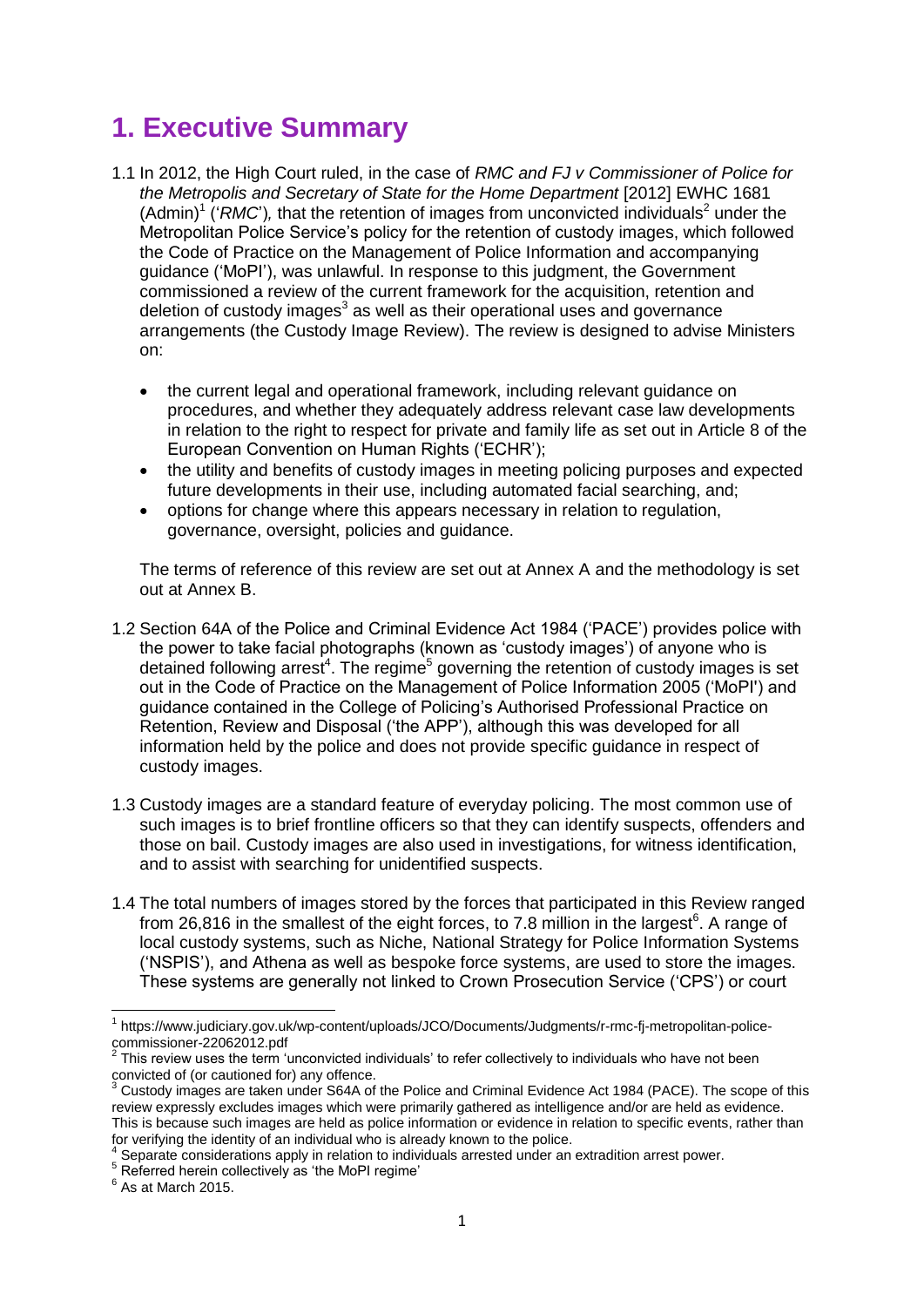systems. They are not generally designed to automatically weed, review or destroy images, or to differentiate between convicted and unconvicted individuals although the Athena system (currently used by seven forces) can allow images to be retained and deleted in accordance with pre-set criteria (such as the length of time retained) if this capability is enabled by individual forces.

- 1.5 The police's ability to make use of custody images is enhanced by their ability to upload them from forces' local custody IT systems onto the Police National Database ('PND'), which has been in place since 2010. Now all but nine forces upload custody images onto PND. As of July 2016, there were over 19 million custody images on PND, over 16 million of which had been enrolled in the facial recognition gallery making them searchable using facial recognition software. Many of these images are multiple images of the same individual. Recent advances in technology mean that it is now possible to search custody images on PND.
- 1.6 Before uploading a custody image to PND, forces should first check, in line with the  $APP<sup>7</sup>$ , whether it provides useful intelligence to the force. For example, where up-to-date images of the individual already exist, it may be unnecessary to retain a further image.
- 1.7 In broad terms, this review proposes giving individuals the facility (if they have not been convicted<sup>8</sup> of the offence(s) in relation to which the custody image was taken (whether or not it is recordable<sup>9</sup>) to apply to chief officers of police forces to have their custody image deleted. This is similar to the approach of some other European jurisdictions such as Belgium and the Netherlands (see paragraph 6.19). Where such an application is made it is recommended that there should be a presumption in favour of deletion, with chief officers having the discretion to retain an image where this is necessary for a policing purpose and there is an exceptional reason to do so. This review sets out what factors might be taken into consideration when such applications are made. Where the images of unconvicted individuals are not deleted, or where no application is received, this review recommends that they should be reviewed in accordance with scheduled review periods set out in the APP, with a presumption of deletion at the first scheduled review, unless there is an exceptional reason to retain the image.
- 1.8 There should be an even stronger presumption of deletion upon application for unconvicted individuals whose image was taken when they were under 18 years old i.e. retention only where there is a highly exceptional reason to do so. In addition, there should be a presumption that images taken of people when they were under 18 are deleted at the first APP review.
- 1.9 Those convicted of recordable offences should also have a right to apply for the deletion of their custody image. However, there would be no presumption of deletion in such cases. Such individuals would only be able to apply for deletion six or ten years after conviction (or six or ten years after their release from custody if sentenced to a term of imprisonment or detention regardless of whether the image was taken in relation to the

 7 https://www.app.college.police.uk/app-content/information-management/management-of-policeinformation/retention-review-and-disposal-of-police-information/#deciding-to-retain 8

For the purposes of this review, a 'conviction' includes a caution, warning, reprimand, finding of not guilty by reason of insanity or a finding that an individual is under a disability but has done the act charged as set out in section 65B of the Police and Criminal Evidence Act 1984 ('PACE'). Additionally, the reference to 'convicted' individuals or youths means someone who is convicted of (or cautioned, warned, reprimanded etc. for) any recordable offence in relation to which the custody image under consideration was taken.<br><sup>9</sup> Beserdable effences are listed in the National Belies Beserds (Beserdable Offences) B

Recordable offences are listed in the National Police Records (Recordable Offences) Regulations 2000 pursuant to section 27 of PACE which means that the police are permitted to keep a record (for example on the Police National Computer) of the offence. Generally speaking, they are imprisonable; however, it also includes a number of non-imprisonable offences set out by the Schedule to the Regulations.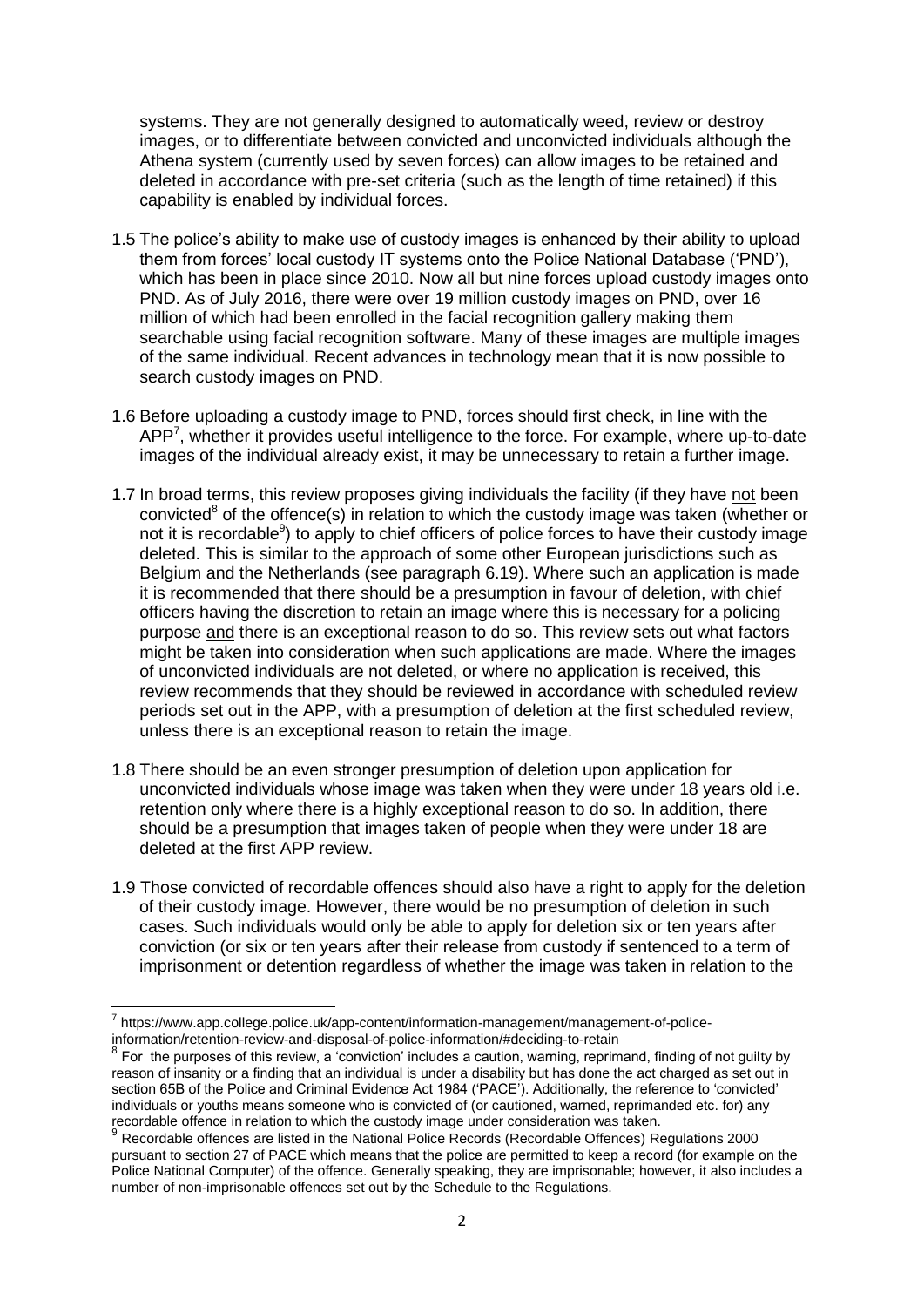offence for which they are in custody) depending on the nature of the offence. Where no request for deletion is made by a convicted individual, this review recommends that the retention of their custody image should be reviewed in accordance with the time periods for scheduled reviews contained in the APP and we have set out specific factors that might be taken into account when such a review is undertaken.

- 1.10 Convicted individuals whose image was taken when they were under 18 should also have a right to request the deletion of their custody image. They would be allowed to apply for deletion six or ten years after conviction (or six or ten years after release from custody if sentenced to a term of imprisonment or detention regardless of whether the image was taken in relation to the offence for which they are in custody) depending on the seriousness of the offence. Where such an application is made, it is recommended that there should be a presumption in favour of deletion, with chief officers having the discretion to retain an image where this is necessary for a policing purpose and there is an exceptional reason to do so.
- 1.11 Although non-recordable offences are generally considered to be less serious than recordable ones, nevertheless this review makes a distinction between individuals convicted of such offences and those who are unconvicted. As with Group 3 recordable offences, an individual convicted of a non-recordable offence will have to wait six years before applying for the deletion of their custody image and forces will be required to carry out a scheduled review six clear years after conviction and every five clear years thereafter if the image is retained. However, unlike with Group 3 recordable offences, there will be a presumption in favour of deletion of the image both when the individual applies and when a scheduled review takes place.
- 1.12 For the avoidance of any doubt, the concept of clear periods<sup>10</sup> will apply in determining the timing of all scheduled reviews of the retention of custody images. A clear period is defined by the APP as "the length of time since an individual last came to the attention of the police as an offender or suspected offender for behaviour that can be considered a relevant risk factor<sup> $n11$ </sup>. In practice, this means that the timing of a scheduled review depends on the individual not coming to the attention of the police as an offender or suspected offender for a 'clear' number of years after they are convicted, acquitted or a decision is made to take no further action against them. If they do come to the attention of the police in the interim, then the time period between scheduled reviews would be reset until the relevant clear period is completed. However, clear periods will not apply in determining when forces are required to consider a request for the deletion of a custody image or images from a convicted or unconvicted individual.
- 1.13 This approach balances the need to use information, data and intelligence to protect the public, against the Article 8 rights of individuals. It also takes account of the high estimated cost to the taxpayer of a full manual deletion exercise in respect of all custody images currently held.
- 1.14 It is expected that the implementation of any new technological solutions, both local and national, will link and integrate intelligence, crime and prosecution data providing a better ability to search, access and assess custody images leading to improved riskbased retention and deletion.

**.** 

 $10$  A clear period is defined by the APP as 'the length of time since a person last came to the attention of the police as an offender or suspected offender for behaviour that can be considered a relevant risk factor'. [https://www.app.college.police.uk/app-content/information-management/management-of-police](https://www.app.college.police.uk/app-content/information-management/management-of-police-information/retention-review-and-disposal-of-police-information/#clear-periods)[information/retention-review-and-disposal-of-police-information/#clear-periods](https://www.app.college.police.uk/app-content/information-management/management-of-police-information/retention-review-and-disposal-of-police-information/#clear-periods)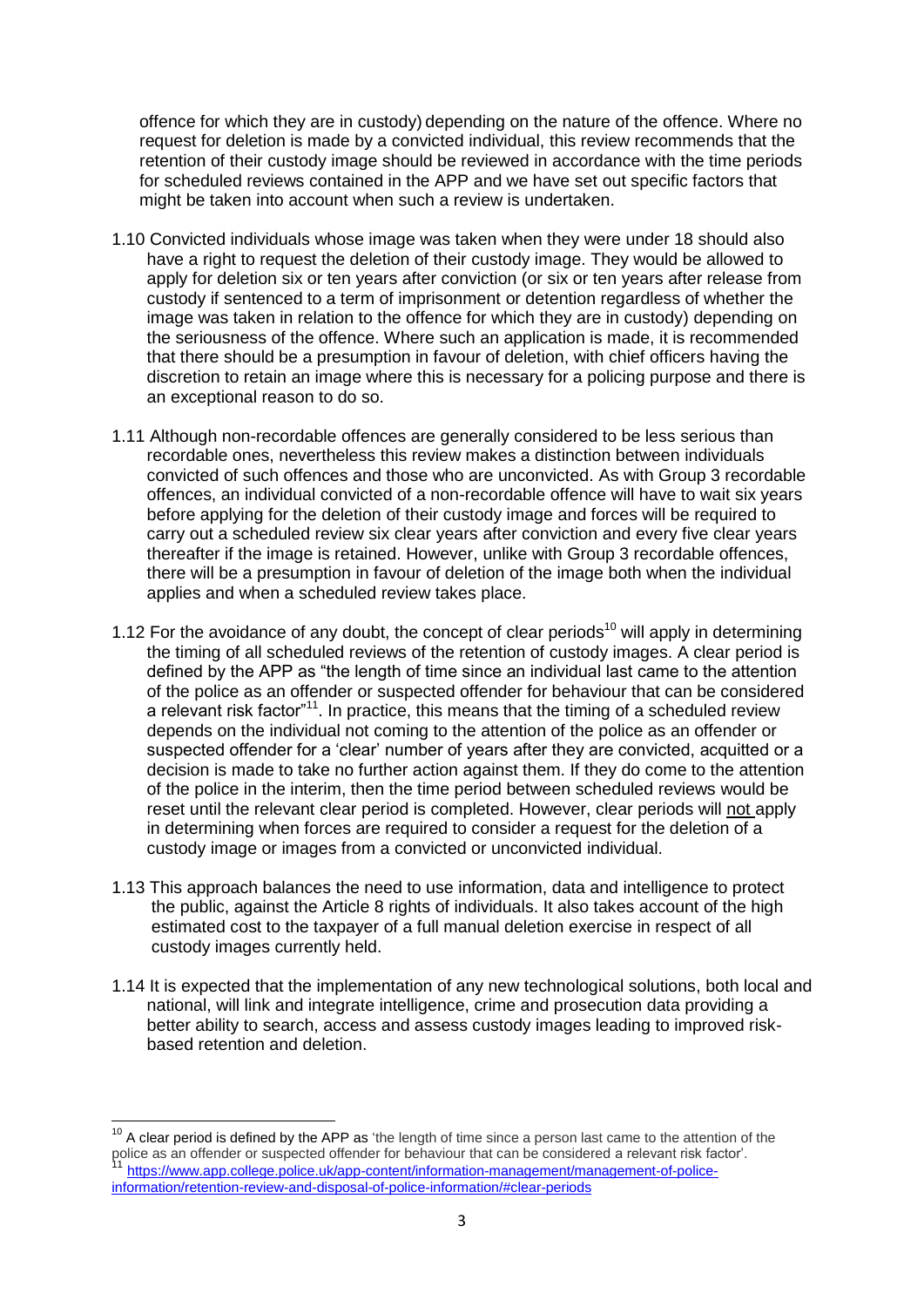- 1.15 We have considered whether there would be a benefit in applying a regime similar to the one that operates for fingerprints and DNA, as set out in PACE as amended by the Protection of Freedoms Act 2012 ('PoFA'). However, we have decided against introducing such a regime for a number of reasons:
	- $\bullet$  the law on custody images under PACE<sup>12</sup> is quite distinct from that on DNA and fingerprints;
	- unlike DNA and fingerprints, facial images are generally less intrusive as many people's faces are on public display all of the time;
	- custody images are used in different ways to DNA and fingerprints (for example, in identity parades and for briefing front-line officers);
	- unlike DNA and fingerprints, the usefulness of a custody image declines over time, especially in respect of younger people; and
	- each force would need to carry out a manual weeding of their custody images which would be expensive and time consuming.

1.16 This review therefore makes the following recommendations<sup>13</sup>:

### **Recommendation 1**

**APP guidance should be updated to set out the specific considerations for the retention of custody images which are outlined in this review. Guidance should be clear that police forces must continue to act in accordance with all relevant legislation, in particular the Data Protection Act 1998 ('the DPA'), the European Convention on Human Rights ('ECHR'), and the Equality Act 2010. Records which no longer have a policing purpose should be archived for long-term retention outside the operational environment if this is required by law, for example under the Inquiries Rules 2006 made under the Inquiries Act 2005<sup>14</sup>; it must be clear that the records are kept for this discrete purpose only. Further, notwithstanding the recommendations made below, custody images may be retained where the individual concerned has given informed written consent to this (which may also be withdrawn, in writing, at any time).**<sup>15</sup>

#### **Recommendation 2**

**Whenever consideration is given to the retention of a custody image, whether on application or otherwise, regard should be had to the quality of the image (including resolution, size etc.) as well as to how accurately it identifies the individual concerned (i.e. having regard to any changes in appearance), and therefore its utility in identification (including facial searching) on the Police National Database ('PND').** 

#### **Recommendation 3**

**For the avoidance of any doubt, the concept of clear periods should apply in determining the timing of all scheduled reviews of the retention of custody images. However, clear periods should not apply in determining when forces are required to consider a request for the deletion of a custody image or images by a convicted or unconvicted individual.**

**<sup>.</sup>**  $12$  Section 64A.

<sup>&</sup>lt;sup>13</sup> The recommendations in this review apply to images currently retained by the police as well as those retained in the future.

<sup>14</sup>[http://www.legislation.gov.uk/uksi/2006/1838/pdfs/uksi\\_20061838\\_en.pdf](http://www.legislation.gov.uk/uksi/2006/1838/pdfs/uksi_20061838_en.pdf)

<sup>&</sup>lt;sup>15</sup> Where appropriate, for example where someone is incapable of giving or withdrawing consent in their own right, this may be done on their behalf.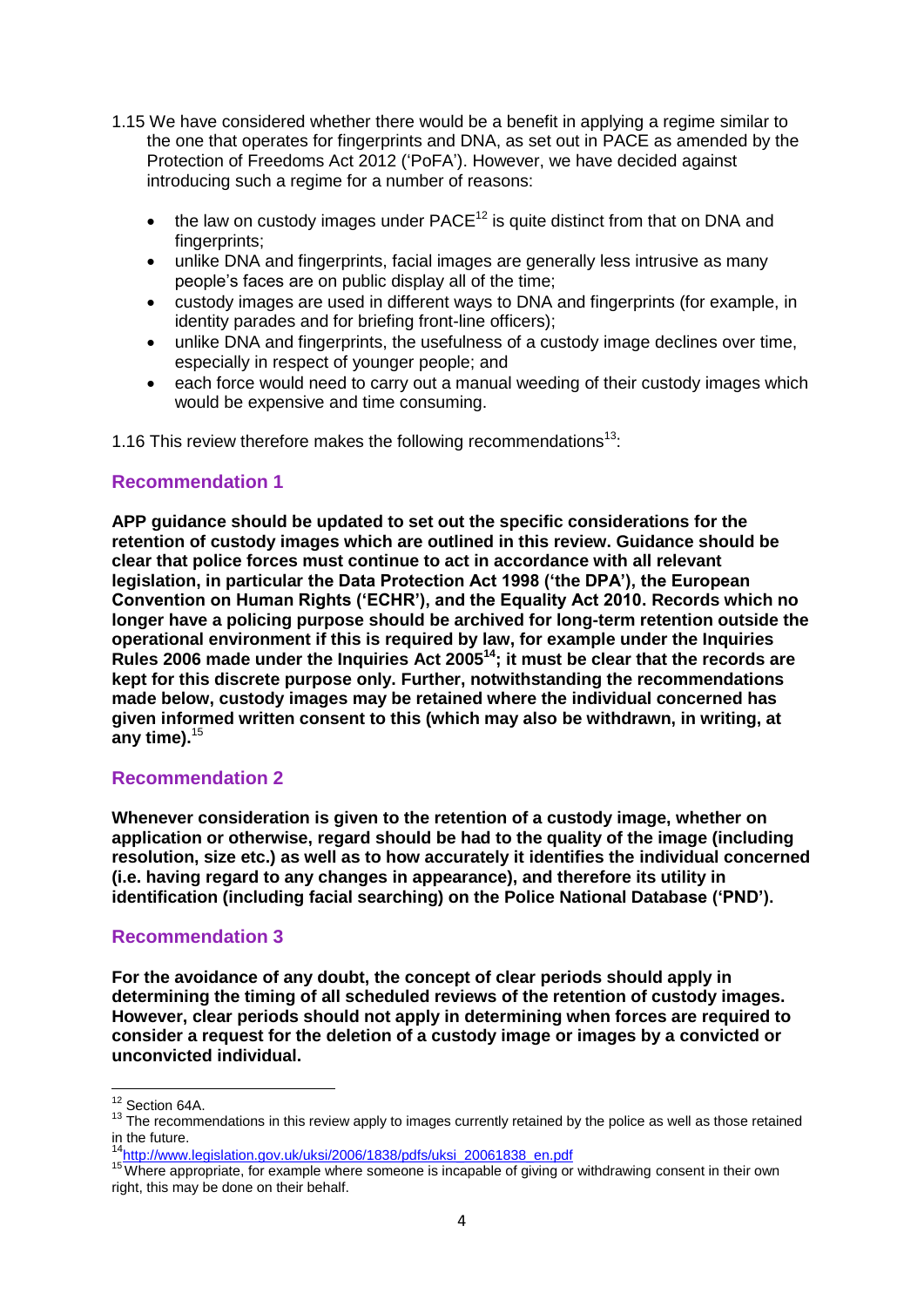**.** 

**Individuals should be able to apply to have their custody image deleted according to the timetable set out in Table 1 below.**

| <b>Situation</b>                                                                                                                                                                                                                                                                                                                                      | When can an individual apply for their custody<br>image to be deleted?                                                                                                                                                                                                                                                   |  |
|-------------------------------------------------------------------------------------------------------------------------------------------------------------------------------------------------------------------------------------------------------------------------------------------------------------------------------------------------------|--------------------------------------------------------------------------------------------------------------------------------------------------------------------------------------------------------------------------------------------------------------------------------------------------------------------------|--|
| Any age convicted of a Group <sup>16</sup> 1 or 2<br>offence                                                                                                                                                                                                                                                                                          | Ten years after conviction (or release from custody<br>if sentenced to a term of imprisonment or<br>detention). A suspended sentence should be<br>treated in the same way as an immediate term of<br>imprisonment.                                                                                                       |  |
|                                                                                                                                                                                                                                                                                                                                                       | If an application for deletion is refused then<br>individuals may apply again for deletion after a<br>further ten years have elapsed.                                                                                                                                                                                    |  |
| Any age convicted of a Group 3<br>recordable offence.                                                                                                                                                                                                                                                                                                 | Six years after conviction (or release from custody<br>if sentenced to a term of imprisonment or<br>detention). A suspended sentence should be<br>treated in the same way as an immediate term of<br>imprisonment.<br>If an application for deletion is refused then<br>individuals may apply again for deletion after a |  |
|                                                                                                                                                                                                                                                                                                                                                       | further five years have elapsed.                                                                                                                                                                                                                                                                                         |  |
| Any age convicted of a non-recordable<br>offence                                                                                                                                                                                                                                                                                                      | Six years after conviction.<br>If an application for deletion is refused then<br>individuals may reapply after a further five years<br>have elapsed.                                                                                                                                                                     |  |
| After the conclusion of proceedings <sup>17</sup><br>Any age arrested for, but not convicted of,<br>any offence whether recordable or non-<br>If an application for deletion is refused then<br>recordable<br>individuals reapply once the next relevant<br>scheduled review period has been carried out or<br>after 12 months (whichever is sooner). |                                                                                                                                                                                                                                                                                                                          |  |

#### **Table 1: Individual applying for the deletion of a custody image**

 $16$  The APP splits offences into four different categories: Group 1 – these are offences concerning public protection issues; Group 2 – other sexual, violent or serious offences, Group 3 – All other offences and Group 4 information on undetected crime, intelligence products, missing persons, and victims and witnesses. This review concerns itself with Groups 1, 2 & 3 only.

 $17$  For example, after they are informed that they will not be prosecuted for, or charged with the offence, where they are charged but the case discontinued, where they are acquitted in court or where the conviction is quashed on appeal etc..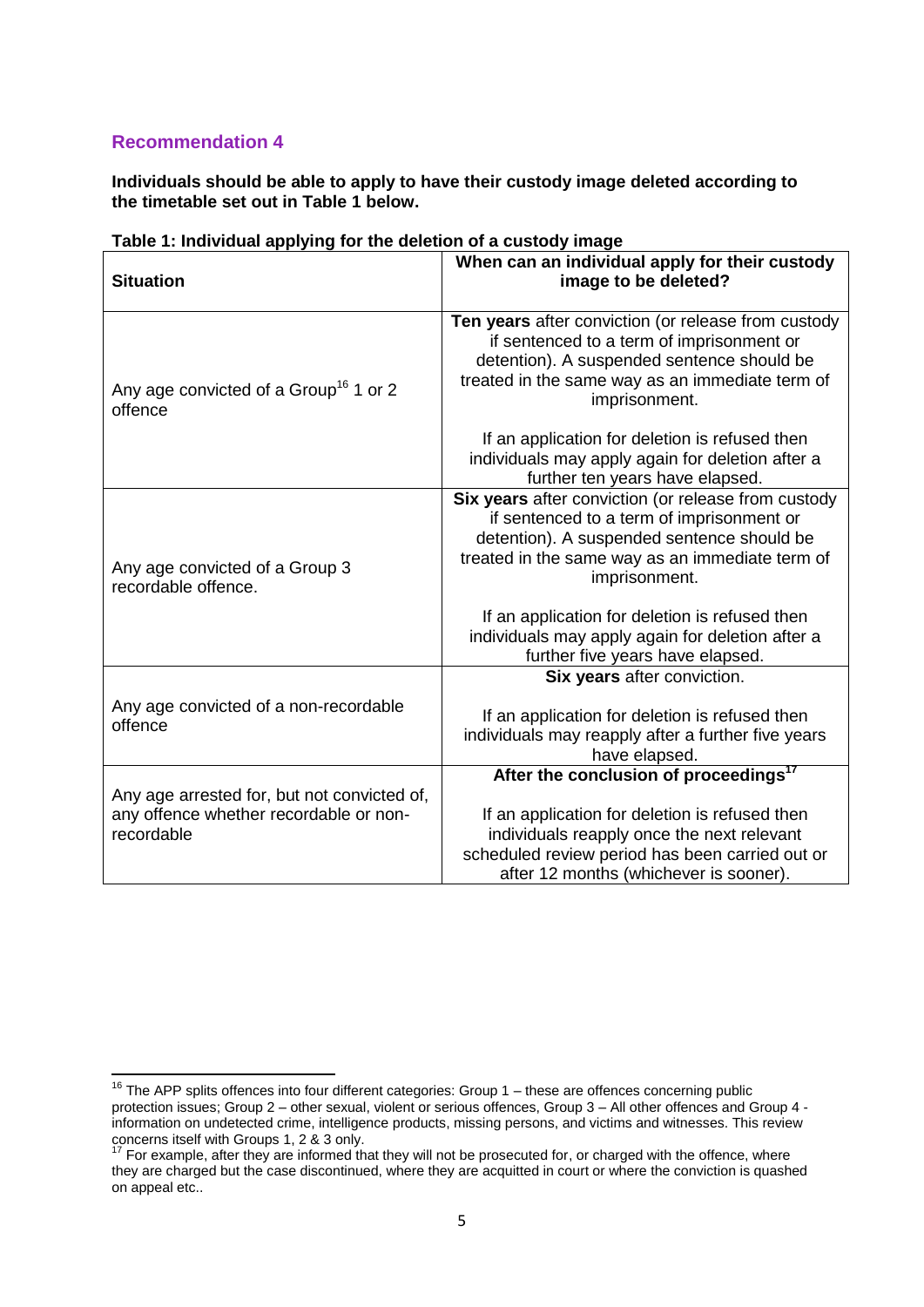**Police forces should adopt the regime in Table 2 on receipt of a request for a custody image to be deleted.**

| Table 2: Police action on receipt of a request for deletion of a custody image <sup>18</sup> |  |
|----------------------------------------------------------------------------------------------|--|
|----------------------------------------------------------------------------------------------|--|

| <b>Applicant</b>                      | <b>Presumption of deletion</b>           |  |
|---------------------------------------|------------------------------------------|--|
| Adult convicted of a recordable       | No presumption in favour of deletion     |  |
| offence                               |                                          |  |
| Adult convicted of a non-recordable   |                                          |  |
| offence                               |                                          |  |
| Adult arrested for, but not convicted | Presumption in favour of deletion        |  |
| of, an offence                        |                                          |  |
| Under 18 convicted of a recordable    |                                          |  |
| offence                               |                                          |  |
| Under 18 convicted of a non-          |                                          |  |
| recordable offence                    | Strong presumption in favour of deletion |  |
| Under 18 arrested for, but not        |                                          |  |
| convicted of, an offence              |                                          |  |

**<sup>.</sup>**  $18$  Assumes request is made within timeframes set out in Table 1.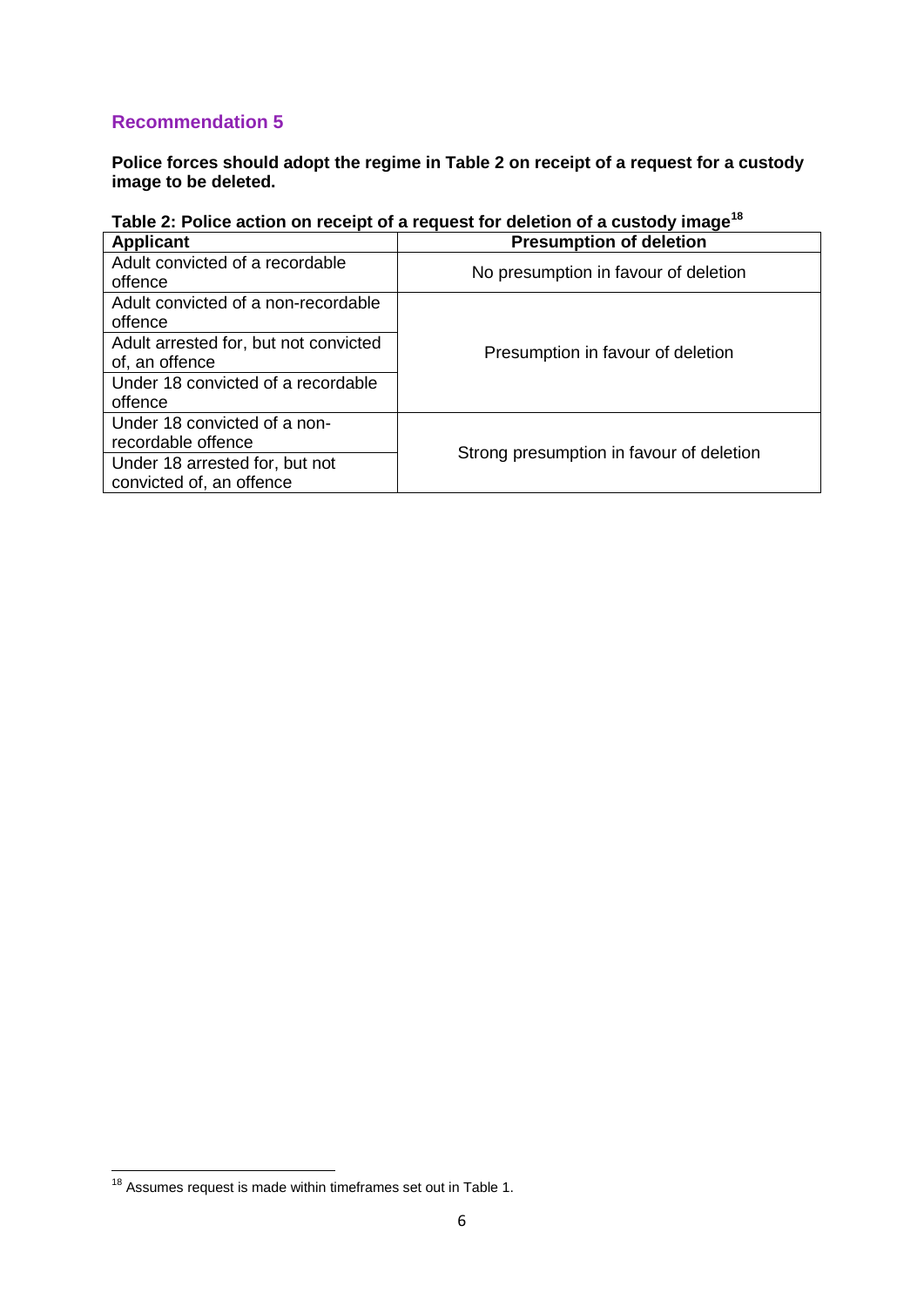**Police forces should adopt the regime in Table 3 in relation to the review of custody image for which no application for deletion has been made.**

| Table 3: Scheduled reviews by the police of custody images - no request from |  |
|------------------------------------------------------------------------------|--|
| individual                                                                   |  |

| <b>Situation</b><br><b>Timeframe for Police action</b>                    |                                                                                                                                                                  | <b>Presumption for the Police as</b><br>part of review process |
|---------------------------------------------------------------------------|------------------------------------------------------------------------------------------------------------------------------------------------------------------|----------------------------------------------------------------|
| Adult convicted of a<br>Group 1 or 2 offence                              | Every ten clear years after date of<br>conviction (or release from custody if<br>sentenced to a term of<br>imprisonment).                                        | No presumption in favour of                                    |
| Adult convicted of a<br>Group 3 recordable<br>offence                     | Six clear years after date of<br>conviction (or release from custody if<br>sentenced to a term of<br>imprisonment), then every five clear<br>vears.              | deletion                                                       |
| Adult convicted of a non-<br>recordable offence                           | Six clear years after conviction, then<br>every five clear years.                                                                                                |                                                                |
| Adult arrested for, but not<br>convicted of, a Group 1 or<br>2 offence    | Every ten clear years from date of<br>conclusion of proceedings.                                                                                                 |                                                                |
| Adult arrested for, but not<br>convicted of, a Group 3<br>offence         | Six clear years from date of<br>conclusion of proceedings, then<br>every five clear years.                                                                       | Presumption in favour of deletion                              |
| Under 18 convicted of a<br>Group 1 or 2 offence                           | Every ten clear years after date of<br>conviction (or release from custody if<br>sentenced to a term of imprisonment<br>or detention).                           |                                                                |
| Under 18 convicted of a<br>Group 3 recordable<br>offence                  | Six clear years after date of<br>conviction (or release from custody if<br>sentenced to a term of imprisonment<br>or detention), then every five clear<br>years. |                                                                |
| Under 18 convicted of a<br>non-recordable offence                         | Six clear years after date of<br>conviction (or release from custody if<br>sentenced to a term of imprisonment<br>or detention), then every five clear<br>years. |                                                                |
| Under 18 arrested for, but<br>not convicted of, a Group<br>1 or 2 offence | Every ten clear years from date of<br>conclusion of proceedings.                                                                                                 | Strong presumption in favour of<br>deletion                    |
| Under 18 arrested for, but<br>not convicted of, a Group<br>3 offence      | Six clear years from date of<br>conclusion of proceedings, then<br>every five clear years.                                                                       |                                                                |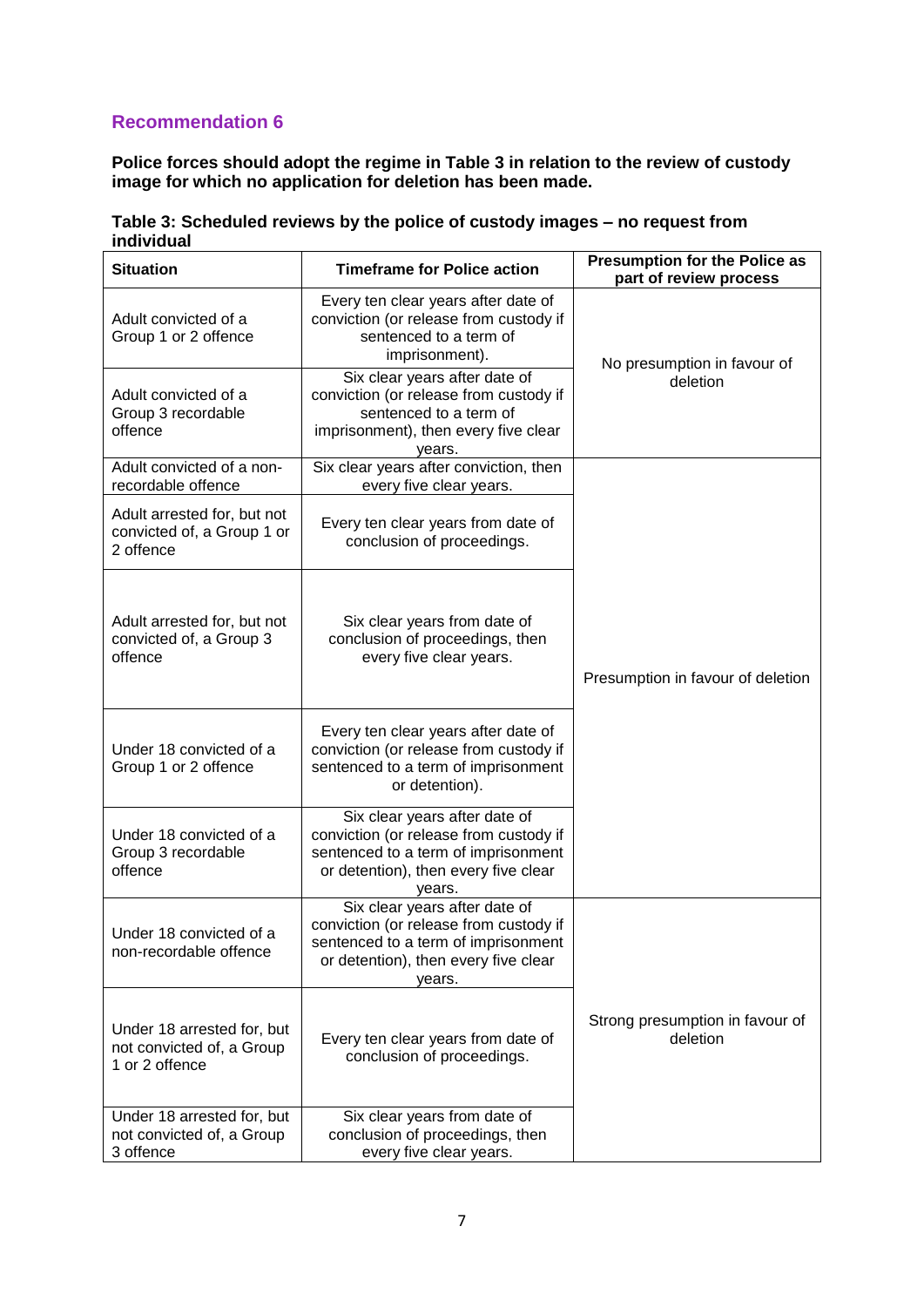**Chief Officers must ensure that national standards on custody image collection are adhered to.**

#### **Recommendation 8**

**Police forces should continue to have discretion to delete the images of both convicted and unconvicted individuals, as is currently the case under the APP.** 

#### **Recommendation 9**

**As part of their review of MoPI compliance, chief officers must ensure that they can confidently say whether or not they hold an image of a specific individual and that they consider deletion applications by individuals according to the new retention regime.**

#### **Recommendation 10**

**The APP Guidance should be updated to take account of the review's recommendations on the retention of custody images.**

#### **Recommendation 11**

**Forces must ensure that they are processing custody images in compliance with the provisions of the Data Protection Act 1998 and other relevant legislation.**

#### **Recommendation 12**

**Future local or national IT systems, that will be used for the storage of images, should be designed to integrate relevant data – including court and CPS data – to facilitate a more efficient method of search, retrieval and deletion of images and aim to link and integrate intelligence, crime and prosecution data (subject to relevant legal considerations), and that this should be regularly reviewed.** 

#### **Recommendation 13**

**The use of PND should be further promoted through the National Police Chiefs' Council ('NPCC') lead. The NPCC lead should ascertain the future plans of the nine forces who are not uploading custody images to PND.**

#### **Recommendation 14**

**The independent Digital Ethics Panel for Policing, in conjunction with the DNA Ethics Group, should consider how they can work together to address the ethical issues relating to the use of custody images.**

#### **Recommendation 15**

**The custody image retention regime should be reviewed again in 2020.**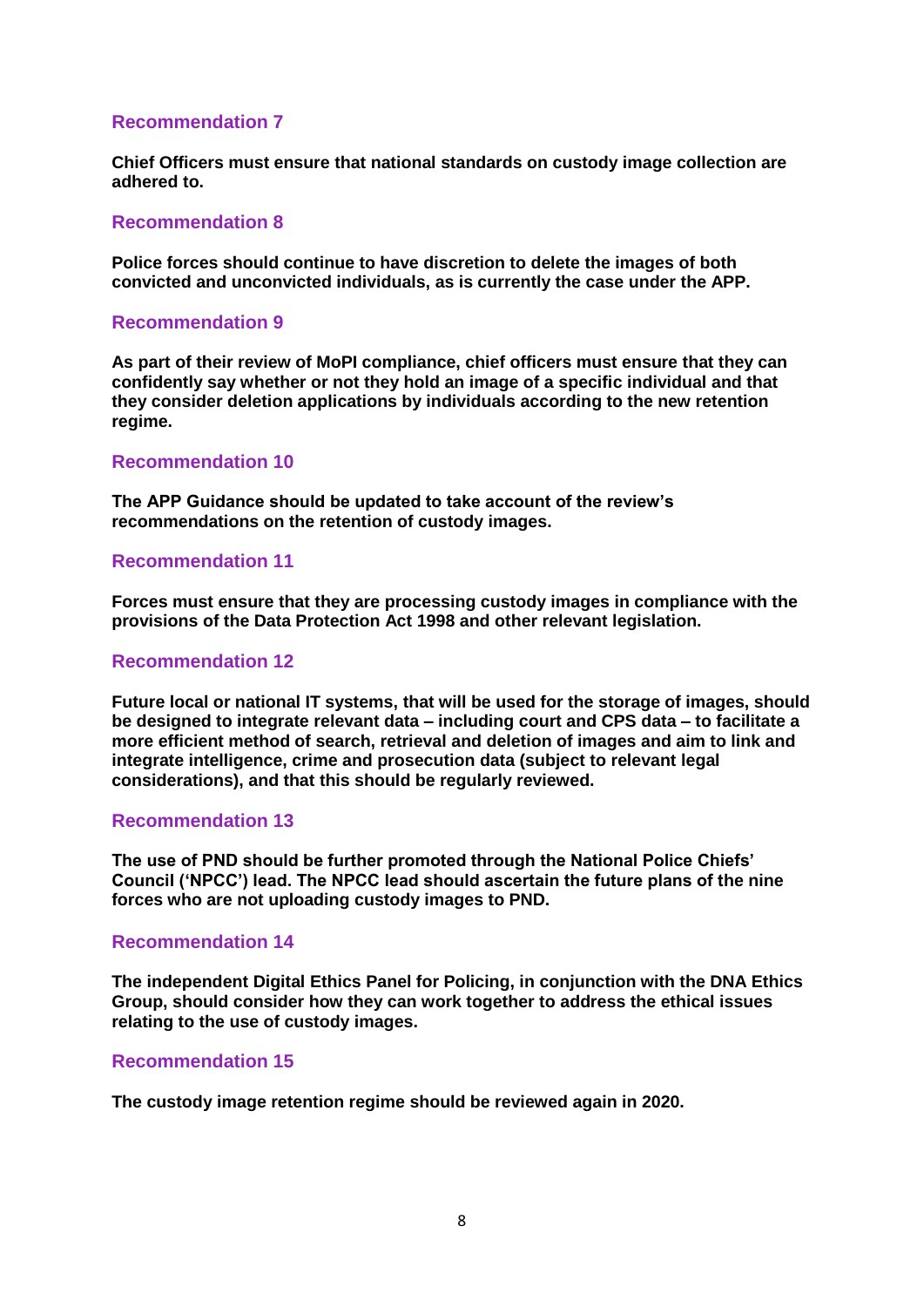## <span id="page-12-0"></span>**2. The Revised Retention Regime**

2.1 The recommendations in this review bring in a new regime for the retention of custody images from both convicted and unconvicted individuals. Further detail on the recommendations is set out below.

## **Adults**

**.** 

### *(a) Unconvicted individuals*

- 2.2 Chief officers should be required to consider the deletion of a custody image, following an application in writing for its destruction by the individual (or, where the individual is incapable of applying themselves, an application made on their behalf), provided that the individual has not been convicted of the offence(s) in relation to which the custody image was taken.
- 2.3 Any such application would only be considered after investigations in relation to the offence(s) in relation to which the image was taken have concluded and no charges have been brought, or charges have been brought but the Crown Prosecution Service ('CPS') decided not to prosecute, or the individual was prosecuted but acquitted<sup>19</sup> (and no appeal is pending), or after a successful appeal. Where an application is made by an individual who is subject to another active investigation(s), for which a separate image(s) exists, then this policy is not intended to prevent the retention of that image (unless and until the other investigation or proceedings come to an end and a separate application is made in relation to that image).
- 2.4 There should be a presumption that custody images of unconvicted individuals are deleted following such an application. However, chief officers should have the discretion to retain an image where this is necessary for a policing purpose (as specified by paragraph 2.2.2 of the Code of Practice on the Management of Police Information ('MoPI')) and there is an exceptional reason to do so, which may include one or more of the following (this list is not meant to be exhaustive):
	- an assessment using the National Risk Assessment Criteria ('NRAC') suggests that the individual is likely to pose a substantial risk of harm;
	- there is intelligence or evidence to suggest that an individual may be dangerous, for example they are entered on the Violent and Sex Offender Register ('VISOR') system as a 'Potentially Dangerous Person';
	- there are still active investigations in which that individual is a suspect;
	- the individual has known links to organised crime or terrorism;
	- the image is needed, or is likely to be needed, to enforce a civil order (such as orders which may be imposed under the Anti Social Behaviour Crime and Policing Act 2014).
- 2.5 An application to a chief officer should be answered either with a confirmation that the image will be deleted, or a notification of refusal which sets out the reasons for refusing the application (unless there are compelling policing reasons not to disclose the basis for refusal, for example where the individual is part of an ongoing investigation). In the latter case, the notification should state when the retention will next be subject to a scheduled review, and explain that the individual may apply again for deletion once that scheduled review period has passed or after 12 months (whichever is sooner). The concept of clear

<sup>&</sup>lt;sup>19</sup> If an individual is acquitted of some, but not of all, of the offences in relation to which the custody image under consideration was taken then they will be treated as a convicted individual.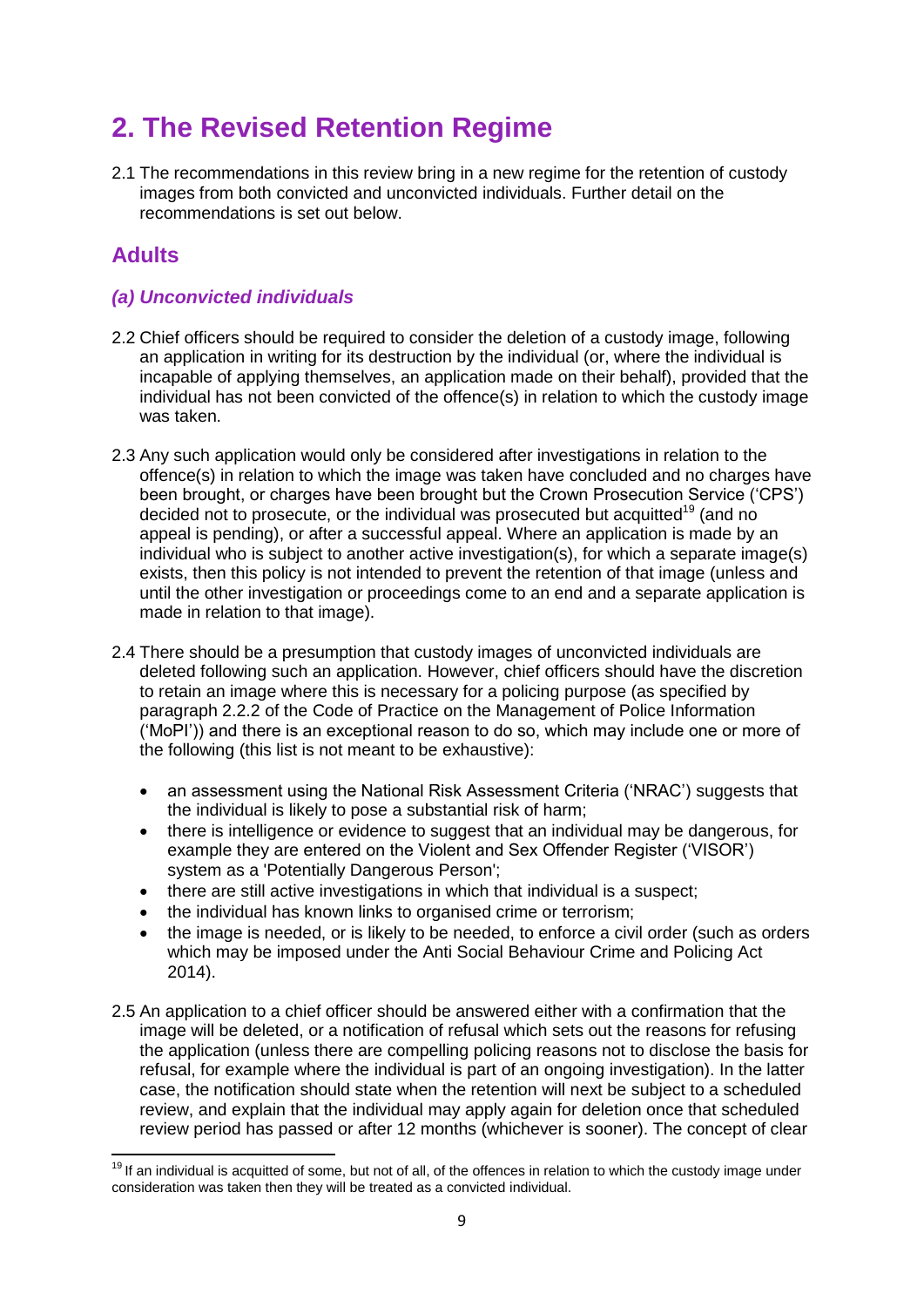periods will apply in determining the timing of the scheduled review but it will not apply in determining when a force is obliged to consider the first and subsequent application from an unconvicted individual for the deletion of their custody image.

- 2.6 Where images of unconvicted people are retained (either because no application for deletion has been received or where this has been refused) then they should be reviewed in accordance with the scheduled review periods set out in the APP guidance. This includes the application of the policy on clear periods for all offences. This means that a scheduled review should take place six (for Group 3) or ten (for Group 1 and 2 offences) clear years after the date of acquittal or decision to taken no further action ('NFA'), and then every five (Group 3) or ten (Groups 1 and 2) clear years thereafter (unless a force has opted to automatically delete them after a specified time-period as specified in the APP)<sup>2021</sup>. For a summary of the review framework, see tables 2 & 3.
- 2.7 Even where no application for deletion has been received, there should be a presumption that images of an individual who has not been convicted are deleted at the first scheduled review, unless retention is necessary for a policing purpose (as specified by paragraph 2.2.2 of MoPI) and there is an exceptional reason to do so, which may include the factors outlined at paragraph 2.7 above (i.e. the same test that chief officers need to apply upon an application to delete).
- 2.8 As set out in the APP, such images should also be the subject of an initial review and evaluation and, where appropriate, triggered reviews. Where the appropriate APP reviews have not taken place for images currently held then this must be done as soon as is reasonably practicable.

### *(b) Convicted of a recordable offence*

- 2.9 Images of individuals convicted of a recordable offence should be scheduled for review in accordance with the time periods currently set out in the APP. This includes the application of the policy on clear periods for all categories of offences. This means that a scheduled review should take place six (for Group 3) or ten (for Group 1 and 2 offences) clear years after the date of sentence (or release from custody if sentenced to a term of imprisonment), and then every five (Group 3) or ten (Groups 1 and 2 offences) clear years thereafter (unless a force has opted to automatically delete them after a specified time-period as specified in the APP). For a summary of the review framework, see tables 2 & 3.
- 2.10 When such reviews take place, chief officers will need to consider whether retention of the image is necessary for a policing purpose (as specified by paragraph 2.2.2 of MoPI) and proportionate to the level and type of risk an individual poses. However, there will be no presumption in favour of deletion in such cases. The factors to consider in making this assessment might include one or more of the following (this list is not meant to be exhaustive):
	- an assessment using NRAC suggests that the individual is likely to pose a substantial risk of harm;
	- there is intelligence or evidence to suggest that an individual may be dangerous, for example they are entered on the VISOR system as a 'Potentially Dangerous Person';

**<sup>.</sup>** <sup>20</sup> https://www.app.college.police.uk/app-content/information-management/management-of-policeinformation/retention-review-and-disposal-of-police-information/#group-3-all-other-offences

<sup>&</sup>lt;sup>21</sup> Where an individual's custody image is taken in relation to multiple offences, then the most serious offence determines the APP category.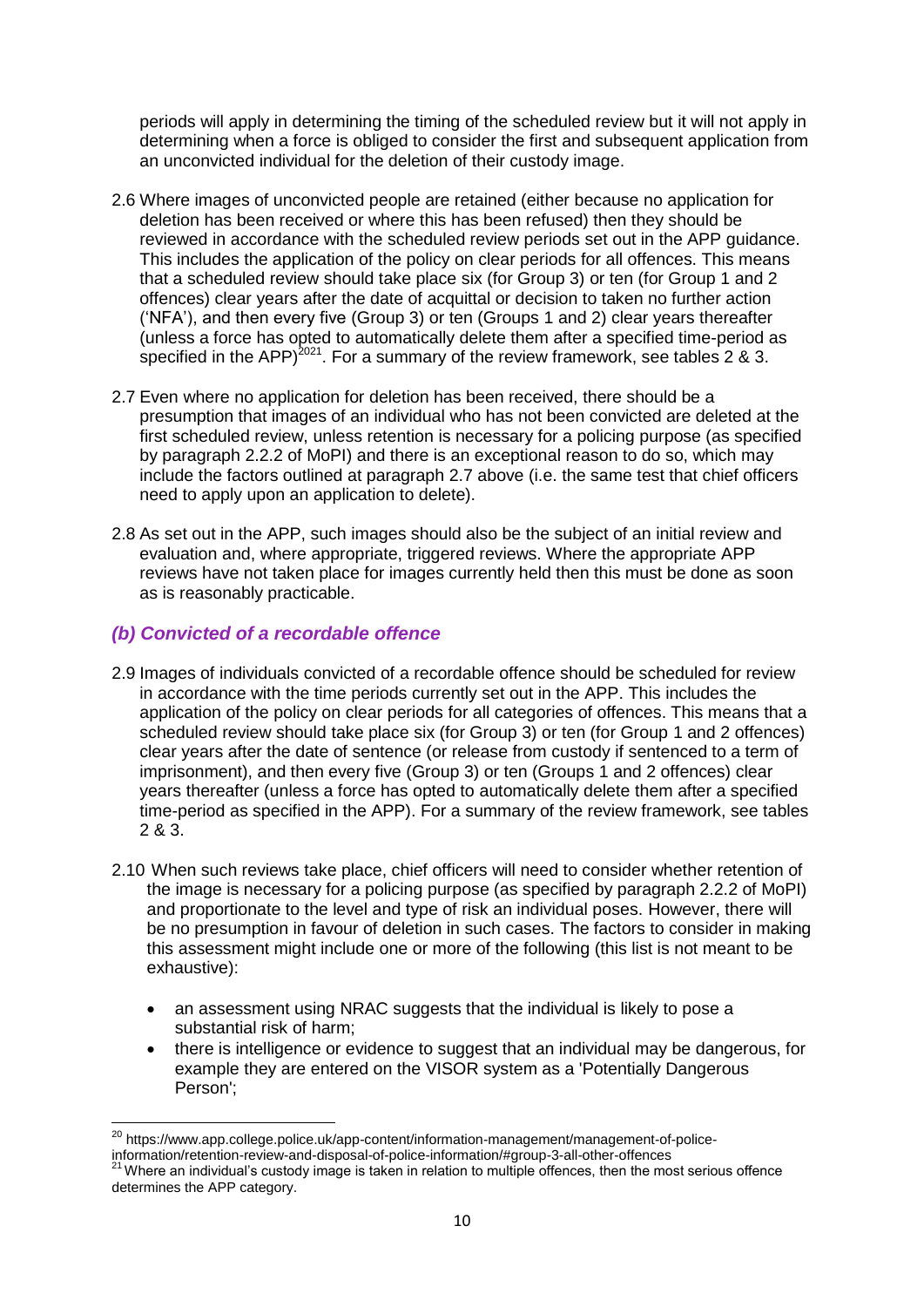- there are still active investigations in which that individual is a suspect;
- the seriousness of the offence for which the individual was convicted in relation to other offences in the same APP group;
- the individual has known links to organised crime or terrorism;
- the image is needed, or is likely to be needed, to enforce a civil order (such as orders which may be imposed under the Anti Social Behaviour Crime and Policing Act 2014).
- 2.11 A convicted individual, whose custody image is retained, may apply for its deletion but only after the minimum period of six years (Group 3) or ten years (Group 1 or 2) has passed since they were convicted (or released from custody if sentenced to a term of imprisonment). In contrast to the unconvicted (and those convicted of non-recordable offences), there should be no presumption of deletion when a review takes place. In coming to a decision on retention, any relevant factors set out under paragraph 2.10 above should be taken into consideration.
- 2.12 As with unconvicted individuals, an application to a chief officer should be answered either with a confirmation that the image will be deleted, or a notification of refusal, which states the reasons why the application has been refused (unless there are compelling policing reasons not to disclose the basis for refusal, for example where the individual is part of an ongoing investigation). The notification should set out when an individual may make a new application for deletion; five years in the case of Group 3 and ten years in the case of Group 1 or 2 offences. The concept of clear periods will apply in determining the timing of the scheduled review but not in determining when a force is obliged to consider the first and subsequent application from a convicted individual for the deletion of their custody image.
- 2.13 Whilst an individual is in prison, this review recommends that individuals are not permitted to apply for the deletion of their custody image. This is because we consider a term of imprisonment to be so serious that the police are almost certain to refuse such an application. Therefore, in order to avoid unnecessary work for the police, the six (for Group 3) or ten (for Groups 1 or 2) year period after which deletion will only begin upon their release. Where an individual who is released from custody receives a further term of imprisonment before the six or ten year period has expired, the 'clock' will be reset and will start again upon their second release. Suspended sentences will be treated in the same manner as immediate sentences of imprisonment.

#### *(c) Convicted of a non-recordable offence*

- 2.14 As with those convicted of a Group 3 offence, individuals convicted of non-recordable offence may apply for the deletion of their image after a period of six years. Scheduled reviews for such images should take place six clear years after conviction then (if the image is retained) every five clear years. Unlike recordable offences, there shall be a presumption in favour of deletion; both where an application is made and when a scheduled review takes place. In coming to a decision, the factors set out at paragraph 2.10 should be taken into consideration, insofar as they are relevant.
- 2.15 An application to a chief officer should be answered either with a confirmation that the image will be deleted, or a notification of refusal, which states the reasons why the application has been refused (unless there are compelling policing reasons not to disclose the basis for refusal, for example where the individual is part of an ongoing investigation). The notification should set out when an individual may make a new application for deletion; five years in the case of Group 3 and ten years in the case of Group 1 or 2 offences. The concept of clear periods will apply in determining the timing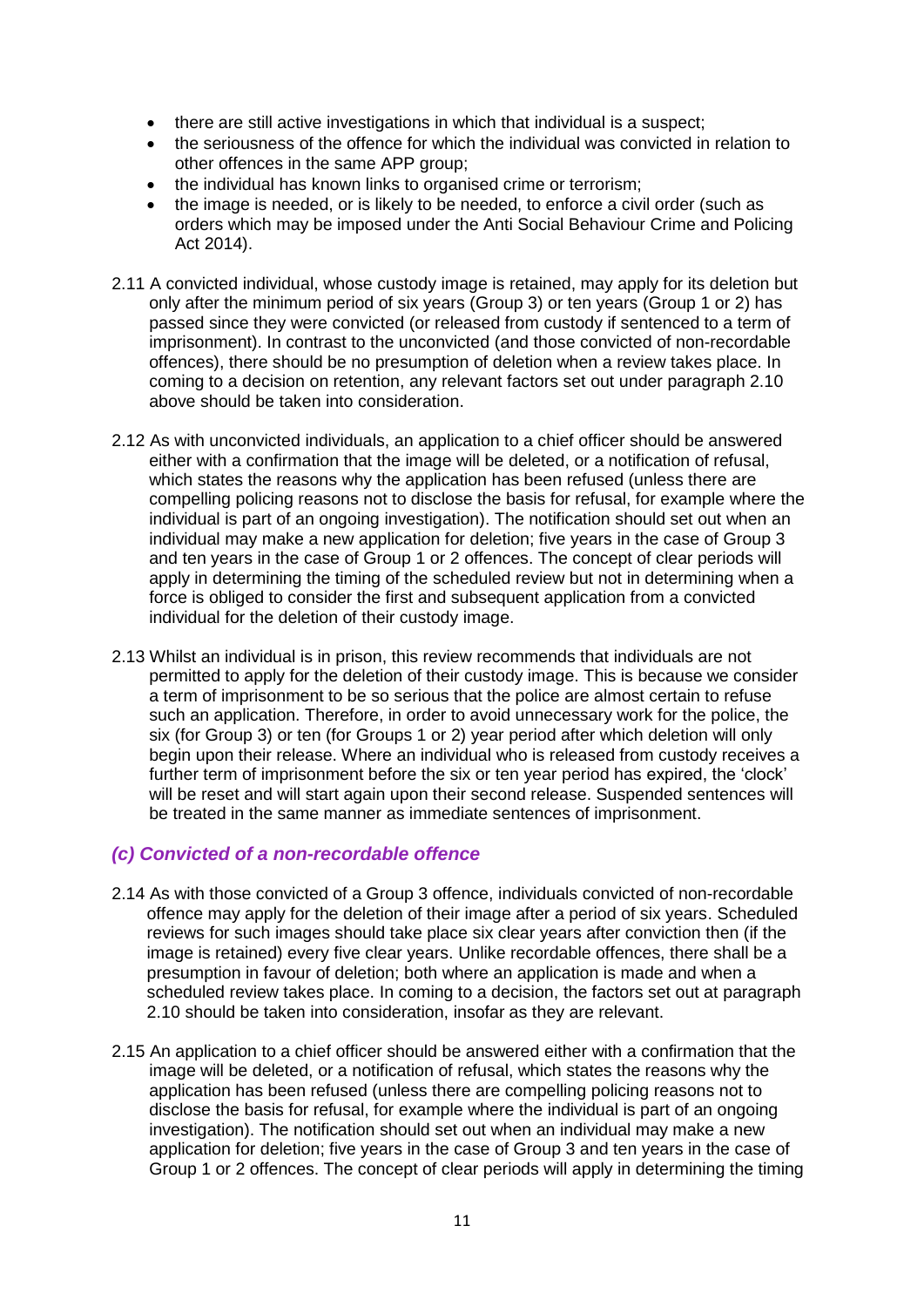of the scheduled review but not in determining when a force is obliged to consider the first and subsequent application from a convicted individual for the deletion of their custody image.

## <span id="page-15-0"></span>**Under 18s**

## <span id="page-15-1"></span>*(a) Unconvicted individuals whose image was taken when they were under 18***<sup>22</sup>**

- 2.16 It is recommended that chief officers be required to consider the deletion of a custody image, following the application for its deletion by an individual whose images were taken when they were under 18 (or, where the individual is incapable of applying themselves, an application made on their behalf), provided that the individual has not been convicted of the offence(s) in relation to which the custody image concerned was taken. Such an application would only be considered after investigations in relation to the offence(s) in relation to which the image was taken have concluded, and no charges have been brought, or charges have been brought but the CPS decided not to prosecute, or the individual was prosecuted but acquitted (and no appeal is pending), or an appeal has been successful. Where an application is made by an individual who is subject to another active investigation(s), for which a separate image(s) exists, then this policy is not intended to prevent the retention of that image (unless and until the investigation/proceedings come to an end and a separate application is made in relation to that image). For the purposes of such an application, it does not matter whether or not the individual concerned is still aged under 18.
- 2.17 There should be a strong presumption that the image taken from an unconvicted under 18 is deleted following such an application. However, chief officers will have the discretion to retain an image where this is necessary for a policing purpose (specified in paragraph 2.2.2 of MoPI) and there is a highly exceptional reason to do so, which might include one or more of the following (this list is not meant to be exhaustive):
	- an assessment using NRAC suggests that the individual is likely to pose a **very** substantial risk of harm;
	- there is intelligence or evidence to suggest that an individual may be dangerous, for example they are entered on the VISOR system as a 'Potentially Dangerous Person';
	- there are still active investigations in which that individual is a suspect;
	- the individual has known links to organised crime or terrorism;
	- the image is needed, or is likely to be needed, to enforce a civil order (such as orders which may be imposed under the Anti Social Behaviour Crime and Policing Act 2014).
- 2.18 An application to a chief officer should be answered either with a confirmation that the image will be deleted, or a notification of refusal which states the reason why the application has been refused (unless there are compelling policing reasons not to disclose the basis for refusal, for example where the individual is part of an ongoing investigation). In the latter case, the notification should set out when the retention will next be reviewed, and that the individual may apply again for deletion once the relevant scheduled review period has passed or after 12 months (whichever is sooner). The concept of clear periods will apply in determining the timing of scheduled reviews, but, it will not apply in determining when a force is obliged to consider the first and any subsequent reapplication from an unconvicted individual for the deletion of their custody image.

**<sup>.</sup>**  $22$  Referred to collectively as "unconvicted under 18s".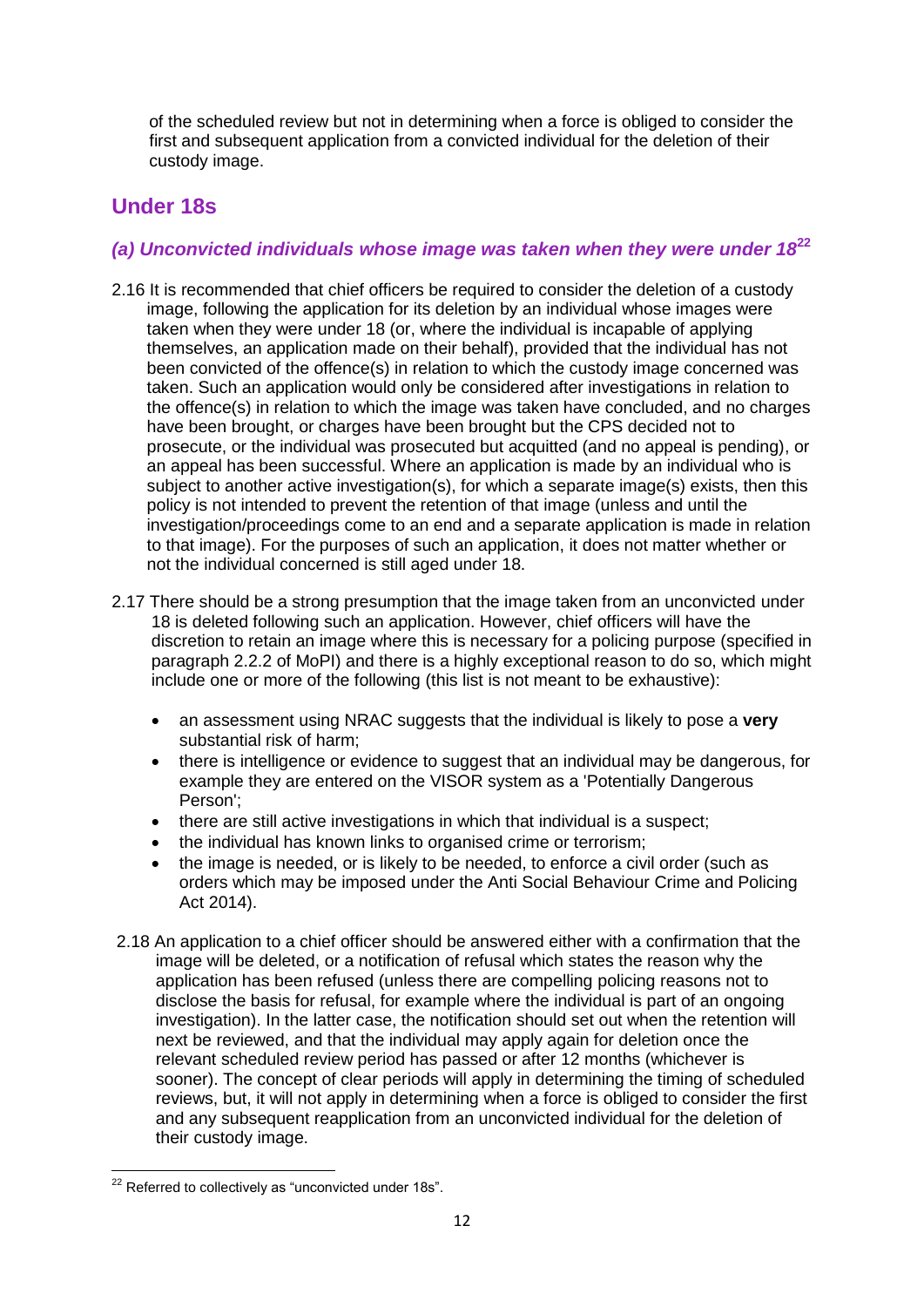- 2.19 Where an unconvicted individual whose image was taken before they were 18 years old does not apply for its deletion, then the retention of the image should be reviewed in accordance with the scheduled review periods set out in the APP guidance. This includes the application of the policy on clear periods for all categories of offences. This means that a scheduled review should take place six (for Group 3 offences) or ten (for Group 1 or 2 offences) clear years after the date of acquittal or decision to taken no further action ('NFA'), and then every five (Group 3) or ten (Groups 1 and 2) clear years thereafter (unless a force has opted to delete them after a specified time-period, prior to the end of the first six or ten year clear period).<sup>23</sup> For a summary of the review framework, see tables 2 & 3.
- 2.20 Even where no application for deletion has been received, there should be a strong presumption that images of unconvicted under 18s are deleted at the first scheduled review, unless retention is necessary for a policing purpose (as specified by paragraph 2.2.2 of MoPI) and there is a highly exceptional reason to do so, which may include the factors outlined at paragraph 2.14 above (i.e. the same test that chief officers need to apply upon an application to delete).

### <span id="page-16-0"></span>*(b) Individuals convicted of a recordable offence whose image was taken when they were under 18*

- 2.21 Individuals whose image was taken when were under 18, who are convicted of any recordable offence in relation to which the image was taken, continue to be scheduled for review in accordance with the time periods specified in the APP. This means that a scheduled review should take place six (for Group 3 offences) or ten (for Group 1 or 2 offences) clear years after the date of sentence (or release from custody if sentenced to a term of detention), and then every five (Group 3 offences) or ten (Group 1 and 2 offences) clear years thereafter (unless a force has opted to delete them after a specified time-period, prior to the five year review period in respect of Group 3 offences. For a summary of the review framework, see tables 2 & 3
- 2.22 Unlike individuals whose image was taken when they were over 18, there should be a presumption in favour of deletion at the first APP review. However, chief officers should have the discretion to retain an image where this is necessary for a policing purpose (as specified in paragraph 2.2.2 of MoPI) and there is an exceptional reason to do so, which might include (this list is not meant to be exhaustive):
	- an assessment using NRAC suggests that the individual is likely to pose a substantial risk of harm;
	- there is intelligence or evidence to suggest that an individual may be dangerous, for example the individual is entered on the VISOR system as a 'Potentially Dangerous Person';
	- there are still active investigations in which that individual is a suspect;
	- the seriousness of the offence for which the individual was convicted in relation to other offences in the same APP group;
	- the individual has known links to organised crime or terrorism;

**.** 

 the image is needed, or is likely to be needed, to enforce a civil order (such as orders which may be imposed under the Anti Social Behaviour Crime and Policing Act 2014).

 $^{23}$ Where an individual's custody image is taken in relation to multiple offences, then the most serious offence determines the APP category.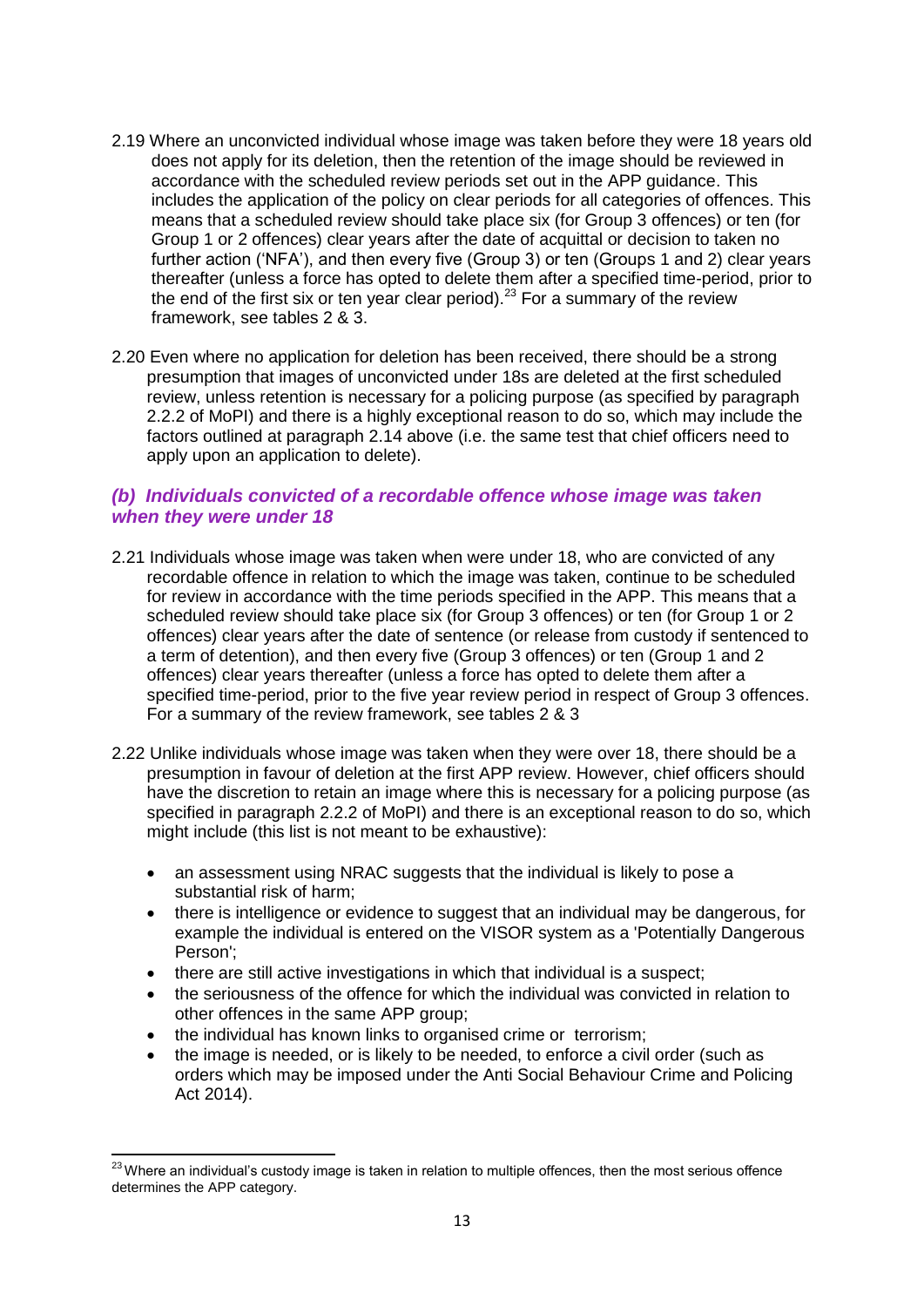- 2.23 Convicted individuals, whose custody image was taken before they were 18 years old, may apply for the deletion of their image after the minimum period of six years (Group 3) or ten years (Group 1 or 2) offences has passed since they were convicted (or released from custody if sentenced to a term of detention). There should be a presumption in favour of deletion when a review takes place. In coming to a decision on retention, the factors set out under paragraph 2.20 above should be taken into consideration. Where a chief officer turns down a request to delete an image that was taken when the individual was under 18, the force is not obliged to consider any further requests for a further five years (Group 3) or ten years (Groups 1 or 2).
- 2.24 An application to a chief officer should be answered either with a confirmation that the image will be deleted, or a notification of refusal, which states the reasons why the application has been refused (unless there are compelling policing reasons not to disclose the basis for refusal, for example where the individual is part of an ongoing investigation). The notification should set out when an individual may make a new application for deletion; five years in the case of Group 3 and ten years in the case of Group 1 or 2 offences. The concept of clear periods will apply in determining the timing of the scheduled review but not in determining when a force is obliged to consider the first and subsequent application from a convicted individual for the deletion of their custody image.

### <span id="page-17-0"></span>*(c) Individuals convicted of a non-recordable offence whose image was taken when they were under 18*

- 2.25 As with those convicted of a Group 3 offence, individuals convicted of non-recordable offence may apply for the deletion of their image after a period of six years. . A scheduled review of such images should take place six clear years after conviction then (if the image is retained) every five clear years. However, unlike with recordable offences, there shall be a strong presumption in favour of deletion, both where an application is made and for scheduled reviews. In coming to a decision on retention, the factors set out under paragraph 2.20 above should be taken into consideration.
- 2.26 An application to a chief officer should be answered either with a confirmation that the image will be deleted, or a notification of refusal, which states the reasons why the application has been refused (unless there are compelling policing reasons not to disclose the basis for refusal, for example where the individual is part of an ongoing investigation). The notification should set out when an individual may make a new application for deletion; five years in the case of Group 3 and ten years in the case of Group 1 or 2 offences. The concept of clear periods will apply in determining the timing of the scheduled review but not in determining when a force is obliged to consider the first and subsequent application from a convicted individual for the deletion of their custody image.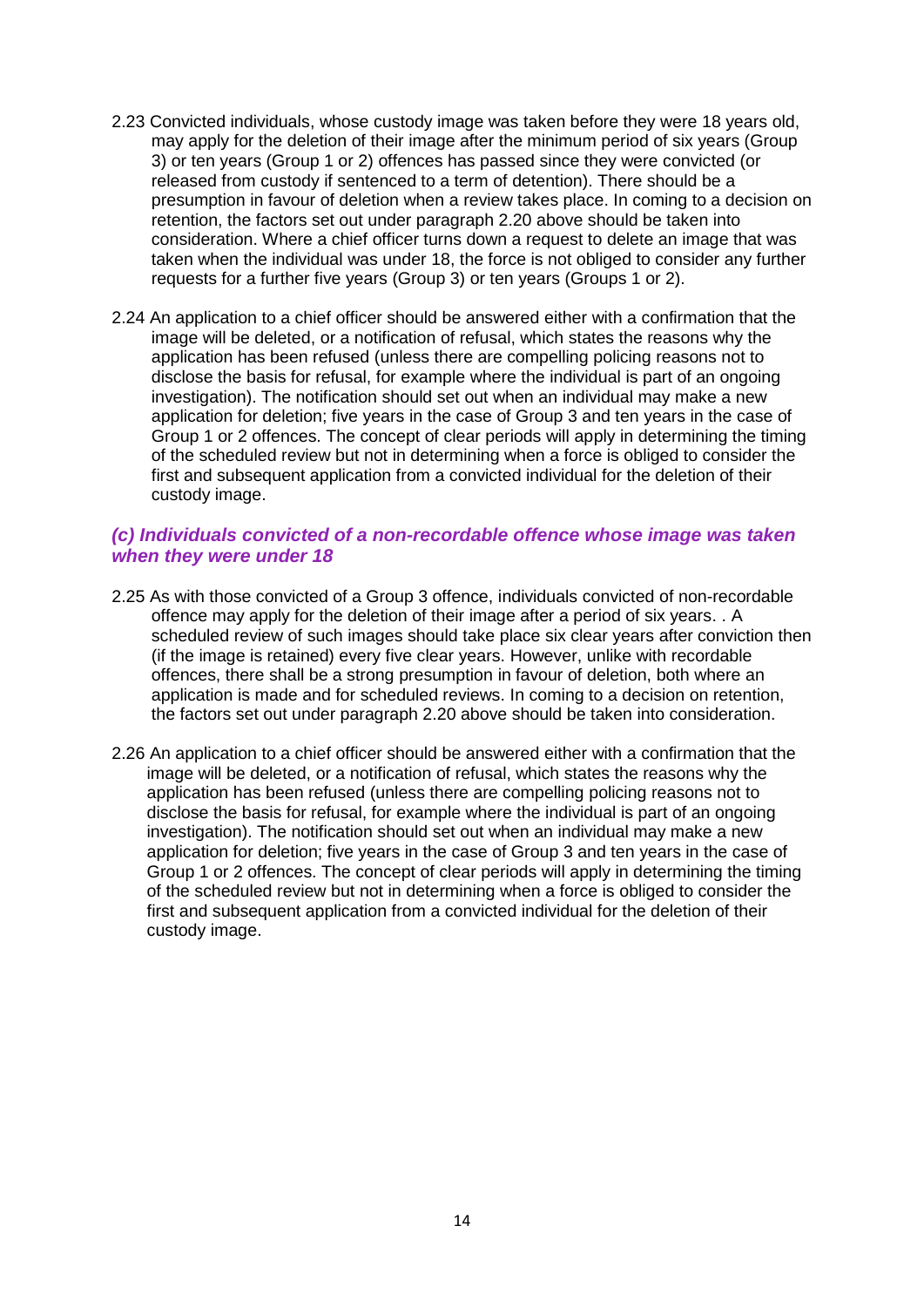## <span id="page-18-0"></span>**3. Consideration of the issues**

## <span id="page-18-1"></span>**Capture and quality assurance of custody images**

3.1 Forces are generally compliant with national standards although there is some room for improvement. This review found variation of practice in how custody images are captured in forces. This means that the quality of images varies, which has an impact on the utility of images. **Chief officers must ensure that national standards on custody images are adhered to.**

## <span id="page-18-2"></span>**Police use and management of custody images**

- 3.2 We note that APP reviews apply to images as they do to all police information. However, whilst the MoPI regime provides a framework for the retention of all police information, it gives no specific consideration to custody images.
- 3.3 The police use custody images for a range of operational applications. The case studies in this review, along with others that have been brought to our attention throughout the review, highlight a number of situations where a custody image has been the only way of identifying an offender, eliminating an innocent individual or otherwise protecting the public. Therefore, whilst proper consideration must be given to the privacy of individuals, particularly the innocent, this needs to be balanced carefully against the need to protect the public more widely.

### <span id="page-18-3"></span>*Adults without criminal convictions*

- 3.4 A different approach to retention should apply to convicted people and those without a criminal conviction. Case law supports this view; for example, Lord Clarke, in *Gaughran v Chief Constable of the Police Service of Northern Ireland* [2015] UKSC 29, states that: "the rights and expectations of convicted individuals differ significantly from those of unconvicted individuals. The striking of a balance between the public interest and the rights of a convicted or an unconvicted individual will inevitably be appreciably different."
- 3.5 The deletion of the custody images of unconvicted individuals should be considered, upon application, on a case-by-case basis. There should be the presumption that the images of those without convictions will be deleted, in line with APP guidance, unless retention is necessary for a policing purpose as set out under paragraphs 2.4 & 2.15.
- 3.6 This is already the case in a number of other European jurisdictions. It is important to consider and strike an appropriate balance between the protection of personal data and respect for individual privacy with public protection and operational need.
- 3.7 We have considered whether there would be a benefit in applying a regime similar to the one that operates for fingerprints and DNA, as set out in the Police and Criminal Evidence Act 1984 (PACE) as amended by the Protection of Freedoms Act 2012 (PoFA). However, custody images differ from these biometrics in a number of ways. Firstly, the two types of biometrics are treated very differently under the Act; DNA and fingerprints are generally either destroyed immediately, retained for three years or held indefinitely depending on the seriousness of the offence and whether the individual was arrested, charged or sentenced. However, no specific periods for retention are defined for custody images and no distinction is made based on the seriousness of the offence. Additionally, an image can be considered to be less intrusive than a DNA or fingerprint sample, as faces are generally not private but are, for most people, on display all of the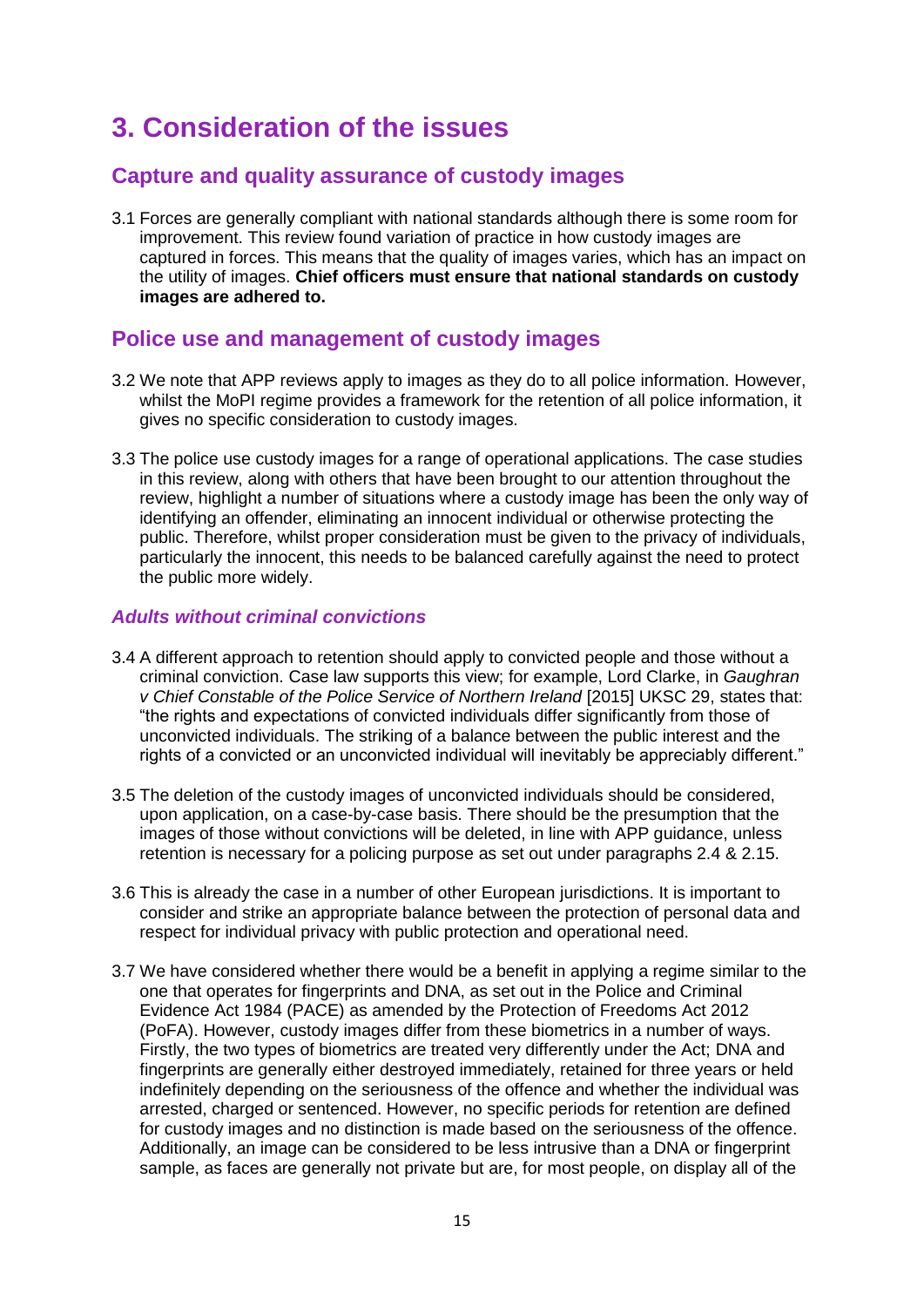time (although obviously there are cultural and religious exceptions). This is reinforced by the large number of publicly available facial images on social media, such as Facebook profile pictures. A further consideration is the fact that an individual's DNA profile and fingerprints stay the same indefinitely, whereas generally the usefulness of a custody image decreases over time. Custody images are also used in different ways by the police as compared to fingerprints and DNA, such as for briefing frontline officers and the identification of suspects by witnesses (see paragraphs 6.5 & 6.10).

- 3.8 We also believe that a regime requiring all forces to undertake a weeding exercise of images already held would be unduly complex. From a practical perspective it would be impractical to develop legacy IT systems to identify the stored custody images of those who have or have not been convicted. For example, if forces were required to delete images of those not convicted of the offence in relation to which a custody image was taken, each record would have to be manually examined and deleted. Any routine deletion of historic, or 'legacy', images would therefore be extremely resource intensive, and would, we believe, cost a considerable amount of money to achieve which we believe would be a poor use of taxpayer's money. This would unnecessarily take funding away from other areas of policing, potentially weakening the police's ability to protect the public.
- 3.9 For the reasons outlined under paragraphs 3.7 & 3.8 above this review has concluded that a PoFA style regime for custody images should be rejected.

### <span id="page-19-0"></span>*Deletion of the images of convicted individuals*

- 3.10Generally, over time, the value of custody images decreases. However, it is clear that there are no 'one size fits all' rules as to how long an image will remain useful. **Police forces should continue to have discretion to delete the images of both convicted and unconvicted individuals, as is currently the case under the APP.**
- 3.11Given that the image of an individual taken when they were under 18 is likely to decrease in usefulness much more rapidly than an image taken when they were an adult, a different approach to retention should apply to these images. There should therefore be a presumption that the images of under 18s will be deleted on review or following an application $24$ .
- 3.12Convicted individuals should be able to apply for the deletion of their custody image after a period of six (Group 3) or ten (Group 1 or 2) offences clear years have passed since they were convicted. In contrast to unconvicted individuals (with the exception of convicted individuals whose images were taken when they were under 18 and those convicted of a non-recordable offence) there should be no presumption of deletion when a review takes place. In coming to a decision on retention, the factors set out under paragraph 2.10 (for adults) and 2.20 (for under 18s) should be taken into consideration.

## <span id="page-19-1"></span>**Custody images and PND**

3.13The variation in the storage and sharing of custody images may already mean that opportunities to identify unknown individuals are being missed.

**<sup>.</sup>**  $24$  A strong presumption where the under 18 has been convicted of a non-recordable offence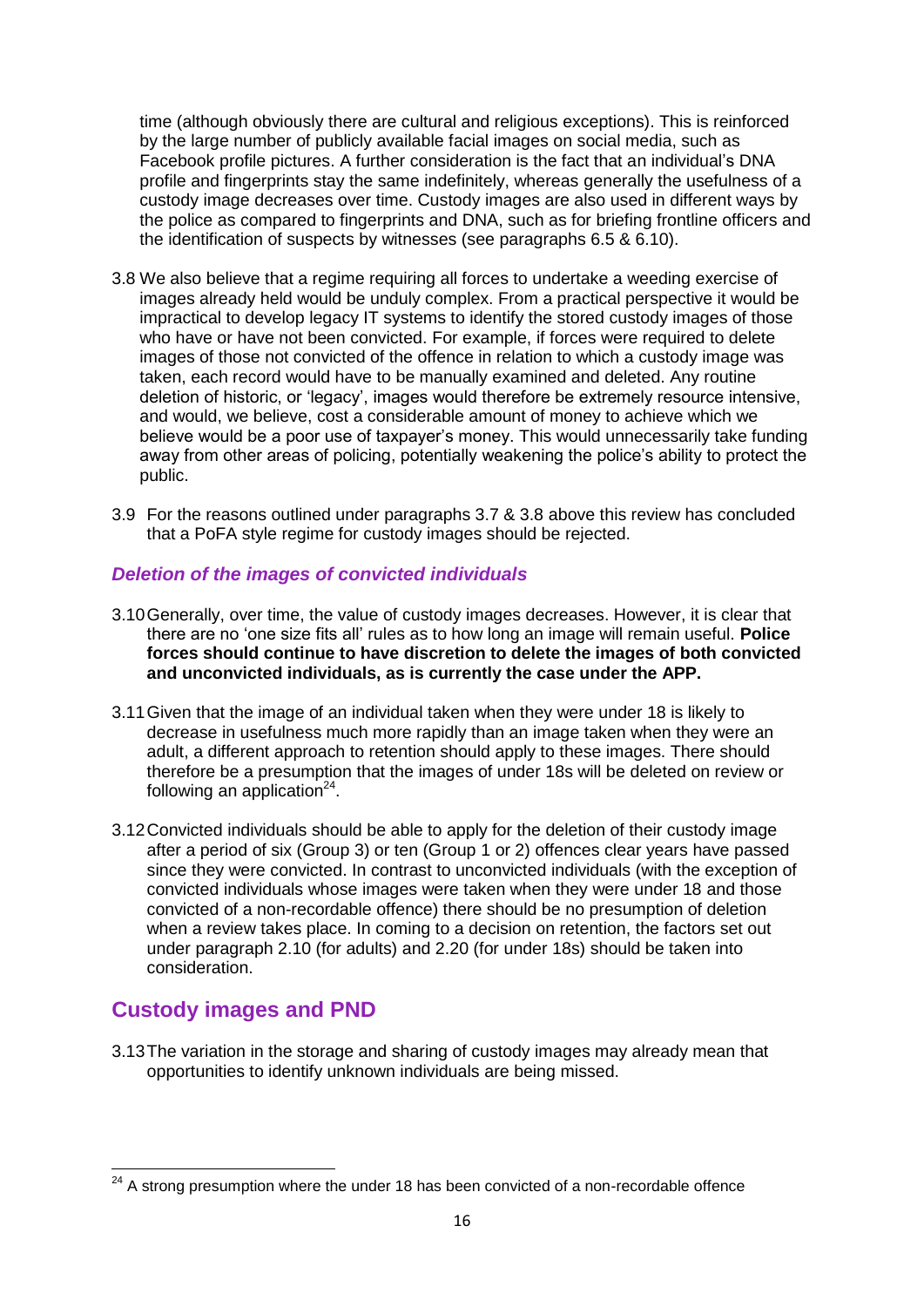- 3.14**The use of PND should be further promoted through the National Police Chiefs' Council ('NPCC') lead. The lead should ascertain the future plans of the nine forces who are not uploading custody images to PND.**
- 3.15**Forces must ensure that they are processing custody images in compliance with the provisions of the Data Protection Act 1998 and other relevant legislation.**

## <span id="page-20-0"></span>**Future systems**

3.16**Future local or national IT systems, that will be used for the storage of images, should be designed to integrate relevant data – including court and CPS data – to facilitate a more efficient method of search, retrieval and deletion of images and aim to link and integrate intelligence, crime and prosecution data (subject to relevant legal considerations), and that this should be regularly reviewed.** This will help facilitate a more efficient method of search, retrieval and deletion of images.

### <span id="page-20-1"></span>**Other considerations**

- 3.17The APP guidance should be updated to take account of the review's recommendations on the retention of custody images. Guidance should be clear that police forces must act in accordance with the the DPA, ECHR, and the Equality Act 2010 as well as other relevant legislation. Further, notwithstanding the recommendations made by this review, images may be retained where the individual concerned has given informed consent to this in writing.
- 3.18**As part of their review of MoPI compliance, chief officers must ensure that they can confidently say whether or not they hold an image of a specific individual and that they consider deletion applications by individuals according to the new retention regime.** Each force is responsible for deleting the images that they upload.
- 3.19Police systems are changing all the time, and this review has only considered the systems as they stand currently. As HMICS have pointed out in their review, Scotland has different technology systems to those used by forces in England and Wales. This has led HMICS to recommend a different approach to the one put forward by this review. Further, the future National Law Enforcement Data Services (NLEDS) Programme, which may incorporate the National DNA Database (NDNAD), IDENT1, PNC, PND and the Automated Numberplate Recognition Database in a single platform, provides an opportunity to consider more efficient data access, sharing and management of police information**.** This will help facilitate a more efficient method of search, retrieval and deletion of images.
- 3.20We appreciate that, for technical and operational reasons, deletion may not always be immediate, but it should take place as soon as reasonably possible.
- 3.21The DNA Ethics Group was established to provide ethical oversight over the DNA retention regime and was recently expanded to cover fingerprints. The Group has also shown an interest in custody images.
- 3.22The Digital Ethics Panel for Policing was established by the NPCC in 2015 and seeks to ensure that policing practices are ethically sound.
- 3.23**The independent Digital Ethics Panel for Policing, in conjunction with the DNA Ethics Group, should consider how they can work together to address the ethical issues relating to the use of custody images.**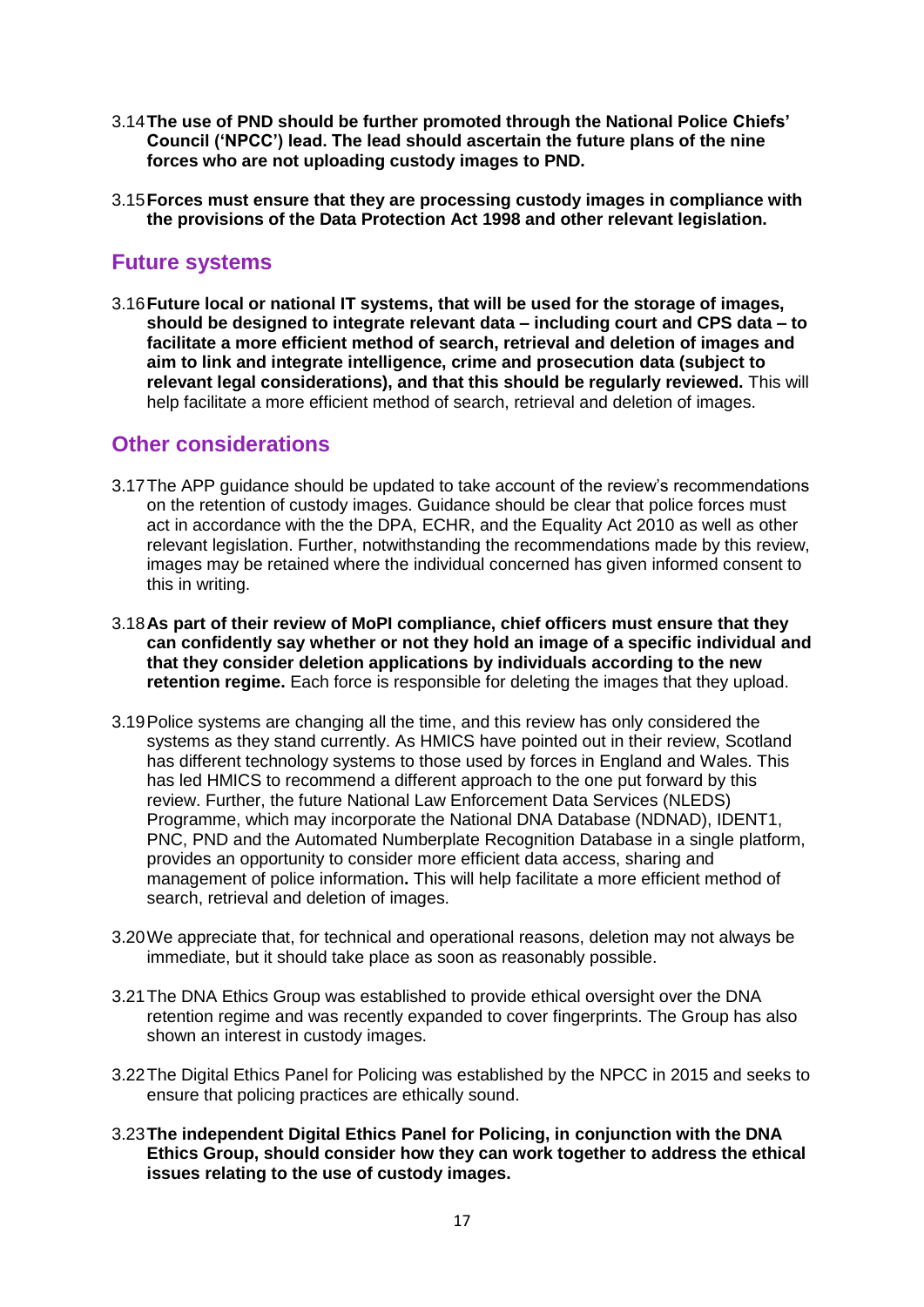- 3.24Consideration is being given to extending the Biometrics Commissioner's remit to include oversight of custody images and the Home Office Biometrics Strategy will set out a way forward in this area.
- 3.25This review takes account of what is possible at the present time, but as new systems develop, and police practice changes, new considerations may arise. **The custody image retention regime should be reviewed again in 2020.**
- 3.26 The Home Office has asked the NPCC and the College of Policing to take forward the recommendations in this review.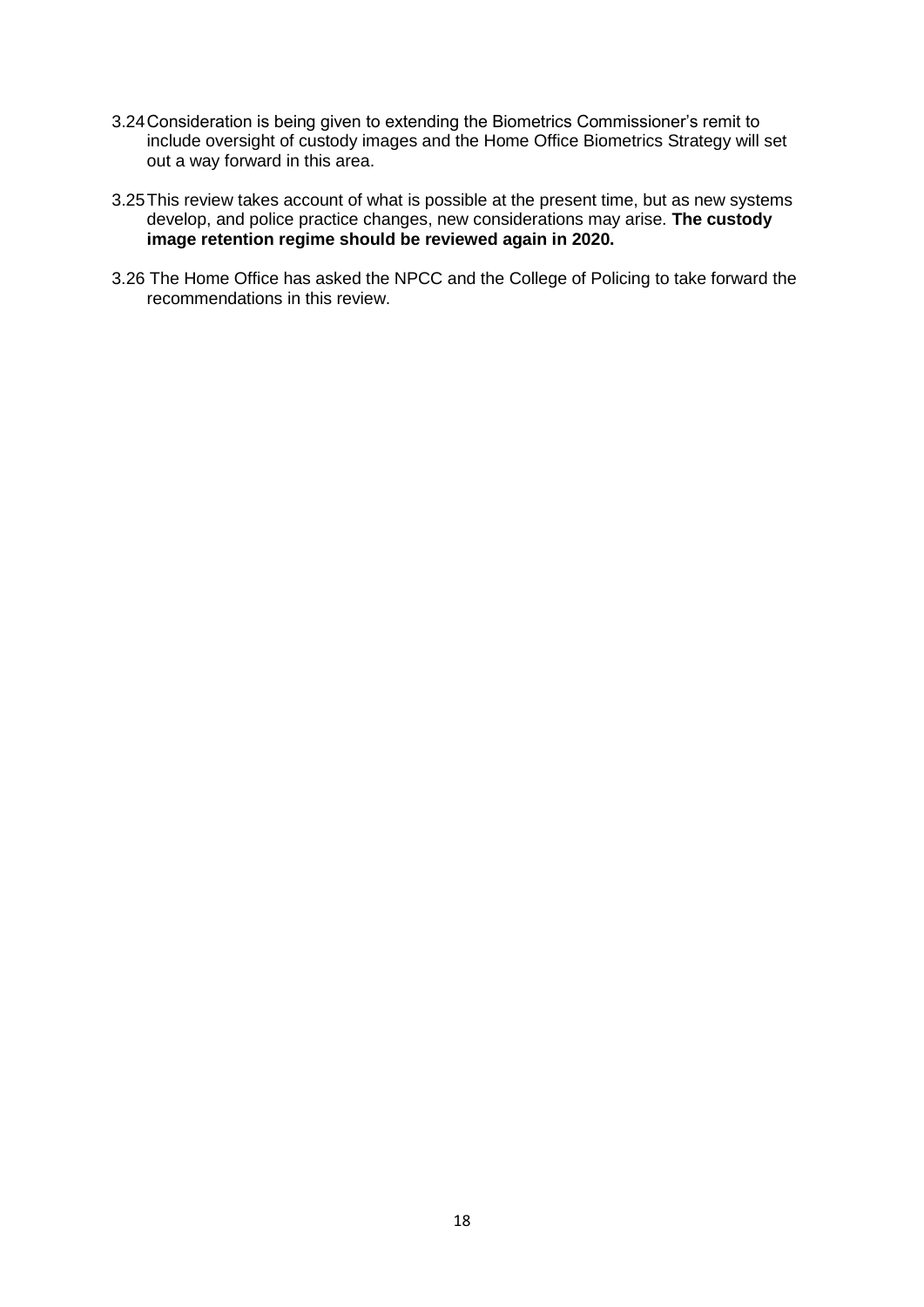## <span id="page-22-0"></span>**4. Background**

 $\overline{\phantom{a}}$ 

- 4.1 The full scope of the review can be found in the Terms of Reference, set out at Annex A. In completing this review, we conducted research with eight forces in order to understand existing arrangements for capturing, storing, retaining and using custody images. We also conducted literature reviews of forces' retention and use of images, on human recognition ability in relation to images and on emerging technology. Views on existing retention and deletion arrangements of custody images in Northern Ireland, Scotland and other European countries were sought through the police's Criminal Records Office ('ACRO'). A detailed methodology is set out at Annex B.
- 4.2 For the purposes of this review, custody images are photographs of the face of an individual detained at a police station following their arrest, taken by the police under Section 64A of PACE. Custody images are stored by police forces on local custody IT systems and can then be uploaded to PND. Since 2011, most forces' custody images have been uploaded onto PND to increase the ability of the police service to manage and share intelligence and other operational information, prevent and detect crime and make communities safer. Nine forces, including the Metropolitan Police, have yet to upload their custody images. As of July 2016, there were over 19 million custody images on PND, over 16 million of which had been enrolled in the facial recognition gallery making them searchable using facial recognition software.
- 4.3 Since 28<sup>th</sup> March 2014, it has been possible to search PND for custody images; there are also a small number of local facial searching systems. The previous Biometrics Commissioner, Alastair MacGregor QC, made reference to the new PND search function in his first annual report commenting that "difficult legal, political and other problems may well quickly arise<sup>25</sup>".
- 4.4 The retention of such images is governed by the MoPI regime as well as data protection and ECHR considerations. As set out further below, the question of ECHR compliance was considered in detail by the High Court in the case of *RMC and FJ v Commissioner of Police for the Metropolis and Secretary of State for the Home Department* [2012] EWHC 1681 (Admin)<sup>26</sup> ('*RMC*').

<sup>&</sup>lt;sup>25</sup> https://www.gov.uk/government/publications/biometrics-commissioner-annual-report-2013-2014

<sup>26</sup> https://www.judiciary.gov.uk/wp-content/uploads/JCO/Documents/Judgments/r-rmc-fj-metropolitan-policecommissioner-22062012.pdf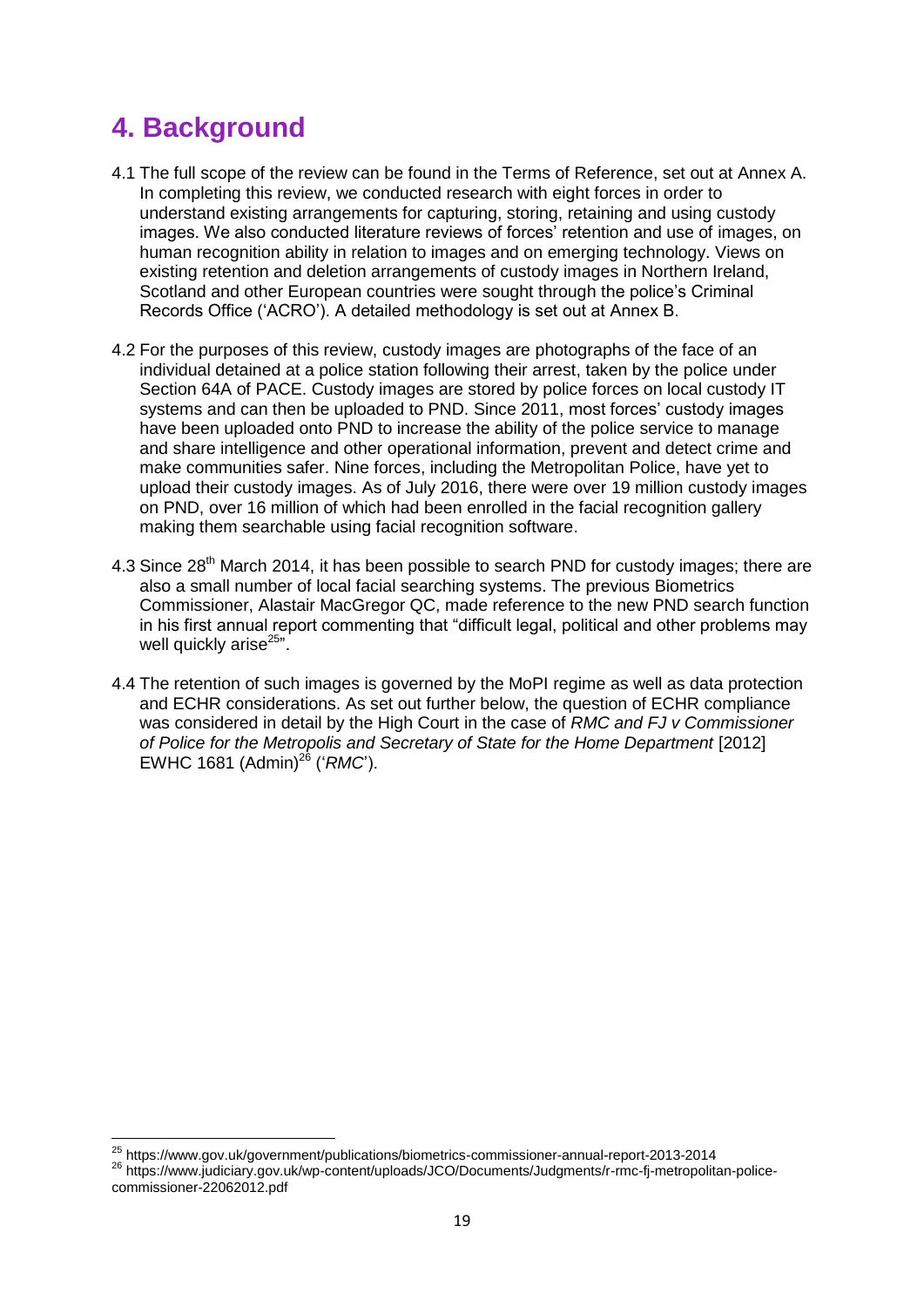## <span id="page-23-0"></span>**5. The current legal and operational framework**

- 5.1 Custody images may be taken by the police using their powers under section 64A of PACE. In accordance with PACE, a custody image can be:
	- used by, or disclosed to, any individual for any purpose related to the prevention or detection of crime, the investigation of an offence or the conduct of a prosecution or to the enforcement of a sentence; and
	- after being so used or disclosed, may be retained but may not be used or disclosed except for a purpose so related.
- 5.2 PACE does not contain any further provisions about the circumstances under which images of arrested individuals can be retained.<sup>27</sup> However, MoPI $^{28}$ , issued by the Home Secretary under the Police Act 1996 ('the 1996 Act'), and the accompanying APP guidance set out detailed rules about the collection and retention of personal data (which includes custody images).
- 5.3 In accordance with section 39A(7) of the 1996 Act, chief officers are required to have regard to MoPI when discharging any function to which the Code relates. MoPI also requires chief officers to "ensure that arrangements within their forces for the management of police information comply with the principles of the Code and with guidance issued under this Code to give effect to those principles."<sup>29</sup> Further, chief officers must make sure that their forces adopt practices for the management of information that ensure such information is used effectively for police purposes and in compliance with the law.<sup>30</sup> Paragraph 2.2.2 provides that, for the purpose of the Code, 'police purposes' are "(a) protecting life and property, (b) preserving order, (c) preventing the commission of offences, (d) bringing offenders to justice, and (e) any duty or responsibility of the police arising from common or statute law".
- 5.4 Under the APP guidance, all records that "are accurate, adequate, up-to-date and necessary for policing purposes will be held for a minimum of six years," after which their retention should be reviewed periodically to determine whether their detention is still necessary. This six year minimum "helps to ensure that forces have sufficient information to identify offending patterns over time, and helps guard against individuals' efforts to avoid detection over lengthy periods."<sup>31</sup> Thereafter, there is a requirement to review whether it is still necessary to keep the record, with scheduled reviews taking place according to the seriousness of the offence. The Home Office and the College of Policing have also produced guidance for forces on the use of facial searches on  $PND^{32}$ .
- 5.5 Any regime governing the retention of custody images must also comply with the ECHR. In particular, Article 8 may only be infringed where this is necessary, proportionate, and in pursuit of a legitimate aim (such as the prevention of disorder or crime).This means that a particular policy or action which interferes with a Convention right must not be arbitrary, unfair, or excessive in pursuit of its intended aim.

**.** 

 $^{27}$  Albeit paragraphs 5.12 to 5.18 of Code D of the PACE Codes of Practice lay down various requirements concerning the photographing of detainees.

<sup>&</sup>lt;sup>28</sup>[https://www.app.college.police.uk/app-content/information-management/management-of-police](https://www.app.college.police.uk/app-content/information-management/management-of-police-information/retention-review-and-disposal-of-police-information/)[information/retention-review-and-disposal-of-police-information/](https://www.app.college.police.uk/app-content/information-management/management-of-police-information/retention-review-and-disposal-of-police-information/)

<sup>&</sup>lt;sup>29</sup> Paragraph 4.1.2.

 $30$  Paragraph 1.1.3.

<sup>31</sup> APP Guidance, NRAC section.

<sup>32</sup> *The Home Office PND Facial Searches Guidance 2014* and the *College of Policing PND Search User Guidance 2015.*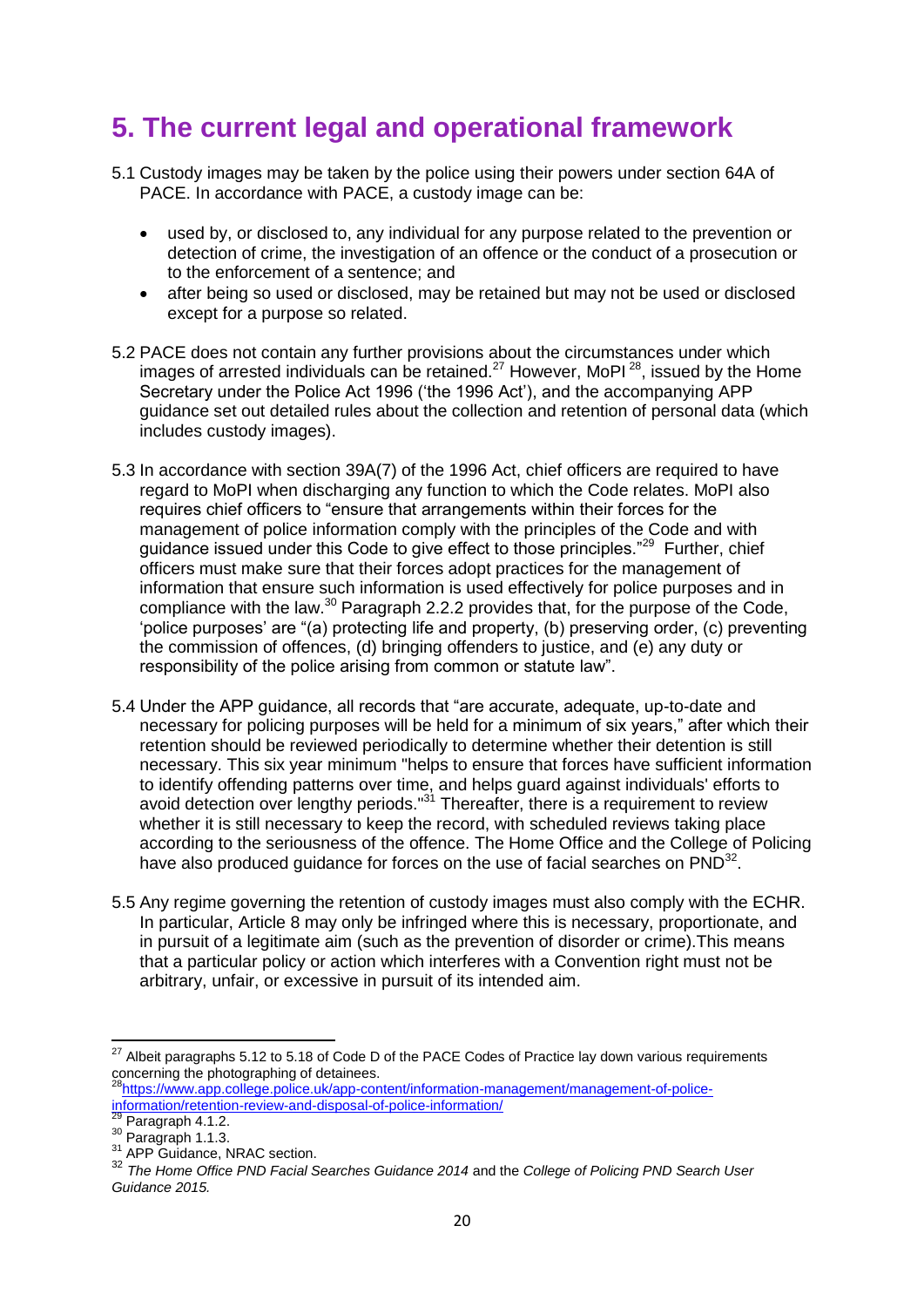- 5.6 In 2012, the High Court ruled, in the case of *RMC*, that retention under the Metropolitan Police Service's policy on the retention of custody images of people not convicted of an offence, was a breach of Article 8. In this case, the two claimants, RMC and FJ (who was under 18), had their custody images taken on arrest but no further action was taken against either of them. Whilst accepting that the MoPI regime made some distinction between different categories of offences, the Court considered that it drew no adequate distinction between the convicted and those who are either not charged or are charged but acquitted, and so did not take adequate account of the risk of stigmatisation of those entitled to the presumption of innocence, or the perception that they are not being treated as innocent.<sup>33</sup> Consequently, the court held that the retention of their images "in application of the existing [national police] policy" amounted to an uniustified interference with their right to respect for their private lives and that the policy was therefore unlawful. The Court decided, however, "to allow the defendant a reasonable further period within which to revise the existing policy, rather than to grant relief that might have the effect of requiring the immediate destruction of the claimant's custody images without the possibility of re-assessment under a revised policy".
- 5.7 Nothing in *RMC* challenges the accepted principle that records of biometric data and custody photographs can make a substantial contribution to law enforcement, the fight against crime, and the exculpation of innocent individuals.<sup>34</sup> Further, the courts have also acknowledged, in considering the retention of biometric data by the police, that the impact of retention is less severe in the cases of individuals who have been convicted of an offence than in the cases of those who have not. In both the *Van der Velden* and *W*  cases, for example<sup>35</sup>, the Court held that the interference with the Article 8 rights of convicted individuals was "relatively slight." In addition, it is clear that a scheme of retention which provides for the retention of personal data of those convicted of offences can, in principle, be necessary in a democratic society, in view of the substantial contribution which such records have made to law enforcement in recent years.<sup>36</sup>
- 5.8 As well as the specific provisions above, a custody image is deemed personal data under the DPA, and should be processed in accordance with the principles set out in that Act. This means that custody images need to be kept securely, with measures taken to prevent unauthorised access or use, accidental loss or destruction, or any use of the image for purposes incompatible with the purpose for which it was originally taken. As police forces are public authorities, chief officers will also need to consider their duties under the Equality Act 2010.

**<sup>.</sup>** <sup>33</sup> Paragraph 54 of *RMC*.

<sup>34</sup> See, for example, *R (S) v Chief Constable of South Yorkshire Police* [2004] UKHL 39, [2004] 1 WLR 2196, paragraph 2 *per* Lord Steyn (attached at Annex 5); *Gaughran v Chief Constable of the Police Service of Northern Ireland* [2015] UKSC 29, [2015] 2 WLR 1303, paragraphs 40 and 41 *per* Lord Clarke JSC.

<sup>35</sup> Application No 29514/05, *Van der Velden v The Netherlands* (7th December 2006), Application No 20689/08, *W v The Netherlands* (20<sup>th</sup> January 2009).

<sup>36</sup> *Van der Velden* and *W.*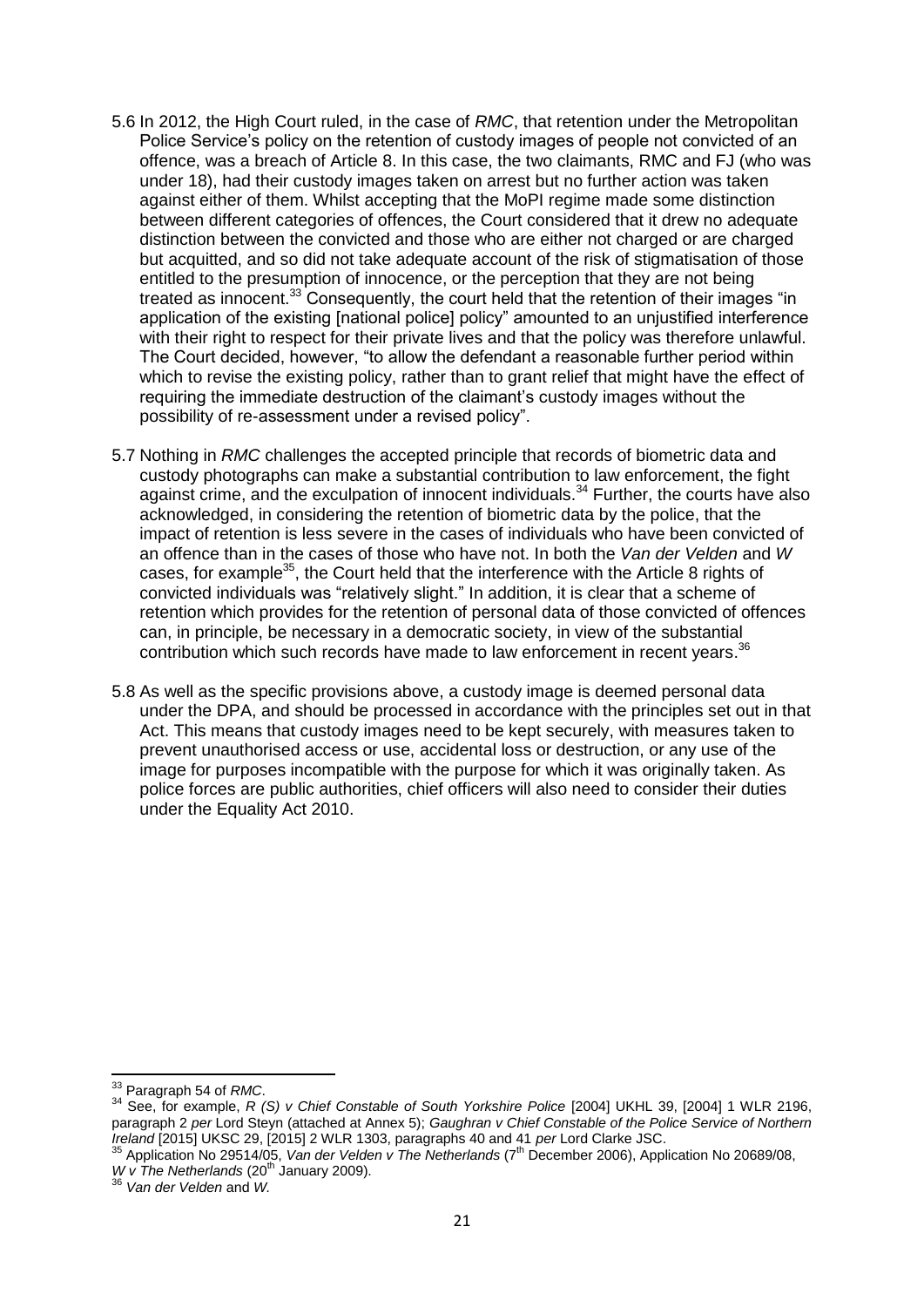## <span id="page-25-0"></span>**6. The use and administration of custody images**

## <span id="page-25-1"></span>**Capture and quality assurance of custody images**

- 6.1 There are a number of differences in the ways that forces capture and upload custody images. Three of the eight forces who participated in the field research take images using a camera or webcam connected to a computer with detainees sitting with their backs against the wall in the custody suite, and three use a photo booth. Five forces retain one image per arrest (all front facing), whilst one force stores three (a front facing, left facing and right facing profile). Work is underway to examine the value of extending this to five images, as is done in Germany, or even to collect a single three-dimensional image. Forces use varying record management systems for capturing and retaining custody images. Variation in practice in capturing and storing custody images can impact upon the quality of images.
- 6.2 All forces surveyed stated that they comply with national standards in relation to the quality of custody images. These standards were originally developed by the Police Information Technology Organisation ('PITO') and endorsed by the National Police Improvement Agency ('NPIA') and ACRO in 2008. Forces are generally compliant with national standards although there is some room for improvement. **Chief officers must ensure that national standards on custody image collection are adhered to.**
- 6.3 There is some variation in the routine monitoring of image quality. One force centrally audits the quality of images taken on a daily basis, and in another, the quality of images is monitored by those who capture them, and is part of Key Performance Indicators for staff, with retraining provided to those who fall below the standard.

## <span id="page-25-2"></span>**Police use and management of custody images**

- 6.4 The total number of images stored by each force involved in the field research ranged from 26,816, in the smallest of the eight forces, to 7.8 million<sup>37</sup> in the largest. Forces may have additional copies of the same image on multiple systems or additional images on legacy systems. Most of the 43 territorial police forces (plus the British Transport Police) store custody images on Niche, Athena or the National Strategy for Police Information Systems ('NSPIS') systems. The Athena system can allow images to be retained and deleted to pre-set criteria, (such as time retained); however, this capability needs to be enabled by individual forces.
- 6.5 Custody images are a standard feature of everyday policing. They are commonly used in briefing frontline officers so they can identify suspects, offenders or arrestees on bail. Custody images also feature in investigations through witness identification in photobooks and searching for unidentified suspects against databases of custody images. To support and equip frontline officers, daily shift briefings use custody images to inform officers who to look out for such as wanted offenders, individuals who have failed to answer bail or those who pose a risk to the public. Custody images may be the only image of a suspect held by the police so they are key to allowing witnesses to make identifications, particularly in historic cases.
- 6.6 Custody images are also used to develop leads within investigations. They can be searched against other images of suspects, such as those obtained from CCTV, either manually or through facial searching on PND. The identification of an individual through a custody image is often followed by an identification parade with a witness or victim.

**<sup>.</sup>**  $37$  As at March 2015.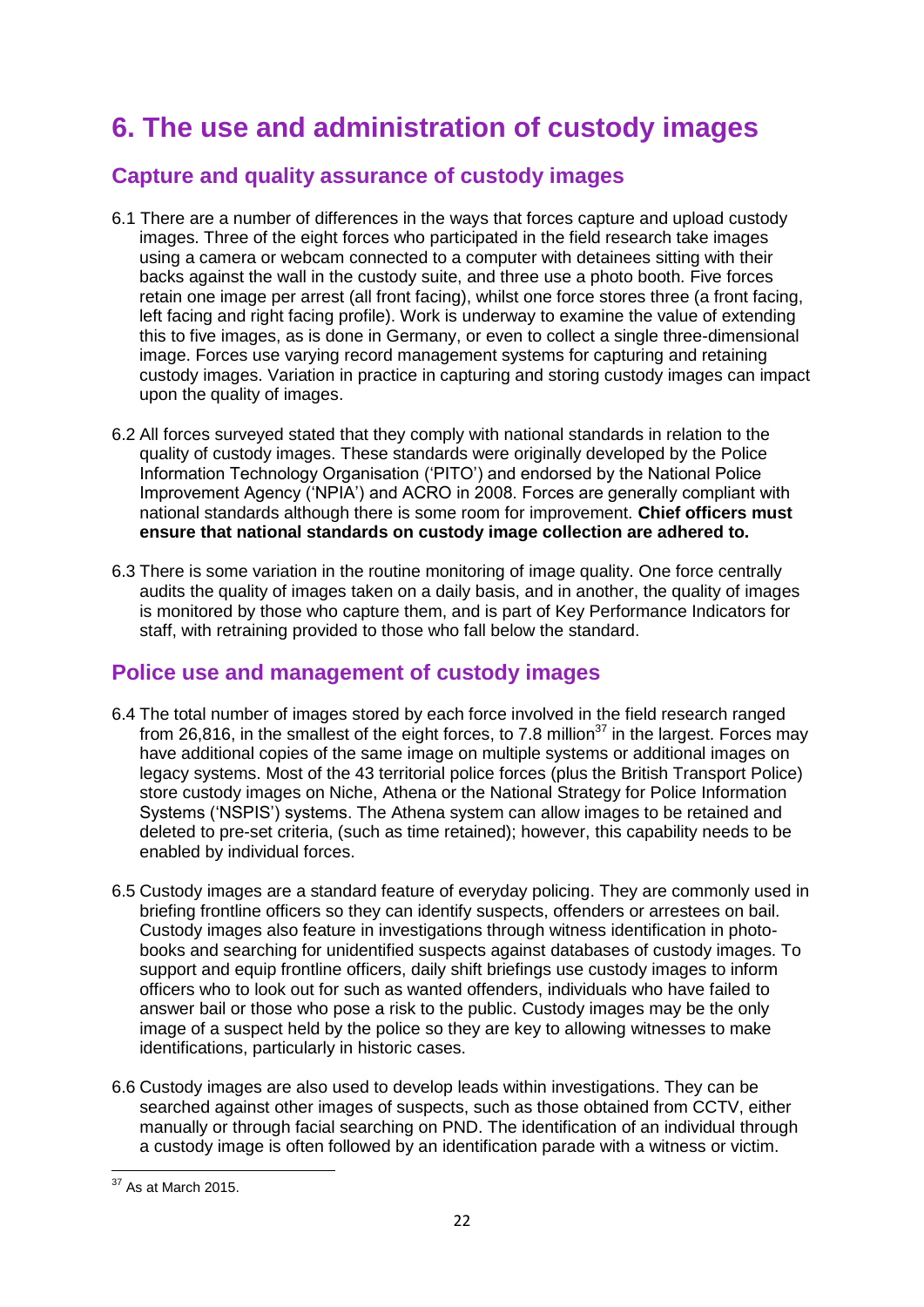- 6.7 Custody images are also used administratively, for example in identifying detainees who it is believed have given a false name, recording the physical condition of detainees when brought into custody, media briefings and in the identification of dead bodies.
- 6.8 Other, less common, uses include providing assistance to other agencies (such as those connected with immigration) in identifying individuals, assisting investigations in other countries through the International Criminal Conviction Exchange and for use as evidence in court proceedings. Custody images, however, are not considered to be definitive evidence of identification as might be the case with other biometrics such as fingerprints and DNA.
- 6.9 Where the police hold multiple images taken on different occasions, they may show changes in appearance over time. This can help, for example, in ageing photos of missing individuals and in identifying drug use.
- 6.10Field research, confirms that custody images have a range of uses and that they play an important role in protecting the public. In many instances, highlighted by forces, the image was the sole means of identifying an offender, often for a totally unrelated crime, and often long after the offence for which the original image was taken.

## <span id="page-26-0"></span>**Custody images and PND**

- 6.11 PND went 'live' in 2010. It was developed following recommendations<sup>38</sup> made by the 2004 Bichard Inquiry into the Soham murders of 2002, and its findings that forces in England and Wales were unable to search other forces' intelligence on a particular individual easily, or to be informed actively if a force had intelligence about any specific individual.
- 6.12PND offers a national capability for the police to share, access and search information which was previously only held locally by individual forces, thereby overcoming geographical and jurisdictional boundaries. It allows the police to share "information and intelligence on a national basis…to safeguard children and vulnerable people, to counter terrorism, and to prevent and disrupt serious and organised crime<sup>39</sup>." It should be noted that PND is not an evidential system, but a system designed to facilitate the sharing of intelligence.
- 6.13The PND facial searching facility allows an authorised user (usually a police officer), who has already tried to identity an individual through the Police National Computer ('PNC') and other relevant systems, to search through saved custody images ('gallery images'), to find potential matches against an image that they have temporarily uploaded (a 'probe image').<sup>40</sup> Facial searching is limited to images of a specified size range (10KB to 5000KB). The search will return a maximum of 50 potential matches (although zero matches are not uncommon) ranked in order of closeness of match. Officers must then consider the potential matches, assessing the likelihood that the image is a match, possibly using associated intelligence from PND. As such, facial searching is not automated facial recognition, but a tool to make manual searching more efficient. The results – rather than an individual identification – amount to intelligence.

**.** 

<sup>&</sup>lt;sup>38</sup> "Recommendation \*1: A national IT system for England and Wales to support police intelligence should be introduced as a matter of urgency".

<sup>&</sup>lt;sup>39</sup> http://www.college.police.uk/What-we-do/Learning/Curriculum/ICT/PND\_Police\_National\_Database/Pages

<sup>&</sup>lt;sup>40</sup> The probe image is not retained on PND.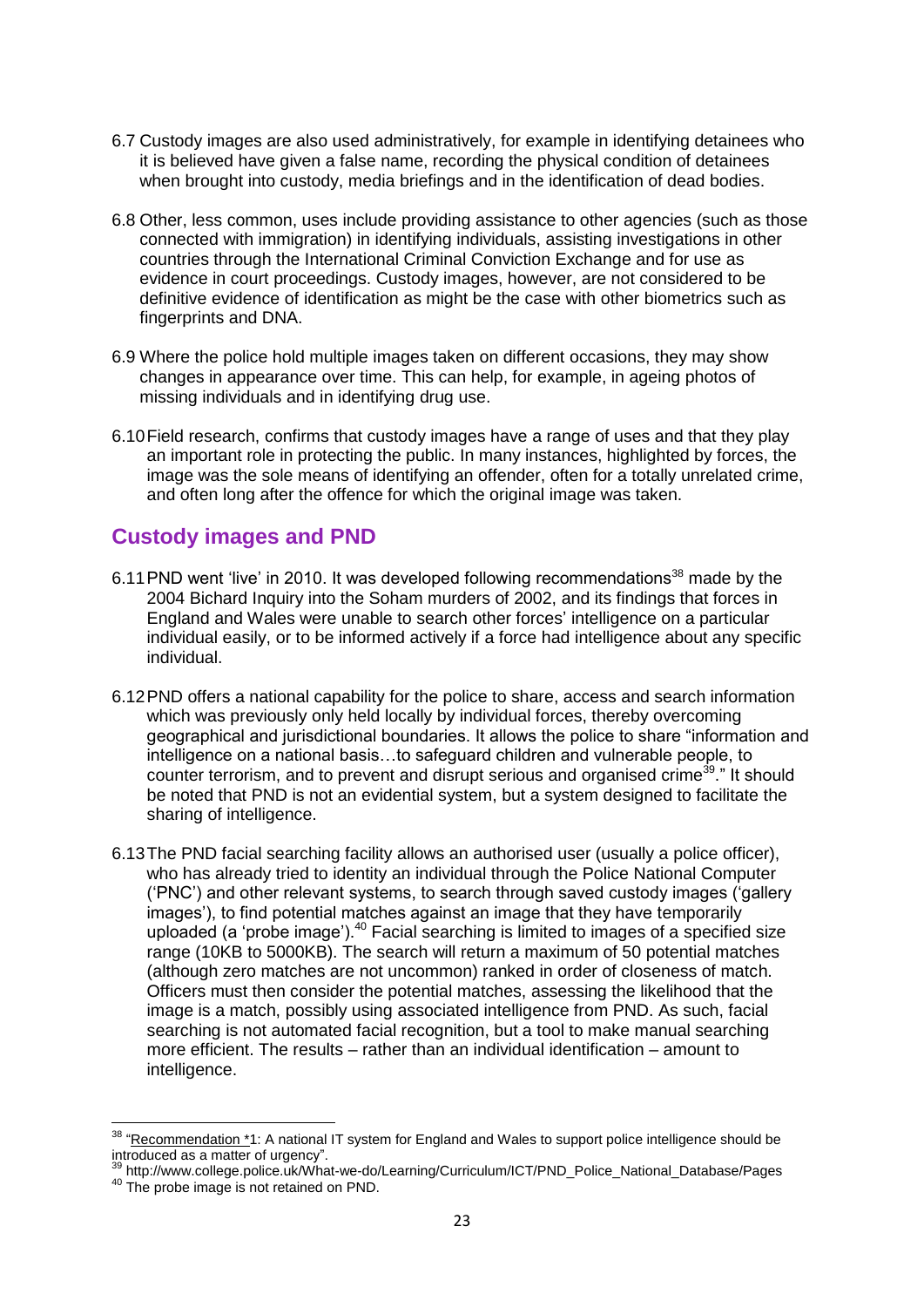- 6.14Forces who took part in the research indicated that if they needed to search an image, for use in an investigation or interview, they would generally start by looking on their local systems and only revert to PND if the local system did not contain an image they could use.
- 6.15All but nine forces upload custody images to PND, and some fifty agencies run searches through PND, including police forces in Northern Ireland, Scotland, England and Wales and organisations such as the Ministry of Defence and the National Crime Agency. Of the nine forces not uploading images, the largest is the Metropolitan Police. As of July 2016, there were over 19 million custody images on PND. This will include duplicate images from individuals due to multiple arrests by the same force, and potentially by different forces; hence the number of images does not relate to the number of individuals whose image is held on PND. Images can be searched by any of over 8,000 holders of a PND licence<sup>41</sup> issued with every search being recorded against the individual user making them fully auditable. According to recent data, the top reasons for facial searching on PND were for potential cross-border crime (72%) and for serious crime investigation (11%).



#### Searches shown by PND Search Reason Code 1 Jun-18 Nov 2015

**.** 

6.16It is important that decisions on the ways in which images are collected, stored and compared – and the length of time for which they are retained – do not preclude the take-up of technological advances which may play a significant role in the prevention and investigation of crime and the presentation of evidence in courts. With improving image quality and search algorithms, facial searching is used more and more in policing. As the case studies below demonstrate, adding this capability to PND has already significantly improved the police's ability to protect the public, in ways that would not previously have been possible.

 $41$  Access to PND is restricted to authorised individuals only. Users are required to apply for a PND license and are vetted and trained before they can use PND.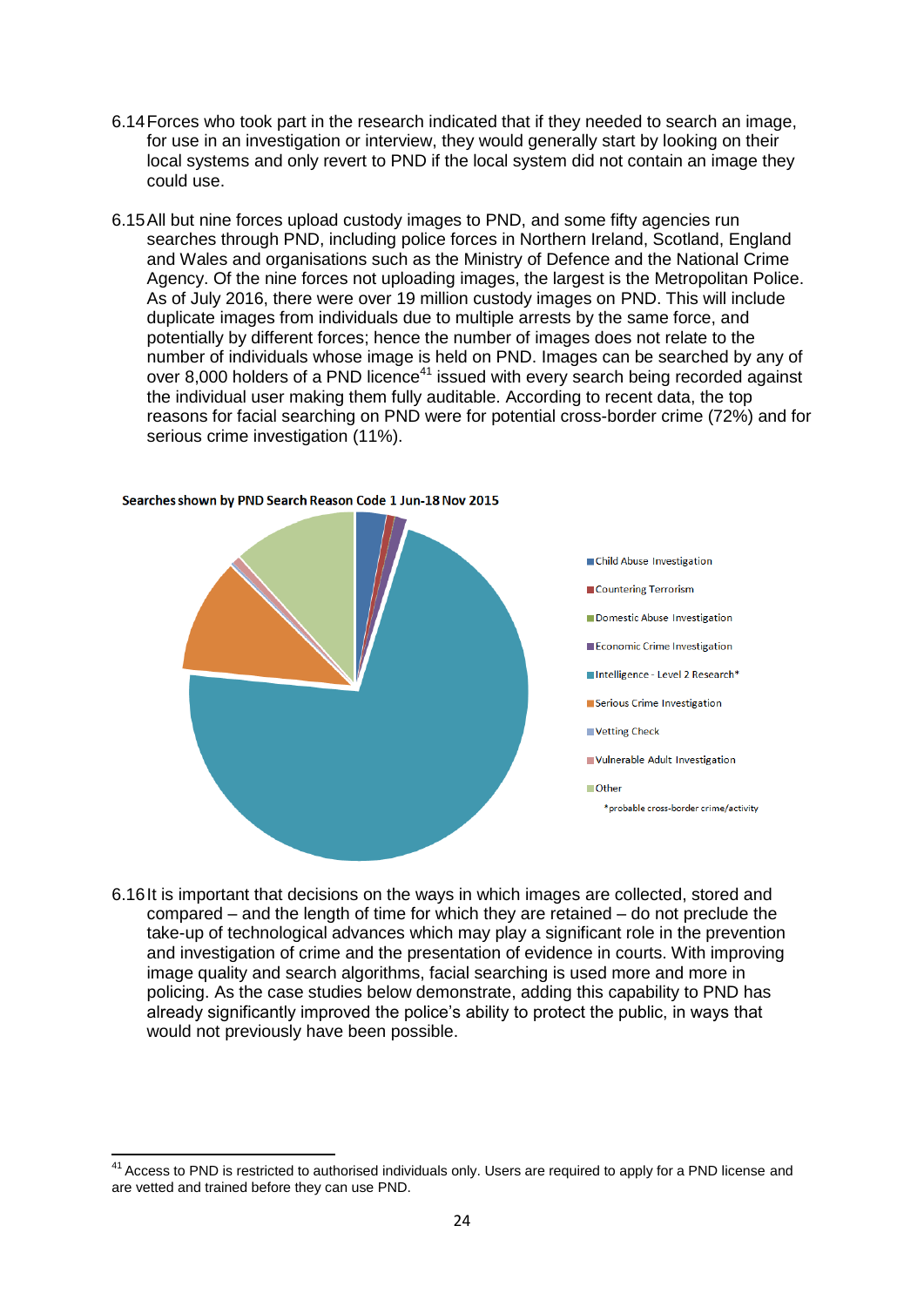#### **Case Studies – Facial Searches**

A man arrested for immigration offences was not charged or convicted and so his fingerprints and DNA were destroyed. He was later arrested for cannabis farming and gave a false name. His biometrics showed a 'no trace', but when his image was searched against PND, officers were able to ascertain his real identity. He was convicted and received a six month term of imprisonment.

A raid on the premises of an organised crime group found a number of forged identity documents with false names. Using the images, and searching against PND, police identified 24 of the individuals.

DNA evidence identified a possible rapist in an 18 year old 'cold case' but the victim had since died. Further investigation uncovered another case with a similar modus operandi. Using a custody image of the suspect from 18 years previously for an unrelated vehicle crime, the police were able to get a positive identification in a still image parade. The suspect was convicted and given an 18 year term of imprisonment.

An image on the mobile phone of a witness to a murder, when searched in PND, enabled police to identify the last individual to see the victim, who was later arrested and charged with their murder.

An investigation uncovered an image showing sexual exploitation of a child. It also showed the offender's face; by using a search on PND police were able to identify the offender from the image.

A man sexually groomed a child over Skype. The account details and email failed to give identification but a PND facial search on the Skype profile picture identified the offender.

A murder suspect, identified only by a social media nickname in an anonymous call, was positively identified after running a facial search on their social media profile picture.

A theft occurred in a bookmaker in Durham, where CCTV showed the suspect leaning over the counter and removing money from the till. Durham police conducted a PND Facial Search, which led to further enquiries that suggest the suspect had been arrested by Devon and Cornwall police the week before and was known to Surrey police. The image on PND had been uploaded by Police Scotland the year before. The suspect was arrested, admitted the offence and was charged. He pleaded guilty in court and was sentenced to 6 weeks imprisonment and ordered to pay compensation to the bookmakers.

<span id="page-28-0"></span>6.17There are also a small number of search systems used by individual forces, which are regulated by the same legal framework, under the MoPI regime and the DPA. For example, Leicestershire Police use a commercially available tool used in many countries around the world. Because the system works only in the local force area (not PND), they have greater control over the quality of the images that are searched against, and so a higher success rate for searches, although no ability to search for photos stored by other forces.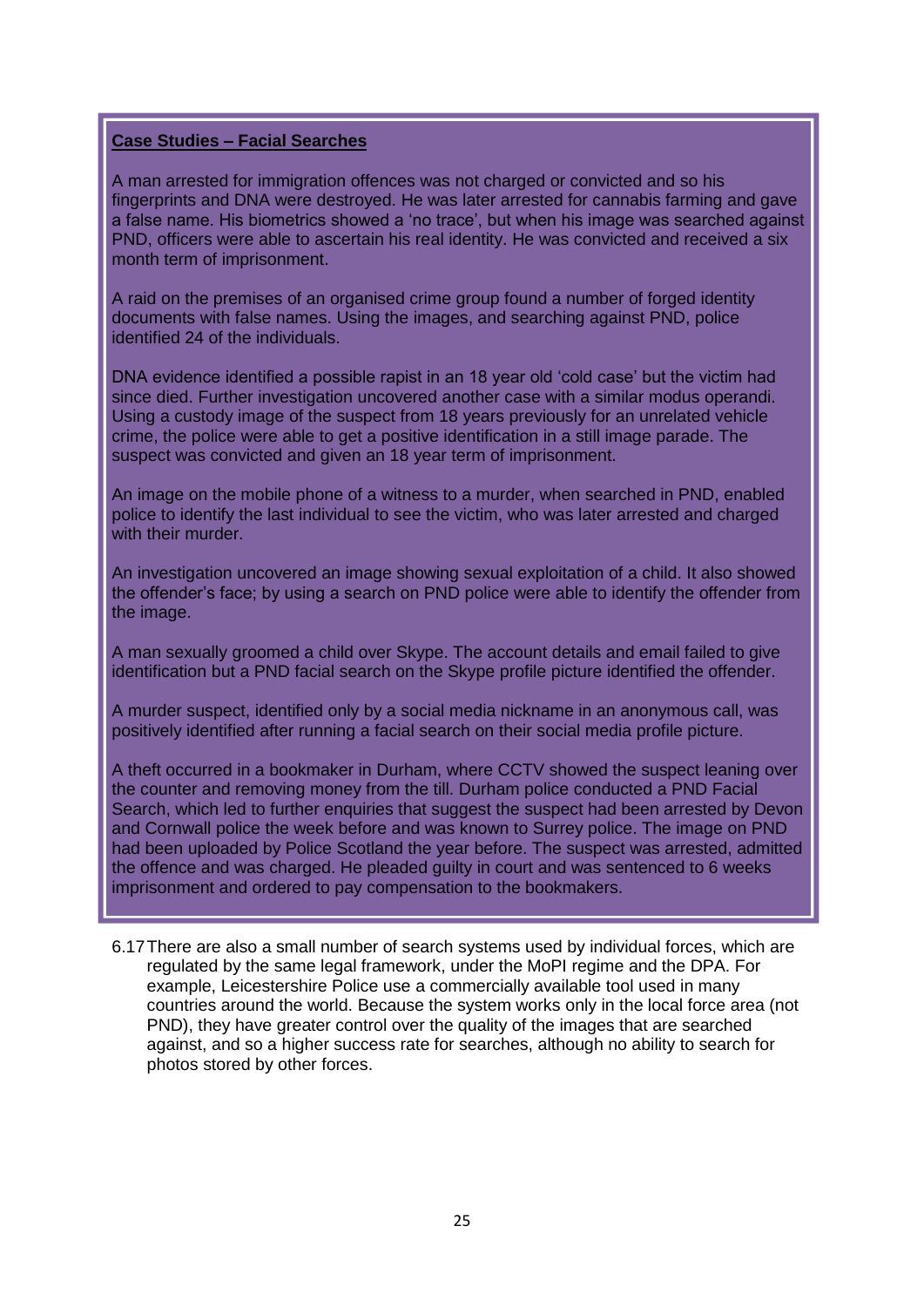## **Other jurisdictions' retention of custody images**

- 6.18In Scotland, the Criminal History System ('CHS') records the outcomes of cases and retains information based on the nature/seriousness of the crime. Custody images are not uploaded to CHS unless an individual is charged with a crime and will be deleted from both CHS (and PND) within six months of an investigation concluding if there is no conviction. Custody images of an individual convicted are retained on CHS, and therefore on PND, in accordance with the rules on retention for fingerprints and DNA set out in the relevant Scottish legislation. Custody images are also retained on local systems for either six years (for 'volume' crime) or twelve years (for serious crime) in accordance with data retention policies but these are not uploaded onto PND. If the reviewing officer decides that certain records need to be kept for a longer period, a justification is provided and a time limit set on a case by case basis. Her Majesty's Inspectorate of Constabulary in Scotland  $(HMICS)^{42}$  has recently completed a review of Police Scotland's usage of PND, including how images are used and stored. The report recommends that the Scottish Government legislate to place these arrangements on a statutory footing in Scotland. The Scottish Government is presently considering whether to take these recommendations forward.
- 6.19Every European Union (EU) Member State has its own laws and policies with regard to the taking and retention of images following arrest. Those countries with national identification photo cards, where law enforcement agencies have access to the database on which they are stored, may well not be concerned with the retention of arrest images once identity has been established. Many EU Member States maintain a position whereby, upon a No Further Action or Acquittal decision, the image is deleted upon the request of the subject. However, the minimum period before this request can be made varies from immediately following the decision (Belgium, Cyprus, Czech Republic, Hungary, Ireland, Italy, Netherlands, Slovenia, Spain and Sweden) to one year (Malta and Finland). France is currently undertaking a review of its retention law but at present, custody images are stored for 25 years unless the subject requests the deletion, in which case the prosecutor decides whether or not to require it.<sup>43</sup>

1

<sup>&</sup>lt;sup>42</sup>http://www.hmics.org/publications/hmics-audit-and-assurance-review-use-facial-search-functionality-within-ukpolice

<sup>43</sup> *Review of European Union Member States Position with Regard to the Retention of Custody Photographs and Other Biometric Data* (ACRO, 2015) (unpublished)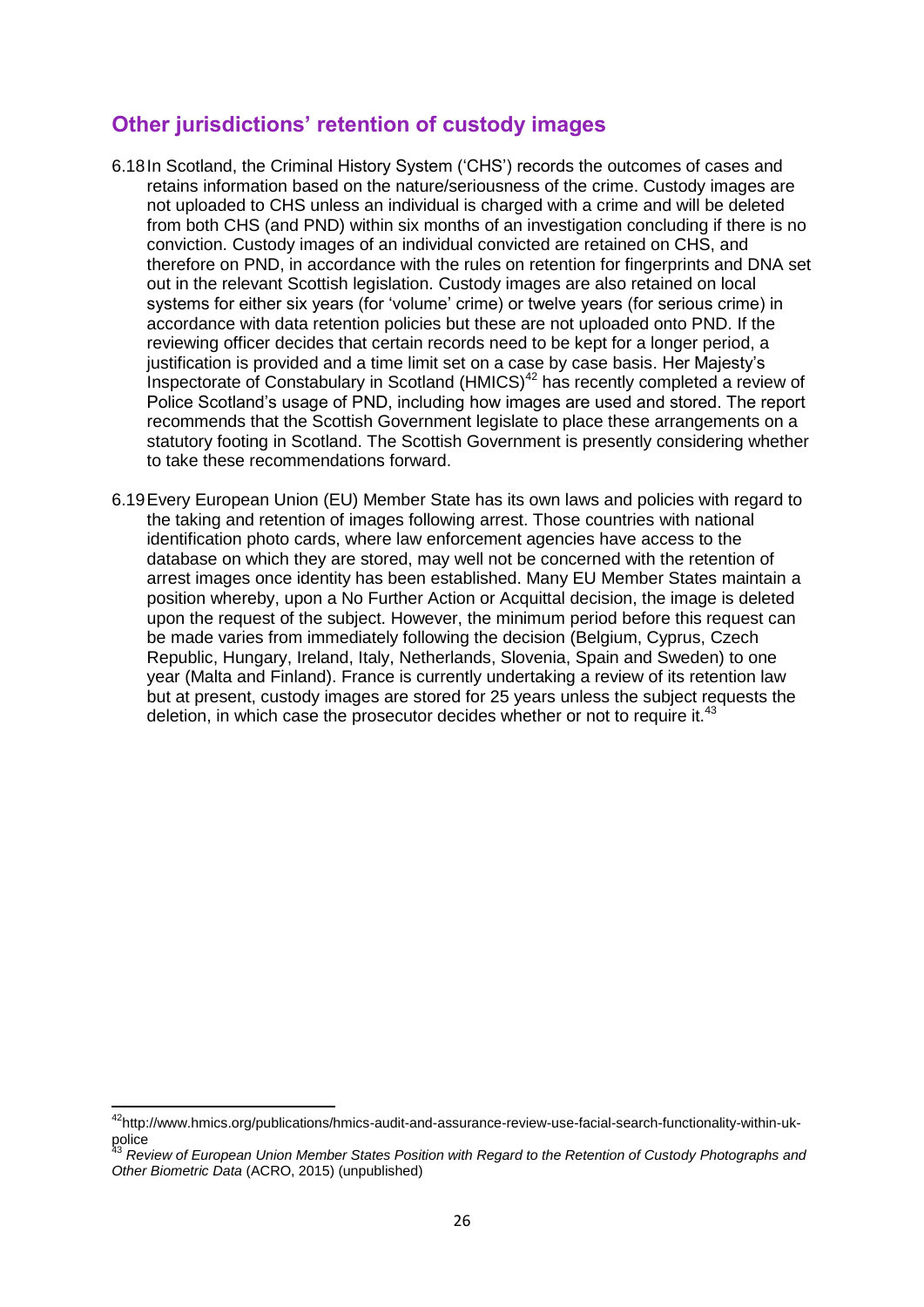## <span id="page-30-0"></span>**Annex A: Review of legal base, regulation, governance and procedures for the use and retention of custody images**

## <span id="page-30-1"></span>**Terms of reference**

### <span id="page-30-2"></span>*1. Issue*

- 1.1 The legal basis for, and appropriate regulation of, the use and retention of custody images taken by the police and their further processing on national and local systems; and governance, oversight, policies and guidance at a local and national level.
- 1.2 Custody images are taken under S64A of the Police and Criminal Evidence Act 1984 (PACE). The scope of this review expressly excludes images which were primarily gathered as intelligence and/or are held as evidence. This is because such images are held as police information or evidence in relation to specific events, rather than for verification.
- 1.3 Defined in the Code of Practice on the Management of Police Information 2005 (MOPI) paragraph 2.2.2 as (a) protecting life and property (b) preserving order (c) preventing the commissioning of offences (d) bringing offenders to justice, and (e) any duty or responsibility of the police arising from common or statute law.
- 1.4 The Code of Practice on the Management of Police Information (MOPI) was issued in 2005, and this is now supported by detailed guidance issued as Authorised Professional Practice (APP) by the College of Policing.

### <span id="page-30-3"></span>*2. Objective*

Provide advice to Ministers on:

- 2.1 The current legal and operational framework, including relevant guidance on procedures, and whether they adequately address relevant case law developments in relation to the right to respect for private and family life as set out in Article 8 of the European Convention on Human Rights;
- 2.2 The utility and benefits of custody images in meeting policing purposes 2 and expected future developments in their use, including automated facial recognition systems, and;
- 2.3 Options for change where this appears necessary in relation to legislation, regulation, governance, oversight, policies and guidance.

### <span id="page-30-4"></span>*3. Scope*

The review will engage with key partners and take account of:

3.1 Examination of the **legal framework** for custody image retention and use, including the Data Protection Act 1998, the statutory code of practice made under S39A of the Police Act 1996 and associated guidance 3 and relevant case law relating to interference with Article 8 rights;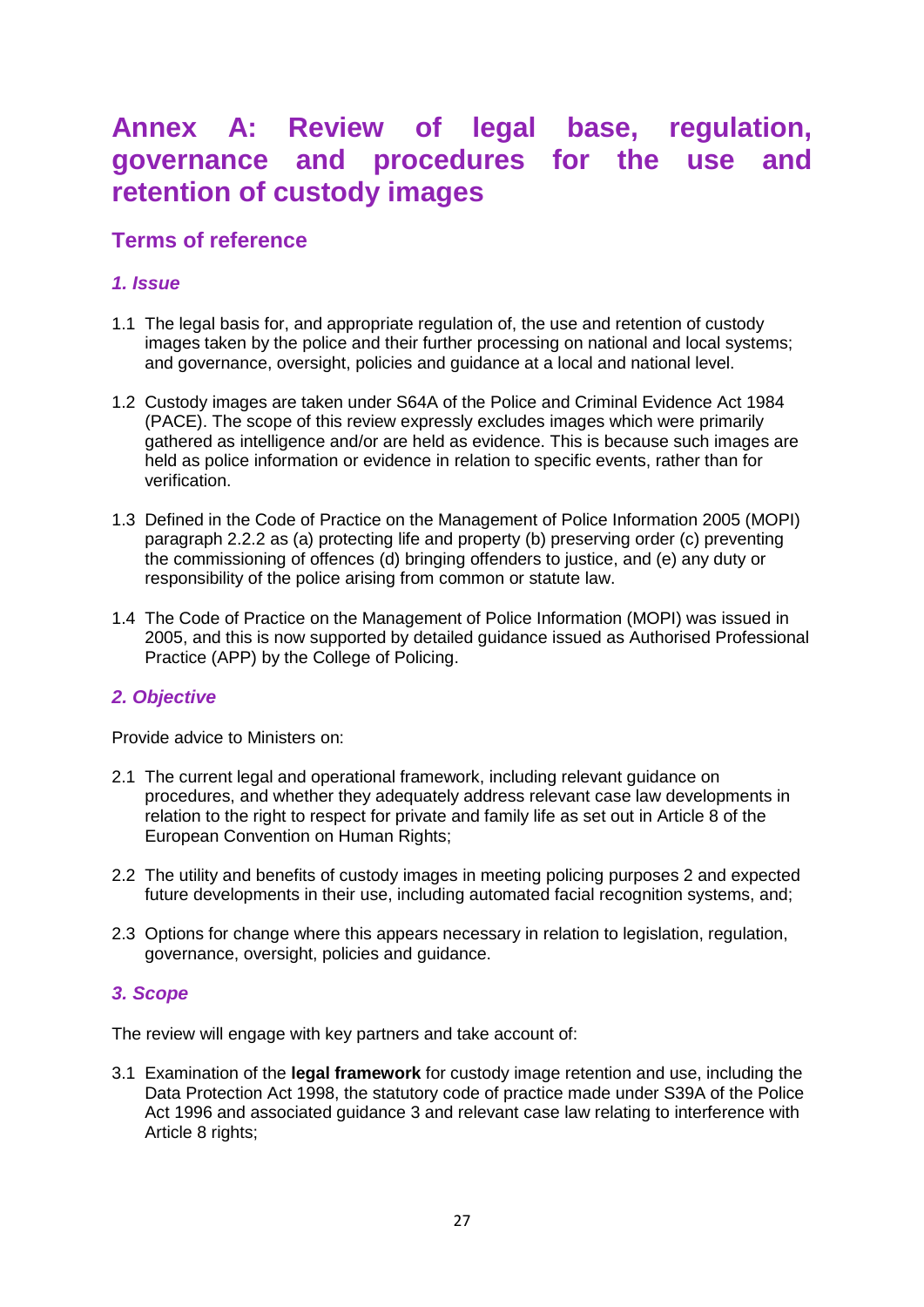- 3.2 The various **purposes and use cases** for which the police make use of custody images and associated benefits and risks. For example, identifying unknown persons from CCTV images, preparation of video identity parades, or the preparation of alerts relating to known suspects;
- 3.3 An assessment of whether custody images should be treated in the same way as other **biometric identifiers** such as DNA profiles or fingerprints, or if (whether as a result of differences in their operational usage and utility or otherwise) they should be subjected to different retention regimes. This might take account of (i) quality standards for data capture (ii) potential for use by humans (iii) the validity of algorithms for automated searching and matching (iv) the stability of biometric data representations over time and (v) the proposition that searchable databases of custody images represent a greater threat to individual privacy than searchable databases of DNA profiles and fingerprints;
- 3.4 Examination of **retention regimes** and their proportionality (including in particular the relationship between any given retention regime and the risk presented by relevant individuals), of **governance arrangements** as regards the retention and processing of custody images at a local and national level, of any appropriate comparators (including any international comparisons), and of any implications for the roles of the Information Commissioner, the Biometrics Commissioner or other regulatory bodies;
- 3.5 **Societal views** on the use and retention of custody images;
- 3.6 Examination of **current local force arrangements** for storage, processing, distribution and linking of custody images to other police records, including use of automated facial recognition systems;
- 3.7 Examination of **current national arrangements** relating to the uploading of custody images to the Police National Database (PND), and the search and matching of images of unknown persons against the uploaded custody images, and any existing links to other national systems;
- 3.8 **Horizon scan** of technological developments and opportunities and of plans for further sharing and utilisation of custody image data across local or national systems.
- 3.9 Potential **implementation costs, benefits and affordability** associated with emerging options to strengthen or amend the relevant statutory base, governance arrangements, guidance or procedures to ensure that policing benefits associated with the retention and use of custody images can be realised with public support and confidence and without disproportionate interference with Article 8.

### <span id="page-31-0"></span>*4. Product*

4.1 The review will report to Ministers in spring 2015 with an assessment of options for the way forward. The report should also set out any routes to implementation and the risks attached to each option, along with requirements for any necessary or appropriate consultation and any need for primary or secondary legislation, or amendments to statutory codes or guidance. The report may also make recommendations about the need for further work to review any emerging implications for, or potential impact on, the legal base, governance, policies and/or procedures relating to other categories of police information

**Home Office 11 March 2015**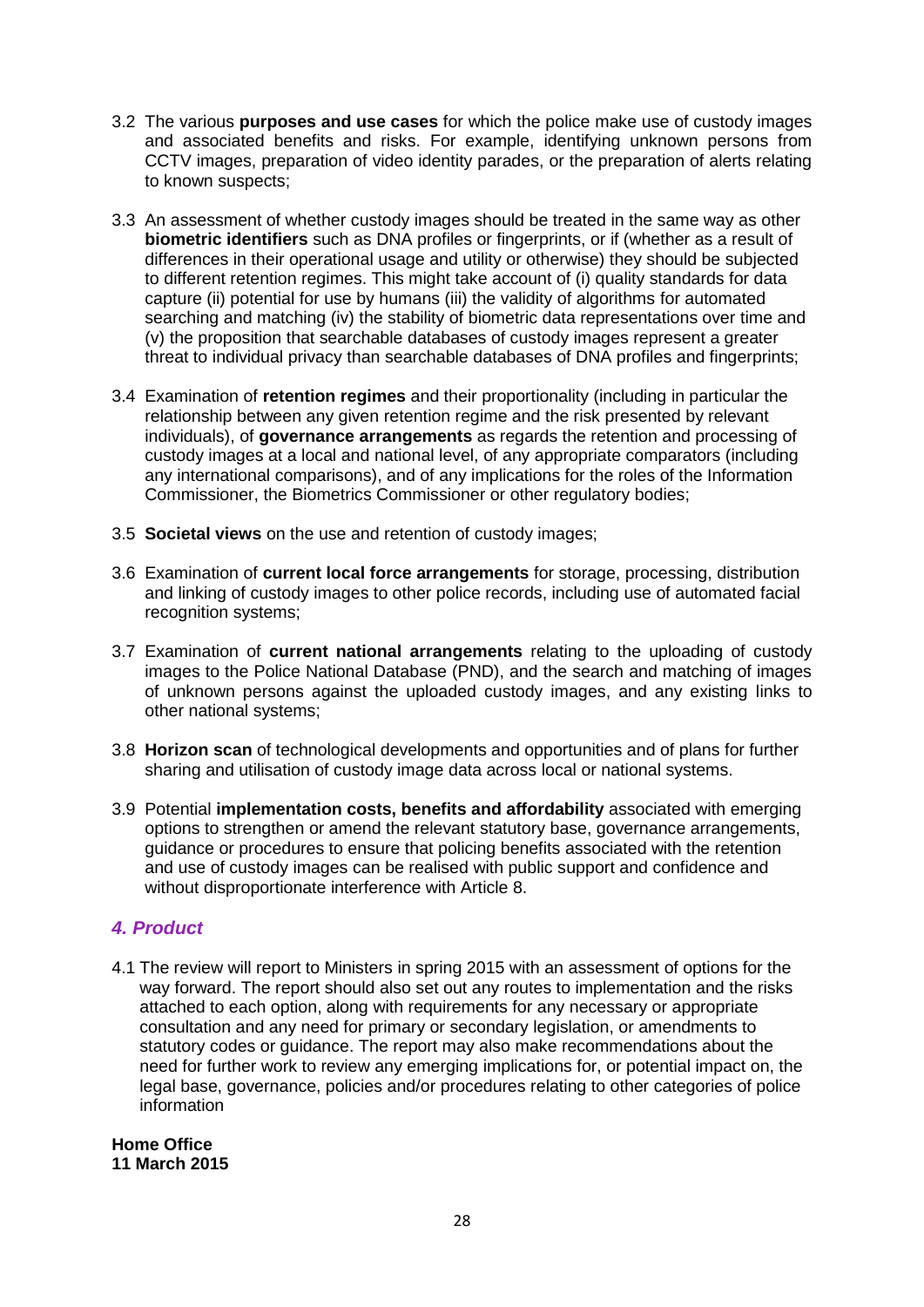## <span id="page-32-0"></span>**Annex B: Methodology for the custody image review**

- 1. Crime and Policing Analysis (CPA) Unit were commissioned to conduct a field search with sample forces to identify the various purposes and use cases of the custody images and the related benefits and risks. The sample included:
	- Metropolitan Police (largest force. Also has own facial recognition software);
	- Essex (Force with Athena system, a single IT system managing police investigations, intelligence and defendants (both custody and case preparation);
	- North Wales (rural force);
	- Thames Valley Police (TVP) (Force with Niche, a records management system);
	- Leicestershire (own facial recognition facility);
	- City of London (CoL) (fraud focus and do not upload to PND);
	- Merseyside (urban force with own facial recognition software); and
	- Durham (Chief Officer is the National Policing Lead for this area). Written submissions were sent in by some forces and telephone interviews were also conducted to follow up on received responses as well as to obtain answers to questionnaire. The results from this were validated at a practitioner level workshop to confirm understanding.
- 2. CAST and CPA submitted a literature review on:
	- evidence base for human recognition ability;
	- validity of AFR algorithms and what variables have an impact on successful matching;
	- comparison between controlled environment of e-passport gates and CCTV gathering in uncontrolled conditions;
	- data point stability (and why ten year renewal of photos for passport and DVLA); and
	- horizon scanning.
- 3. Views were sought from England and Wales through the fieldwork on the retention regimes and Governance. ACRO supported in getting the views from NI, Scotland and other European jurisdictions.
- 4. Communication Directorate were commissioned to run media scans on cyber space to find out what if anything has been said about custody images.
- 5. We have collaborated with PND Live Services to understand the arrangements with uploading to PND and the uses of this.
- 6. We have consulted with legal advisers.

**Police Science & Technology Unit 2 September 2015**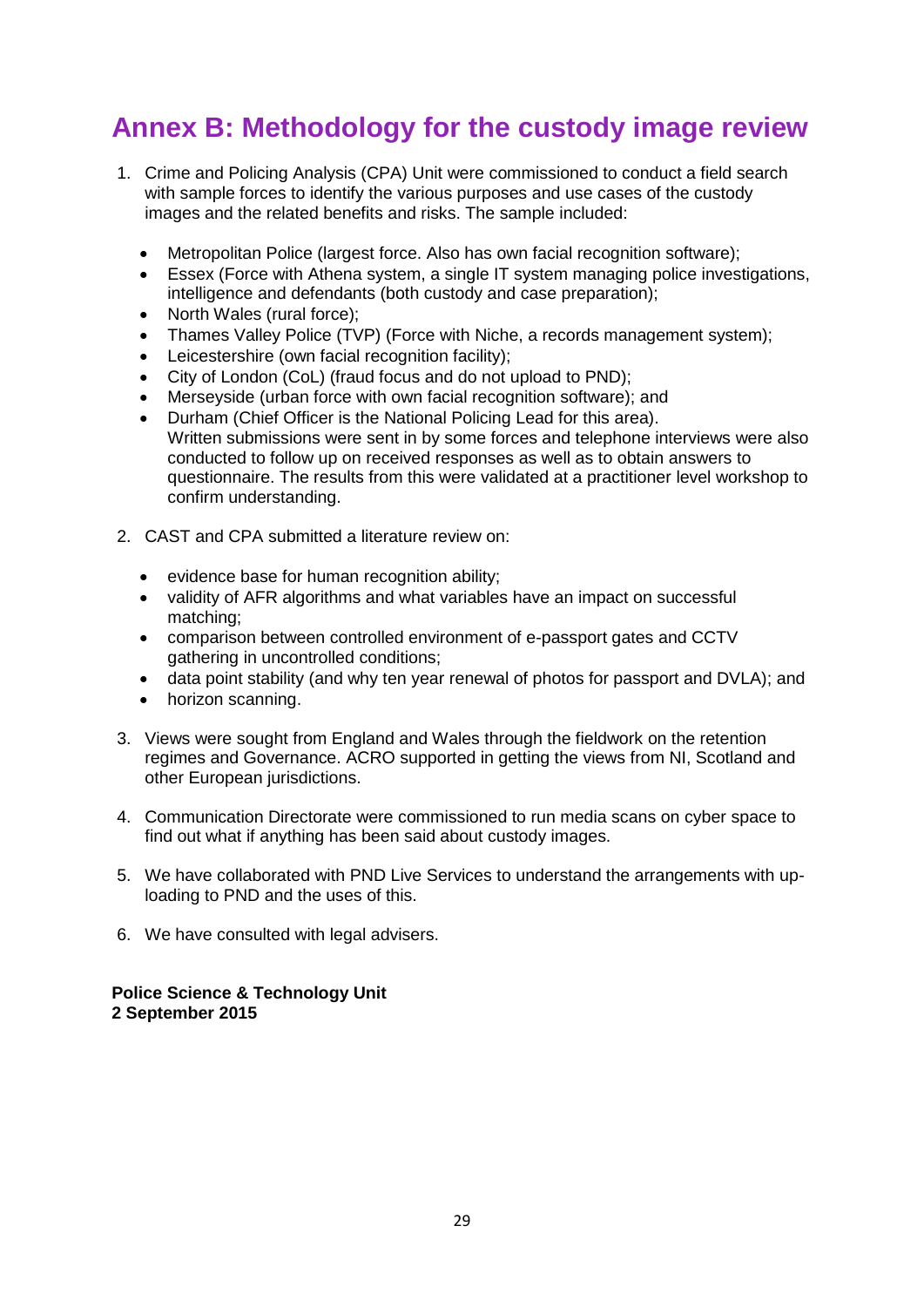## <span id="page-33-0"></span>**Annex C: Governance of PND**

#### UK Governance arrangements for PND

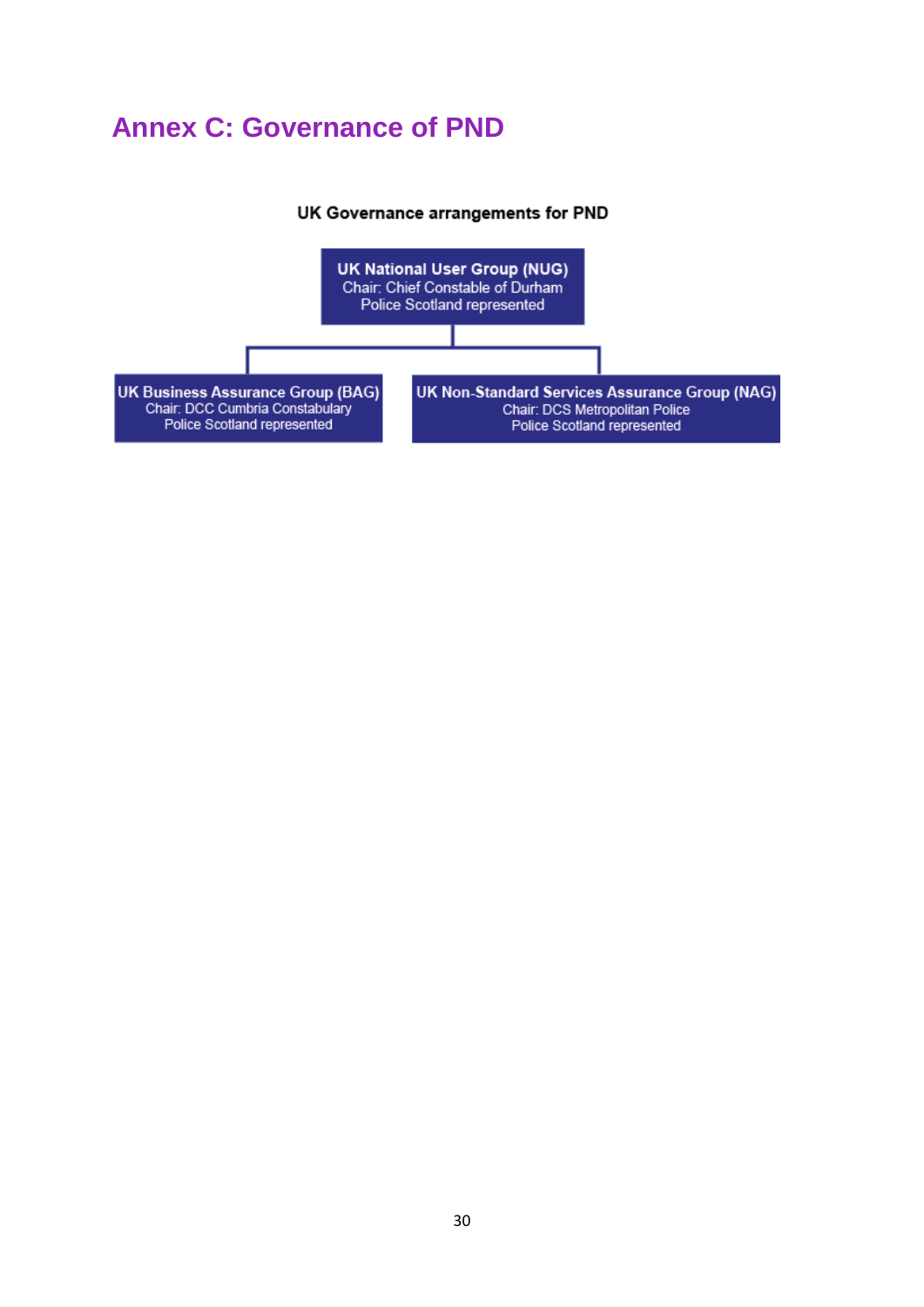## <span id="page-34-0"></span>**Annex D: Review of published information relating to the civil liberties/privacy implications of the retention and use of custody images**

## <span id="page-34-1"></span>**Privacy and civil liberties**

Roberts (2001) outlined the difficulties of privacy in English law. He suggested, however, that legal recourse to the 'right to privacy' in England and Wales had been clarified following the incorporation of the ECHR, through the Human Rights Act 1998.

Williams et al (2004), writing on the arguments around the construction of a national DNA database, noted that Article 8.1 of the ECHR stated that: 'Everyone has the right to respect for his private and family life, his home and his correspondence'. However, this was a 'qualified right' which needed to be balanced against the rights of others or wider societal interests. In other words, any judgements made in light of the ECHR had to take into account, not only the right to privacy of individuals, but also collective interests (which in the context of the retention of custody images might be seen as the police's ability to protect the public).

Williams and Wienroth (2014) acknowledged the success of the use of DNA, although they highlighted the significance of due process and human rights challenges to the increasingly routine use of DNA databases. As such, the civil liberty and privacy arguments given below were not considered in isolation from the operational policing benefits as outlined in the first section of this review.

Michael and Bronitt (2012), writing on the relationship between technological development and the law, specifically in the context of increased use of CCTV, said that 'law disciplines technology', in that it provides a framework in which technology can be used. They argued, however, that the law was only able to do this in a partial way given that technology outstripped the capacity of law to regulate it (i.e. technological developments happen fast, with the law having to keep up with them).

They further argued that the rise of new technologies posed a substantial threat to human rights as technology might be used before relevant human rights considerations had been fully debated. They cited the increased use of CCTV, and audio-visual recording and tracking devices, which they suggested significantly widened the scope of the state and businesses to intrude into the lives of citizens. As set out below, similar arguments have been made in relation to the retention of custody images.

The Biometrics Commissioner, in his 2014 Annual Report<sup>44</sup>, stated that he was "acutely conscious" of the contribution custody images, and the project seeking to enhance facial search technology, could make to the prevention and detection of crime, whilst outlining the necessity of adhering to wider consultation and specific legal advice. He believed a new regulatory regime was necessary in order to establish the balance between "the public interest in the prevention and detection of crime; and the individual's right to privacy, particularly in circumstances where that individual has never been convicted of an offence".

A 2013 House of Commons Science and Technology Committee report<sup>45</sup> underlined how useful custody images could be in assisting the police in investigations, whilst expressing concern that an appropriate regulatory regime had not yet been put in place following the

**.** 

<sup>44</sup> https://www.gov.uk/government/publications/biometrics-commissioner-annual-report-2013-2014

<sup>45</sup> http://www.publications.parliament.uk/pa/cm201415/cmselect/cmsctech/734/73402.htm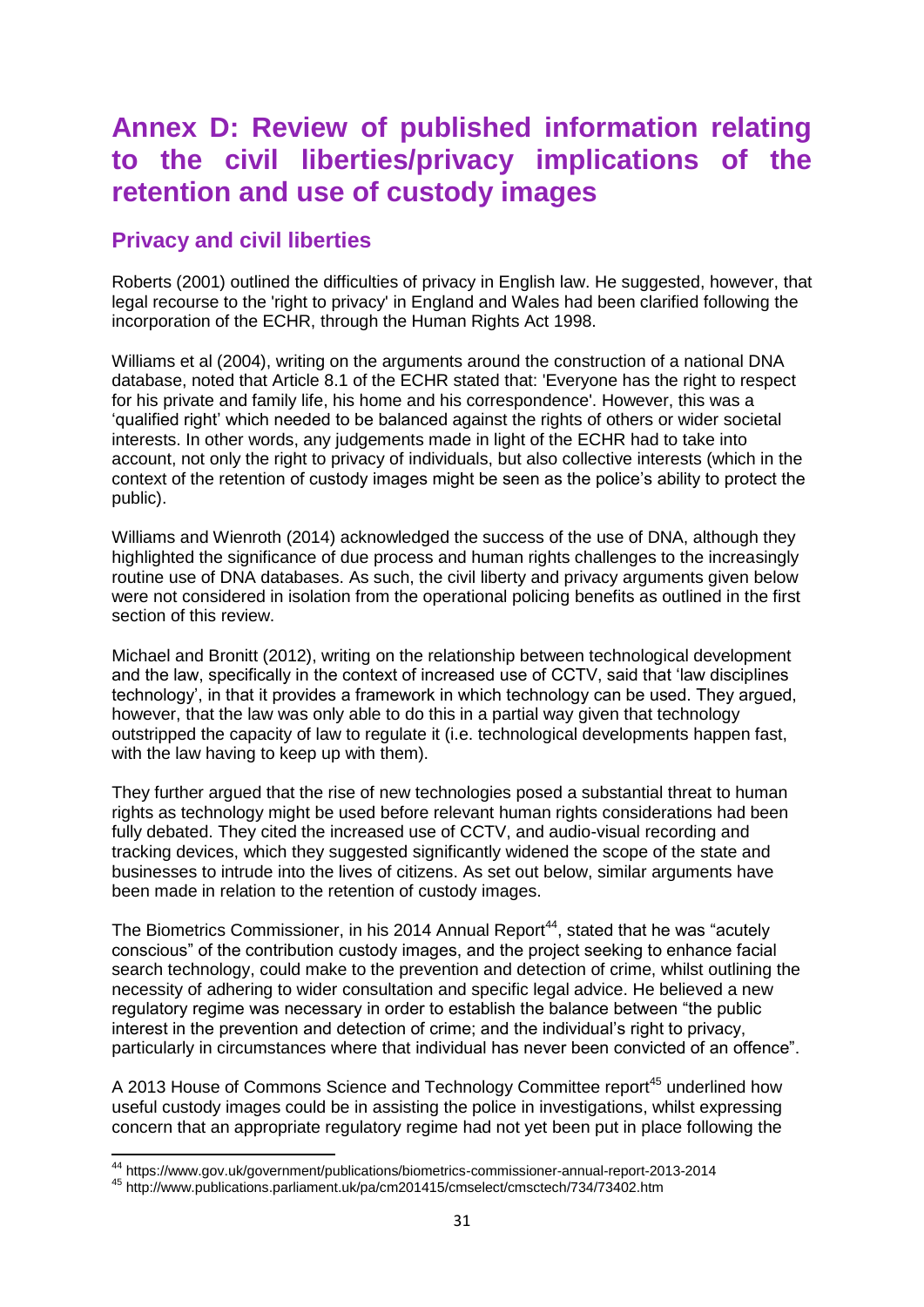High Court ruling in *RMC and FJ v Commissioner of Police for the Metropolis and Secretary of State for the Home Department [2012] EWHC 168*.

The *RMC* case referred to was brought against the Metropolitan Police by two individuals who contested the retention of their custody images. The claimants had each been arrested on suspicion of an offence, but were not subsequently proceeded against. They made the claim that once the decision was taken not to proceed against them, retaining their custody images was a breach of their rights under Article 8 of the ECHR. The High Court ruled in the claimants favour, deciding that the retention of their custody images did indeed breach these rights.

The judgment stressed what the court considered to be the similarity between fingerprints and images in that they contained "external identification features". The Metropolitan Police had argued that images were quite distinct from fingerprints, in that fingerprints have an "objective and irrefutable" character, but the court rejected that contention. The court concluded that the retention of the custody images constituted an interference with the right to respect of private life.

The question is not over the use of the images themselves, but rather what the appropriate legal framework for their use should be. Indeed, even within organisations that focus on human rights, there is a recognition that using images is necessary, but that there must be appropriate governance and legal recourse for individuals if they feel their images have been kept or used inappropriately. For example, Emma Carr, Acting Director of Big Brother Watch (a human rights campaign organisation), suggested that facial recognition technology should be used only with a "high level of accountability and oversight", and added that it was essential that "people are able to access meaningful redress when they feel their privacy is infringed (BBC, 2014)".

The Biometrics Commissioner, in his 2014 report, stated that "proper consideration should now be given to the civil liberties and other issues that arise as regards those newer technologies and urgent steps should now be taken to ensure that they are governed by an appropriate regulatory regime" and "although a searchable police database of facial images arguably represents a much greater threat to individual privacy than searchable databases of DNA profiles or fingerprints, this new database is subject to none of the governance controls or other protections which apply as regards the DNA and fingerprint databases by virtue of PoFA"

The report from the House of Commons Science and Technology Committee also expressed concerns about the civil liberty implications of the police use of custody images in the absence of an appropriate legal framework. The report emphasises, in particular, what it saw as the problematic nature of the uploading of images to, and use of facial recognition technology in, PND, especially given that this included images of people not subsequently charged with, or convicted of, a crime. It cited the fact that the High Court ruling in 2012 found that existing policy concerning the retention of custody photograph by the police was "unlawful", but that appropriate legislative development had not subsequently taken place.

The Joint Committee on Human Rights (cited in Williams et al, 2004) highlighted the risk that the arrangements for managing the large volume of personal data available through a national DNA database posed and raised issues with regard to compliance with ECHR Article 8 (the key consideration in relation to the High Court ruling on the retention of custody images).

Williams and Wienroth (2014) accepted the importance of DNA to police investigation, but highlighted the human rights implications of its increased use. They found that there was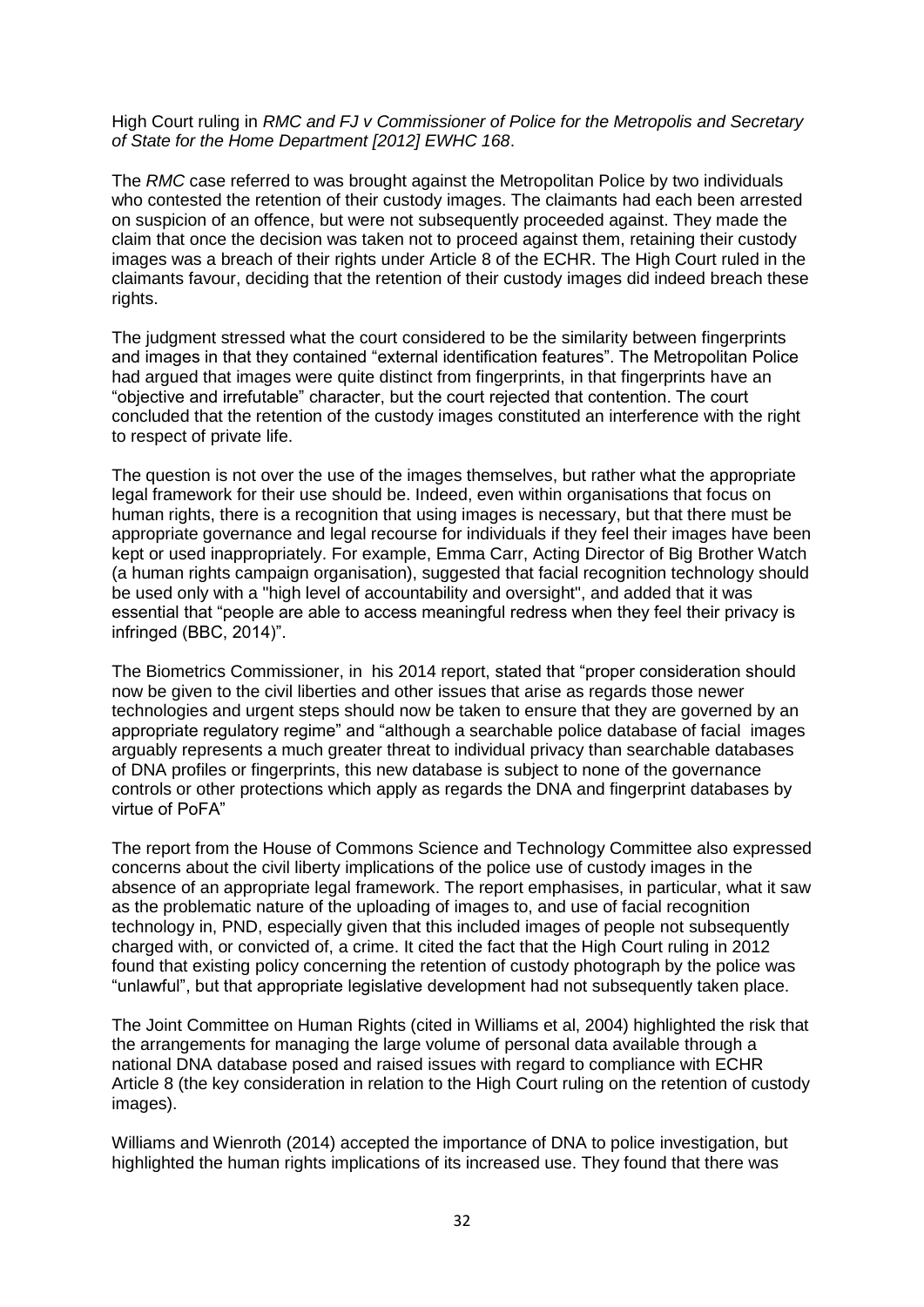broad agreement that custody images were of significant operational importance to the police, but that, similar to DNA retention, this should be weighed against civil liberty issues.

Blakemore and Blake (2012) noted that, in 2008, the European Court of Human Rights ruled that 'blanket retention' of DNA and fingerprints by the UK on the NDNAD was contrary to Article 8. This led to a legislative review and consultation and, ultimately, two Acts of Parliament: the Crime and Security Act 2010 (although the provisions of this act were never brought into force) and PoFA, which restricted the retention regime for DNA and fingerprints.

Williams et al (2004) identified that the main objection to NDNAD was not the taking of samples but the retention, and searching of DNA profiles of those who had not been convicted of or charged with an offence. They quoted the then MP, Simon Hughes, as saying that the Government had accepted that those who had never been detained by the police had the right to resist having their DNA taken and stored without their authority, and that this placed them in a different category from those who had been detained, but not proceeded against, or found not guilty in court. Their contention was that the second group should be presumed to be as innocent as someone who had not been investigated and that the differentiation that they saw as existing prejudiced this group and gave them a status with the authorities that disadvantaged them in terms of their freedom and liberty.

They also quoted the campaign group Liberty as referring to those who had been detained, but not convicted as 'innocent ex-suspects', but contended that this differentiation, between convicted and non-convicted persons, was "blurred by the inclusion on the database of onetime suspects", and that this was the central challenge of the arguments around DNA retention. However, they cited a 2004 Court of Appeal ruling setting out a different concept of 'innocence'; that in the eye of the law, everybody is innocent unless they have been convicted of an offence, but from a policing and law enforcement perspective those unconvicted do not necessarily remain beyond suspicion. Indeed, the ruling suggested they cannot be if policing is to operate effectively given that for detection "ordinarily begins not with proof but with inquiry".

## <span id="page-36-0"></span>**Human ability to recognise individuals from images**

Hancock et al (2000) suggested that people are 'excellent' at identifying faces familiar to them, even from very low quality images, but are bad at recognising, or even matching, unfamiliar faces. This first point suggests that even if an image is of a low quality then there is a good chance of a positive match if the individual doing the identification is familiar with the subject. However, it is clearly the case that in the police use of images, whether they be for witness identification or police officer briefings, that the subject will not always be familiar to the individual viewing the image so differences in recognition of unfamiliar persons are relevant.

Davis and Valentine (2015) sought to test the theory that when high-quality images of an offender are available, identity verification should be relatively straightforward, irrespective of familiarity. However, they highlighted research showing that the "identification of unfamiliar people is often unreliable, even when there are no memory demands and the high‐quality images to match are taken at approximately the same time with no attempt to change appearance". This means that the matching of unfamiliar faces can be unreliable even when people are asked to match images in real-time, as opposed to having to remember those shown to them previously, and there is little difference in the appearance of the subject between images (more will be said below about differences between images of the same individual).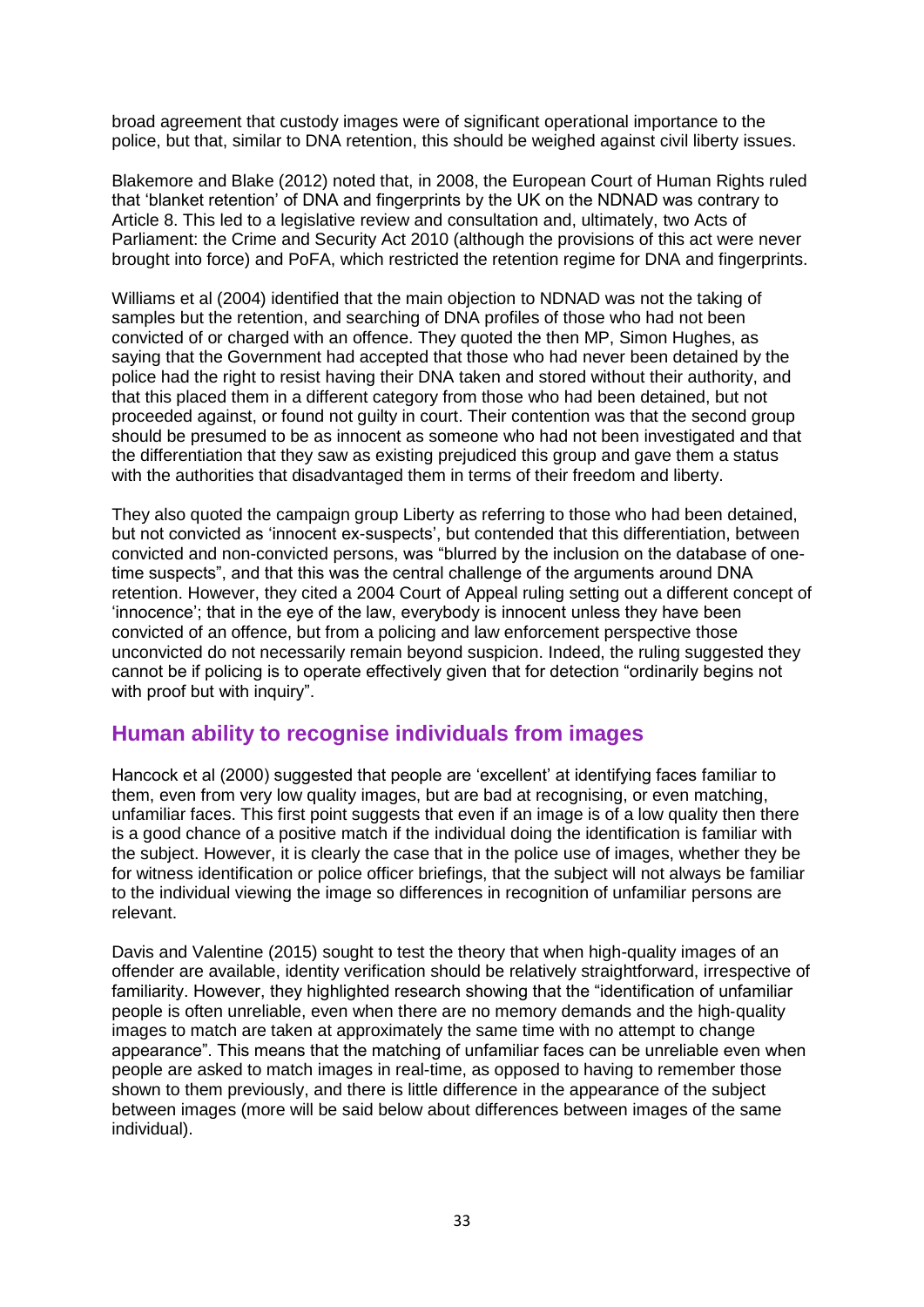Bruce et al (2001) conducted an experiment where participants were shown a series of pairs of facial images, firstly from poor‐quality CCTV, and secondly a high‐quality custody image. Participants had to report on whether they showed the same individual or not. With images of the same individual, correct identification varied dependent on whether they were familiar with the people in the images or not (93% and 76% respectively). Where images were of different people, this was correctly identified 91% of the time with familiar and 55% of the time with non-familiar images.

55% is not much higher than might be expected by chance, so this does suggest that people's ability to correctly identify that two images are not of the same individual if they are unfamiliar to them is limited. Clearly the different individuals in the images cited here were fairly similar in appearance, but it might be argued that this is exactly the kind of differentiation that might often be necessary within police work (i.e. if images are very obviously of different people, identification is not necessary).

There is also evidence to suggest that if those viewing images were not previously familiar with the individual in the image, bias may be introduced if substantial time is spent "viewing" and analysing photographic images from the scene" (Davis and Valentine, 2015). Indeed, even identification 'experts' may display "cognitive biases" leading to incorrect identifications, and so previous information about a case might influence judgements (Cole and Thompson, 2013). It is possible when images are repeatedly viewed individuals "will be vulnerable to such biases by ignoring 'exculpatory' visual cues in some frames that do not match the appearance of the defendant, while giving greater weight to alternative frames as there appears to be a greater similarity of appearance between the defendant and the individual depicted" (Davis and Valentine, 2015, p. 217)".

Differences between the particular view of an individual or their facial expressions might also make a difference to the accuracy of the identification. Police custody images are normally all front facing and this may be relevant when comparing them to a probe image (such as one taken from CCTV).

Estudillo and Bindemann (2014) explained how variation in the orientation of an image could make a significant difference to the appearance of an individual's face. For example, although a front facing image might show a pair of eyes and a 'symmetrical mouth and nose', these features might not be fully visible in a side facing image. This variation, whilst less problematic when viewing images of people who are familiar could cause problems with the identification of unfamiliar people.

Bruce (1982) demonstrated that identifiers recognise 90% of faces when they are shown images from the same view. However, "accuracy declined dramatically, to just 60%, when recognition memory was subsequently tested across a change in view" (Estudillo and Bindemann, 2014, p. 589). This implies that when custody images(all of which are front facing), are more likely to lead to an accurate identification of an individual than if images where the face is at an angle are used, even if the subject is unfamiliar to the identifier. Changes in facial expression from neutral to smiling also significantly increased the likelihood of error.

The findings also showed that when an eye witness is asked to make an identification from a custody image of someone they have seen in real life, accurate identification is more likely than when custody images are compared to an image from another source, for example CCTV.

There is also evidence to suggest that individuals may find accurate identification more problematic if an image is of someone from a different ethnicity. Davis and Valentine (2015) demonstrated that such differences had been extensively replicated in experiments and that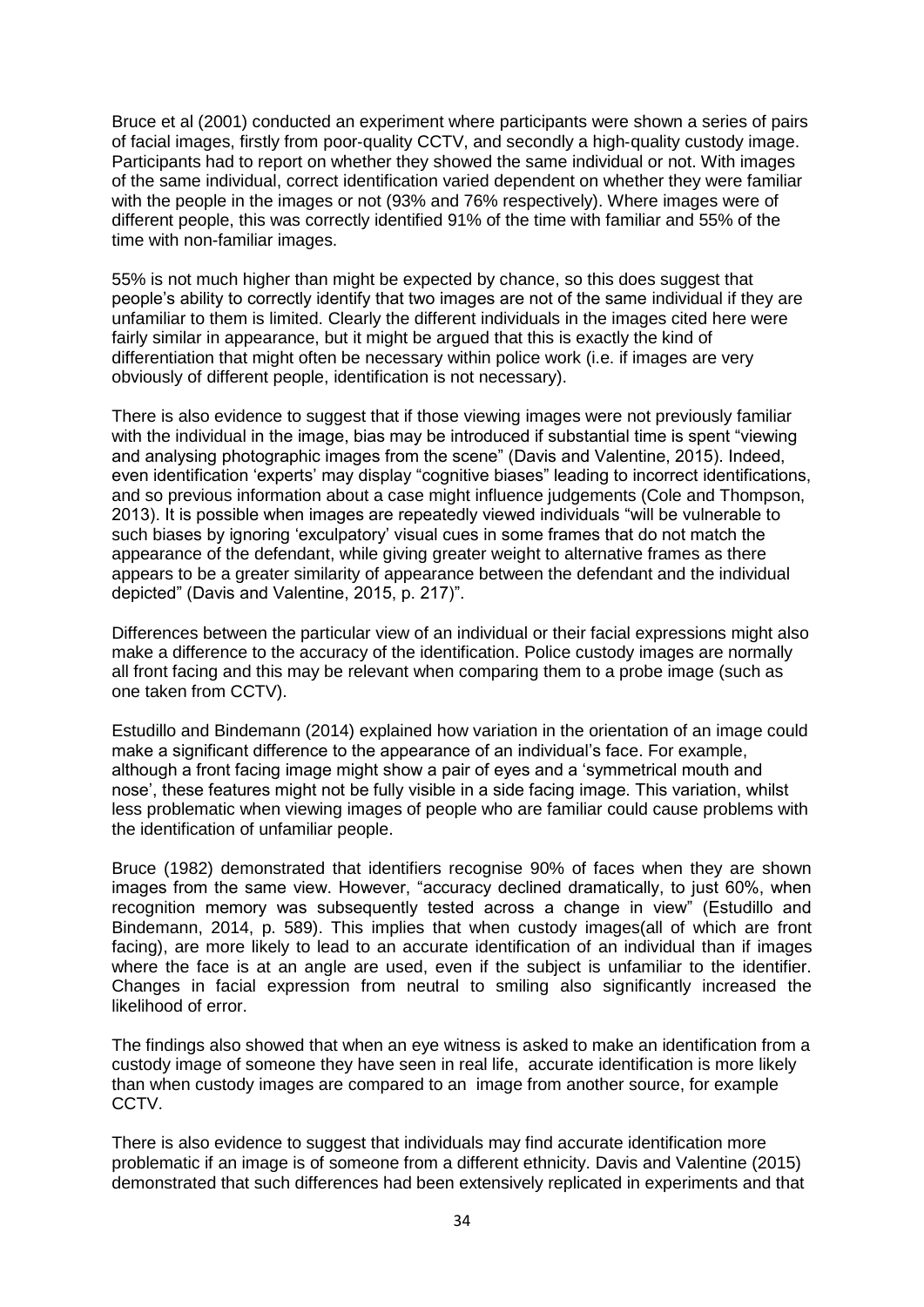"people tend to be better at recognising individuals from their own ethnicity than those from other ethnicities".

Nakabayashi et al (2010) reported similar findings, which they referred to as the 'other-race effect'. They suggested that this might lead to either a wrongful conviction or to a failure to prevent the suspect from carrying out a crime. Of course, this will only be the case in a limited number of identifications conducted through the use of custody images but it does appear to be a significant factor in such cases.

Some research suggests that an individual's identification of an individual from an image may be less accurate depending on what contextual information is supplied to them. Writing on the case of Jean Charles de Menezes, who was incorrectly identified by police officers based on a range of images they had seen of a different individual, Davis and Valentine (2015) explained that officers were told that the suspected individual might have purposefully changed his appearance and that the images they viewed demonstrated this. Such factors have been shown to create a 'liberal response bias' whereby "being told that two dissimilar images depict the same individual may have been interpreted as an implicit instruction that de Menezes' appearance had changed, and to therefore be more 'flexible' when making their identification judgements".

Horry et al (2014) conducted research on video identification procedures, though they stress that their findings also apply to identifications made via images. They pointed out that the PACE Codes of Practice stated that "if they [the witness] cannot make a positive identification, they should say so" (PACE Code D, Annex A, paragraph 11).

However, they stated that there could be variation in the understanding of what a positive identification meant in practice and that this could impact on whether or not one was made. They cited research conducted by Hughes (2005) in which 30 police identification officers were interviewed where a large variation was observed in terms of responses to what was understood by positive identification, with every officer having a different understanding of the term. They suggested that if this difference of opinion existed amongst police officers then it must also exist amongst witnesses who were asked to make positive identifications.

This suggests definitions of positive identifications can impact on a cognitive decision and that therefore recognition is linked to definitions and understandings. They also noted a similar effect in terms of cognitive decision making in terms of the way the police administer identifications made through images. They noted that the PACE Codes stated that "care must be taken not to direct the witness", and officers should not give "attention to any one individual image or give any identification of the suspect's identity" (PACE Code D, Annex A, paragraph 13). However, they contended that in some cases, officers might subconsciously influence witnesses, for example that a "slight pause, a raised eyebrow, a brief smile – all of these things could be interpreted by an eyewitness as an indication of the suspect's identity". They also noted the potential impact on recognition in events that are observed by multiple eyewitnesses. In such cases, eyewitnesses might discuss the event with one another and this could lead to convergence in their 'memory reports' of the incident. They termed this 'memory conformity' and it occurs because memory is 'reconstructive' i.e. when someone is asked to remember an individual through the viewing of an image, that memory is reconstructed, and can be changed in some way to incorporate information from other sources.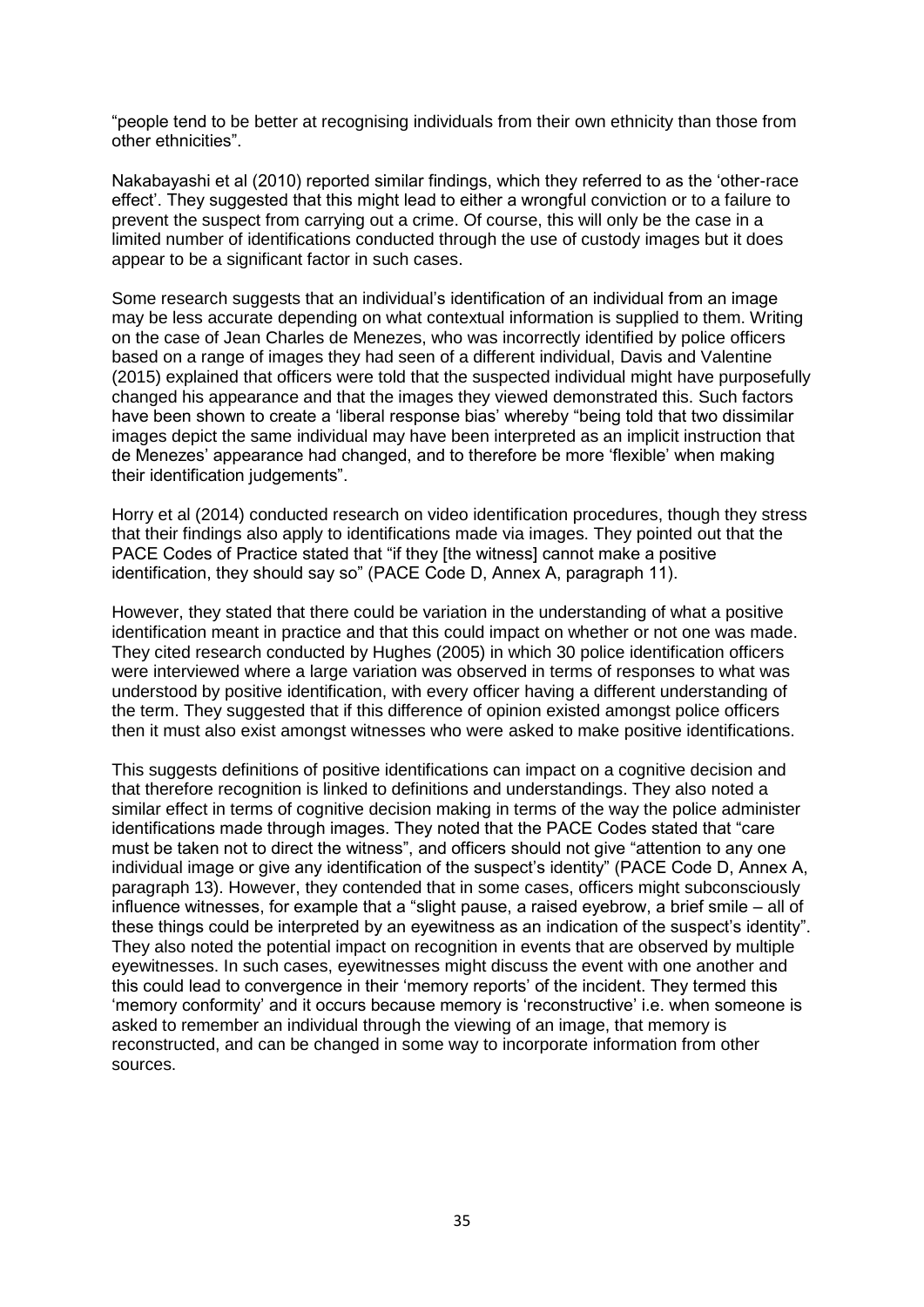## <span id="page-39-0"></span>**References**

BBC (2014). Leicestershire Police trial facial recognition software –

#### <http://www.bbc.co.uk/news/uk-england-leicestershire-28307938>

Blakemore, B. and Blake, C. (2012). Can the National DNA Database be Effective and Comply with Human Rights Legislation? The Police Journal, 2012 - vathek.org.

Bruce, V. (1982). Changing faces: Visual and non-visual coding processes in face recognition. British Journal of Psychology, 73, 105–116.

Bruce, V., Henderson, Z., Newman, C., & Burton, A.M. (2001). Matching identities of familiar and unfamiliar faces caught on CCTV images. Journal of Experimental Psychology: Applied, 7, 207–218.

Cole, S.A., & Thompson, W.C. (2013). Forensic science and wrongful convictions. In C.R. Huff, & M. Killias (Eds.), Wrongful Convictions & Miscarriages of Justice (pp. 111–135). London: Routledge.

Davis, J.P., & Valentine, T. (2015). Human verification of identity from photographic images. In T. Valentine and J.P. Davis (Eds.). Forensic Facial Identification: Theory and Practice of Identification from Eyewitnesses, Composites and CCTV. Chichester: Wiley-Blackwell.

Estudillo, A. J., & Bindemann, M. (2014). Generalization across view in face memory and face matching. I-Perception. (2014) volume 5, pages 589–601

Hancock, P. Bruce, V. and Burton, A. (2001). Trends in cognitive sciences 4 (9), 330-337, 2000.

High Court of Justice (2012). R (on the application of) RMC and FJ -v- Commissioner of Police of the Metropolis and Secretary of State for the Home Department and Liberty and Equality and Human Rights Commission.

Horry, R. Memon, A., Milne, R., Wright, D., and Dalton, G. (2014). Video Identification of Suspects: A Discussion of Current Practice and Policy in the United Kingdom. / In: Policing: A Journal of Policy and Practice, Vol. 8, No. 1, 2014, p. 35-42. Saved in folder -

#### [http://pure.rhul.ac.uk/portal/files/23302843/Policing\\_2013\\_Horry\\_police\\_pat008.pdf](http://pure.rhul.ac.uk/portal/files/23302843/Policing_2013_Horry_police_pat008.pdf)

House of Commons Science and Technology Committee (2014). Current and future uses of biometric data and technologies, Sixth Report of Session 2014–15.

Joint Committee on Human Rights (2003). Criminal Justice Bill: Further Report. London, House of Commons, House of Lords, The Stationery Office Limited.

MacGregor, A. (2014). Commissioner for the Retention and Use of Biometric Material: Annual Report 2014. Her Majesty's Stationery Office.

Memon, A., Havard, C., Clifford, B., Gabbert, F., and Watt, M. (2011). A field evaluation of the VIPER system: A new technique for eliciting eyewitness identification evidence. In: Psychology, Crime and Law, Vol. 17, No. 8, 2011, p. 711-729.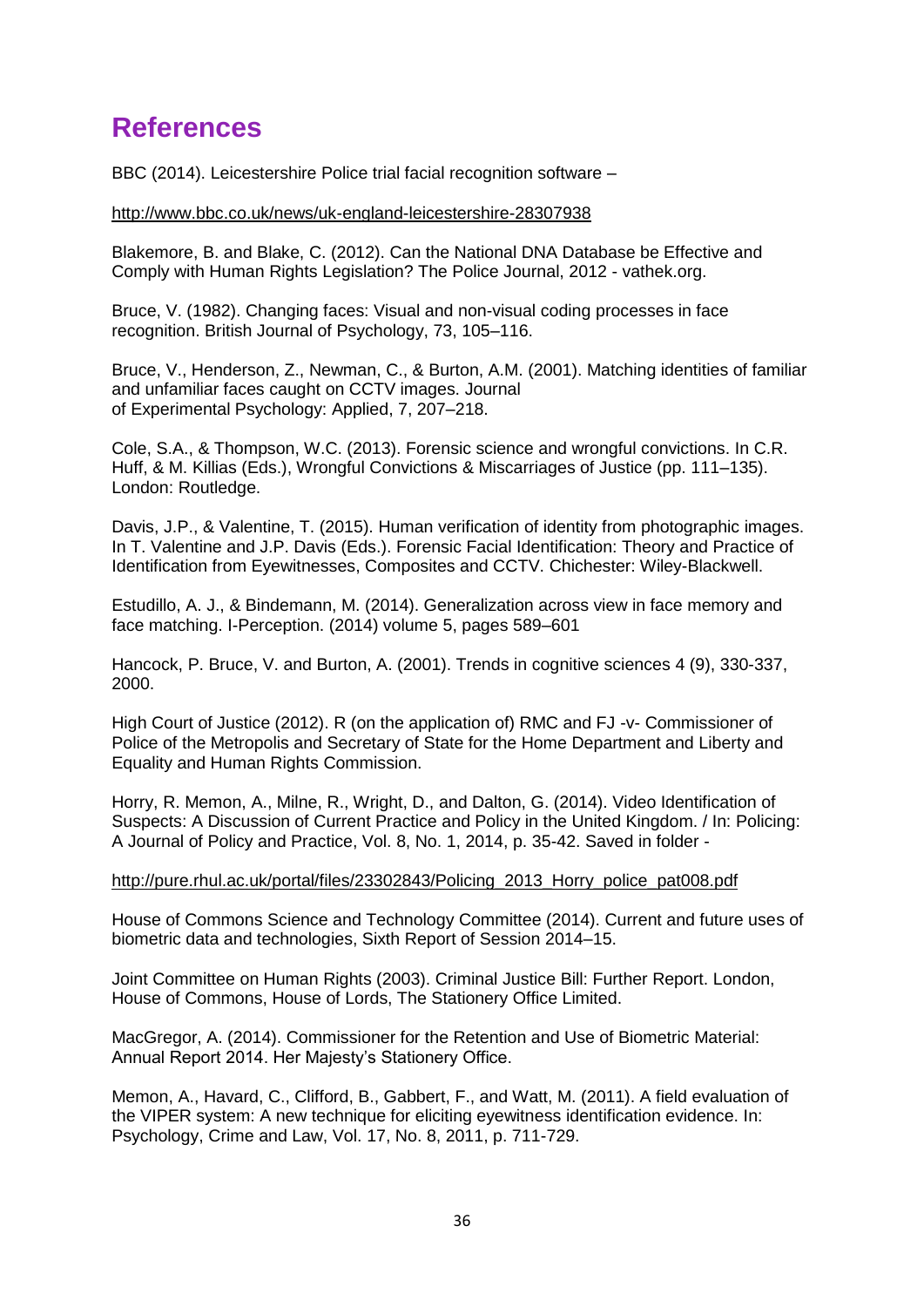Michael, K. and Bronitt, S. (2012). "Human Rights, Regulation, and National Security" IEEE Technology and Society Magazine 31.1 (2012): 15-16.

#### Available at:<http://works.bepress.com/kmichael/264>

Nakabayashi, K. Memon, A. and Lloyd-Jones, T. (2010). Recalling and recognizing faces of own- and other-race: a behavioural and eye movement study:

#### [http://www2.hull.ac.uk/science/psychology/research/cognition/recallingandrecognisingfaces.](http://www2.hull.ac.uk/science/psychology/research/cognition/recallingandrecognisingfaces.aspx) [aspx](http://www2.hull.ac.uk/science/psychology/research/cognition/recallingandrecognisingfaces.aspx)

Roberts, P. (2001). "Privacy, Autonomy and Criminal Justice Rights: Philosophical Preliminaries" in Peter Alldridge and Chrisje Brants (eds), Personal Autonomy, The Private Sphere and the Criminal Law: A Comparative Study (Hart Publishing, 2001), 49-78.

Williams, R. Johnson, P. and Martin, P. (2004). 'Genetic information and crime investigation: social, ethical and public policy aspects of the establishment, expansion and police use of the National DNA Database.', Project Report. Durham University, School of Applied Social Sciences, Durham.

Williams, R. and Wienroth, W. (2014). DNA Technology and Police Investigations - Encyclopaedia of Criminology and Criminal Justice, 2014, pp 1128-1136